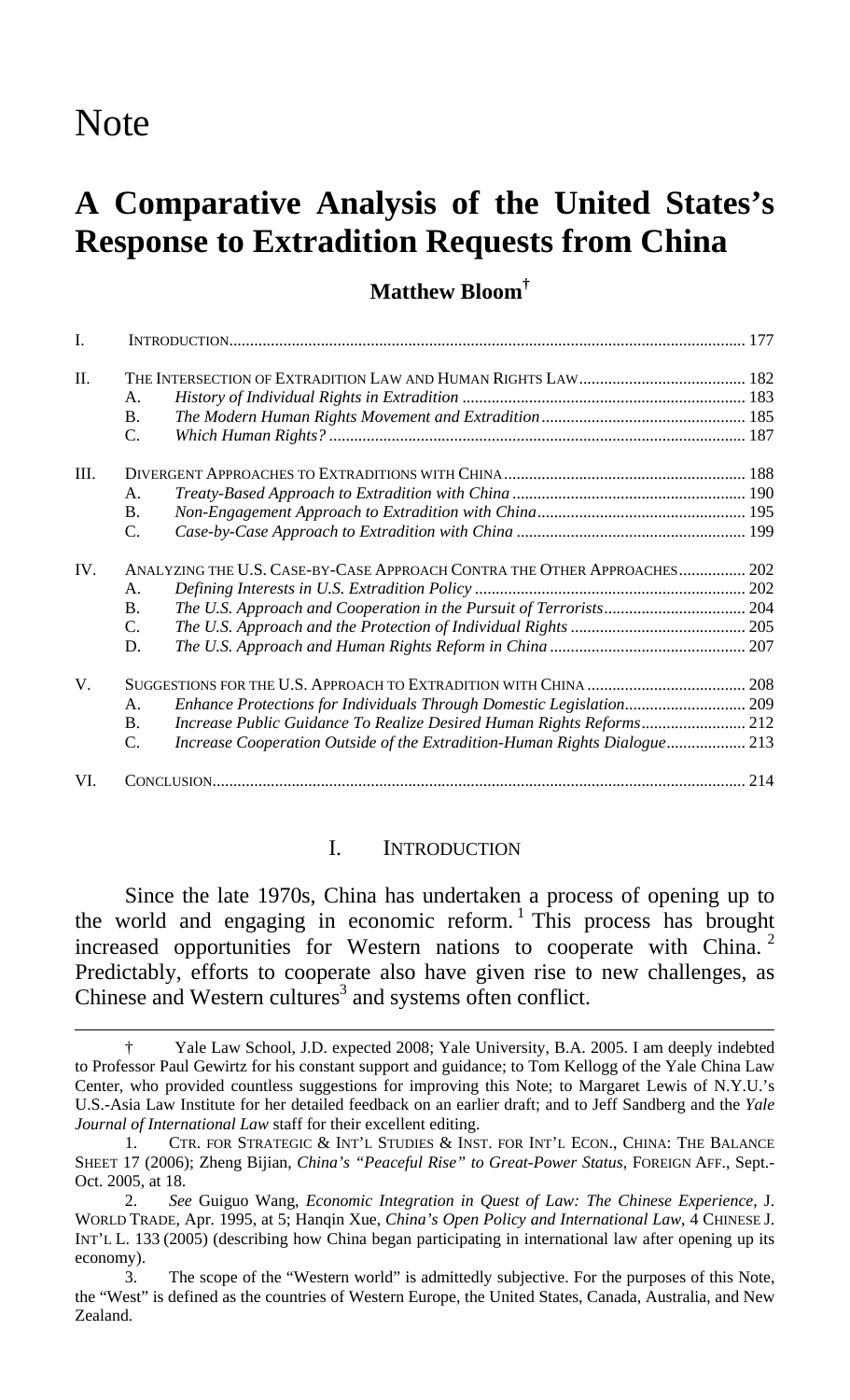Extradition, which is an important component of transnational criminal law enforcement, $4$  presents one area in which cooperation with the Chinese was not previously available,<sup>5</sup> but now can provide important benefits. The United States and its allies are dedicated to combating international terrorism, and they are negotiating mutual legal assistance and extradition treaties "at an increasingly vigorous pace" in order to facilitate the return of suspected terrorists for prosecution.<sup>6</sup> Further, a nation that cooperates in criminal law enforcement can gain favor in China, which can translate into enhanced business ties in the rapidly developing Chinese economy.<sup>7</sup> The Chinese are also keenly interested in cooperating on extradition matters in order to eliminate safe havens and bring to justice high-level corrupt officials who have fled with significant capital (and who have overwhelmingly sought refuge in developed Western nations).<sup>8</sup> In early 2007, China officially called upon Western nations to sign extradition treaties with it.<sup>9</sup> Based on their mutual interest in cooperation, one might expect Sino-Western extradition treaty negotiations to proceed effortlessly.

For the West, however, human rights concerns present a significant drawback to increased cooperation on extradition to China. Over the last several decades, the human rights movement has "turned its attention to extradition" to secure the rights of the individual sent to the requesting country, and "[t]reaties, executive acts and judicial decisions on extradition have all been affected."<sup>10</sup> Extraditions to China are particularly controversial because of the country's human rights practices. China uses the death penalty

<sup>4. &</sup>quot;International criminal law enforcement in the practice of States relies on six modalities of inter-State cooperation in criminal matters. These modalities are: extradition, legal assistance, transfer of sentenced persons, transfer of penal proceedings, seizure and forfeiture of illicit proceeds of crime, and recognition of foreign penal judgments." M. Cherif Bassiouni, *Foreword to* TREATY ENFORCEMENT AND INTERNATIONAL COOPERATION IN CRIMINAL MATTERS, at vii (Rodrigo Yepes-Enríquez & Lisa Tabassi eds., 2002).

<sup>5.</sup> Up until the early 1990s, China did not have extradition treaties with other states. Fu Hualing, *One Country and Two Systems: Will Hong Kong and the Mainland Reach an Agreement on Rendition?*, H.K. LAWYER, Jan. 1999, *available at* http://www.hk-lawyer.com/1999-1/Default.htm.

<sup>6.</sup> Jonathan M. Winer, *Cops Across Borders: The Evolution of Transatlantic Law Enforcement and Judicial Cooperation*, *in* TRANSATLANTIC HOMELAND SECURITY: PROTECTING SOCIETY IN THE AGE OF CATASTROPHIC TERRORISM 106, 106 (Anja Dalgaard-Nielsen & Daniel S. Hamilton eds., 2006). Mutual legal assistance provides for the sharing of information and evidence related to criminal investigations and prosecutions, whereas extradition is the process by which one nation requests and obtains from another nation the surrender of a suspected or convicted criminal.

<sup>7.</sup> Monte Stewart, *Feds Look for Balance in Trade with China*, BUS. EDGE (Calgary, Alta.), Apr. 20, 2007, http://www.businessedge.ca/article.cfm/newsID/15173.cfm.

<sup>8.</sup> The fight against corruption is being carried out in the highest reaches of the central government. Feng Jianhua, *Clean Sweep: Employing Tougher Measures and Seeking International Cooperation, China Aims to Leave Little Space for Corruption*, BEIJING REV., Jan. 23, 2007, *available at* http://www.bjreview.com.cn/nation/txt/2007-01/23/content\_53450.htm. There is still a long way to go in the battle against corruption in China. In part because of a lack of international cooperation, many fugitive corrupt officials remain out of China's reach. *Chasing Escaped Corrupt Officials Remains Arduous Task*, CHINA DAILY, Nov. 4, 2003, *available at* http://www.chinadaily.com.cn/en/doc/2003- 11/04/content\_278159.htm; Raymond Zhou, *Capital Flight: Capture of Corrupt Officials a Long Drive*, CHINA DAILY, Aug. 8, 2003, *available at* http://www.chinadaily.com.cn/en/doc/2003- 08/12/content\_254169.htm.

<sup>9.</sup> David Lague, *China Urges Western Nations to Enter Extradition Treaties*, N.Y. TIMES, May 28, 2007, at A3.

<sup>10.</sup> John Dugard & Christine Van den Wyngaert, *Reconciling Extradition with Human Rights*, 92 AM. J. INT'L L. 187, 187 (1998).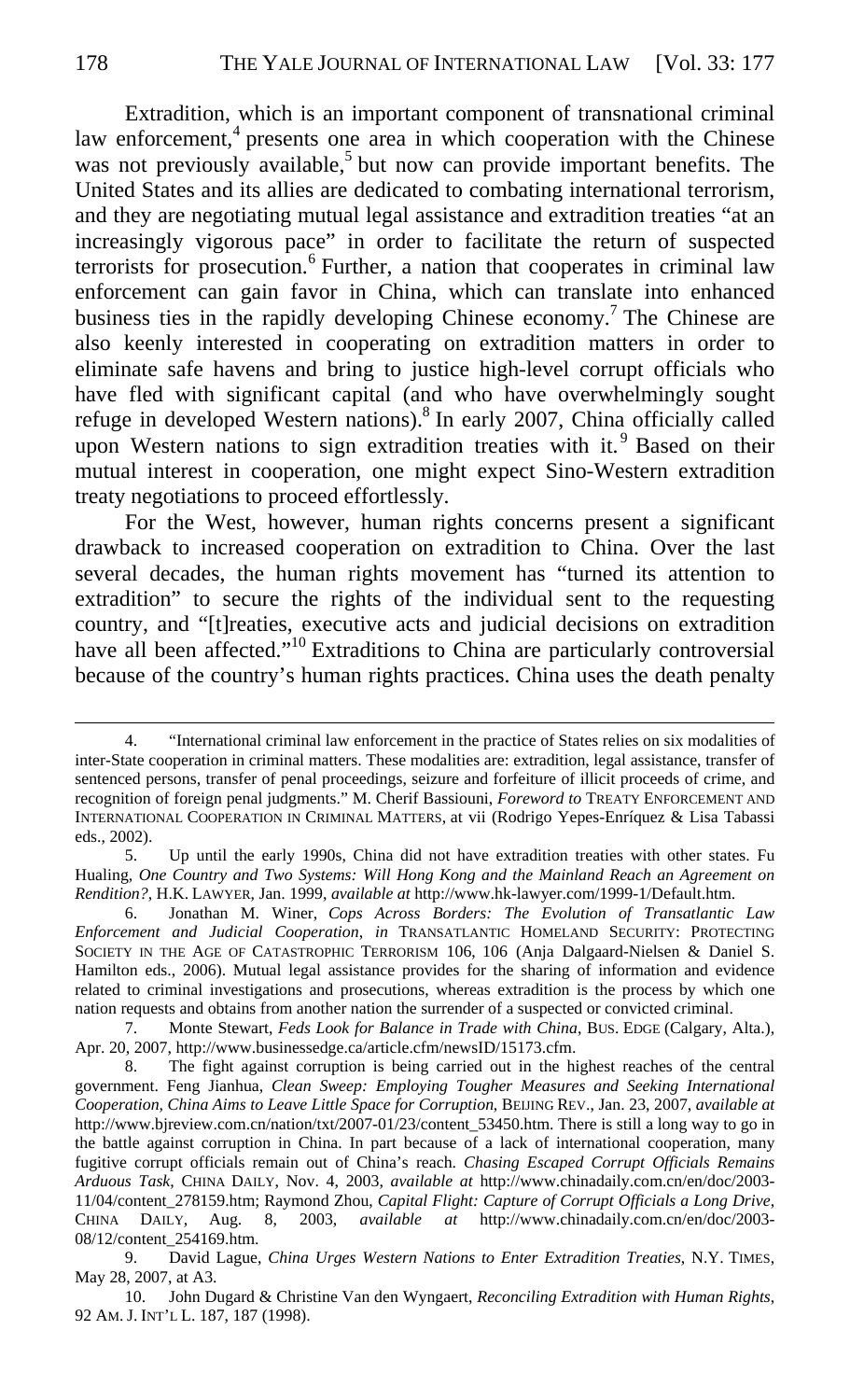frequently, including as punishment for nonviolent crimes.<sup>11</sup> It also is severely criticized for its poor record on torture; cruel, inhuman, or degrading treatment or punishment; prison sentences and conditions; harsh interrogation methods; discrimination based on ethnicity, gender, and disability; the right to a fair trial; and the right to privacy. $12$ 

Despite these concerns, in 2005 China and Spain agreed on a groundbreaking extradition treaty—the first such treaty China concluded with  $\alpha$  developed nation.<sup>13</sup> As reported in the media, the treaty indicates China's agreement "to respect in law the principle of no extradition of criminal suspects who would face death penalty upon repatriation,"<sup>14</sup> a policy that enables foreign countries to make "conditional extraditions" to China.<sup>15</sup> France and Portugal subsequently signed and ratified similar treaties,<sup>16</sup> and in September 2007, Australia became the fourth Western nation to sign such a treaty with Beijing.<sup>17</sup> Human rights organizations have criticized these

 $\overline{a}$ 

12. U.S. DEP'T OF STATE, COUNTRY REPORTS ON HUMAN RIGHTS PRACTICES 2006: CHINA (2007), *available at* http://www.state.gov/g/drl/rls/hrrpt/2006/78771.htm; Harold Hongju Koh, *A United States Human Rights Policy for the 21st Century*, 46 ST. LOUIS U. L.J. 293, 317-18 (2002).

13. Sun Shangwu, *China Signs Extradition Deal with Spain*, CHINA DAILY, May 1, 2006, *available at* http://www.chinadaily.com.cn/china/2006-05/01/content\_581658.htm.

15. A requested state can place conditions on how an extradited individual will be treated after returning to the requesting state. This approach is called "conditional extradition." It is often controversial, but it "has not proved to be an impenetrable barrier to compromise." Thomas Rose, Note, *A Delicate Balance: Extradition, Sovereignty, and Individual Rights in the United States and Canada*, 27 YALE J. INT'L L. 193, 214-15 (2002).

16. *France Signs Extradition Treaty with China*, FRANCE24.COM, Mar. 20, 2007, http://www.france24.com/france24Public/en/archives/news/2007/March/europe/20070320-chinaextradition.html.

17. Press Release, Philip Ruddock, Att'y Gen. of Austl., Australia-China International Crime Cooperation Strengthened (Sept. 6, 2007), http://www.ag.gov.au/agd/WWW/ministerruddockhome.nsf/ Page/RWPB8B9776D4A85534ECA25734E0021CF6D. China and Australia already had in place a treaty on judicial cooperation. *China Ratifies Treaty on Judicial Cooperation with Australia*, PEOPLE'S

<sup>11.</sup> In China, the death penalty can be applied to sixty-eight offenses, including economic and nonviolent crimes like smuggling, counterfeiting currency, embezzlement, and bribery. Cliff Ip, Si-si Liu & Bonny Ling, *China's Death Penalty Reforms*, CHINA RTS. F., June 30, 2007, at 26, 26. While the exact number of executions in China is a state secret, David Whedbee, Comment, *The Faint Shadow of the Sixth Amendment: Substantial Imbalance in Evidence-Gathering Capacity Abroad Under the U.S.- P.R.C. Mutual Legal Assistance Agreement in Criminal Matters*, 12 PAC. RIM L. & POL'Y J. 561, 589 n.214 (2003), China is widely reported to execute more individuals than the rest of the world combined. Amnesty Int'l, Executed "According to Law"? The Death Penalty in China, http://web.amnesty.org/pages/chn-220304-feature-eng (last visited Nov. 7, 2007). China's frequent use of the death penalty is anathema to Western Europe, Canada, and Australia. *See EU Lawmakers Hold Minute Silence for Death Penalty Victims*, EUBUSINESS, Oct. 10, 2007, http://www.eubusiness.com/news\_live/1192029421.78/; Amnesty Int'l, The Death Penalty in Canada: Twenty Years of Abolition (2000), http://www.amnesty.ca/deathpenalty/canada.php; Australian Gov't Dep't of Foreign Affairs & Trade, Australia-China Human Rights Dialogue, http://www.dfat.gov.au/hr/achrd/aus\_proc\_dialogue.html (last visited Nov. 7, 2007). The United States, while unable to morally criticize the fact that China has the death penalty, joins its Western allies in condemning the use of the death penalty for economic crimes, the procedural deficiencies in sentencing an individual to death, and the inhumane conditions reported on death row. *See, e.g.*, David Lague, *China Pressured on Death Penalty*, INT'L HERALD TRIB., Aug. 15, 2005, http://www.iht.com/articles/2005/08/14/news/china.php.

<sup>14.</sup> *China Ratifies Extradition Treaty with Spain*, XINHUA NEWS AGENCY, Apr. 29, 2006, http://news.xinhuanet.com/english/2006-04/29/content\_4491739\_3.htm. *See also* Zhonghua renmin gongheguo he xibanya wangguo yindu tiaoyue [China-Spain Extradition Treaty], Nov. 14, 2005, P.R.C.- Spain, *available at* http://www.npc.cn/zgrdw/common/zw.jsp?label=WXZLK&id=350141&pdmc=rdgb (text of the treaty in Chinese from the National People's Congress website) (last visited Dec. 4, 2007) [hereinafter China-Spain Extradition Treaty].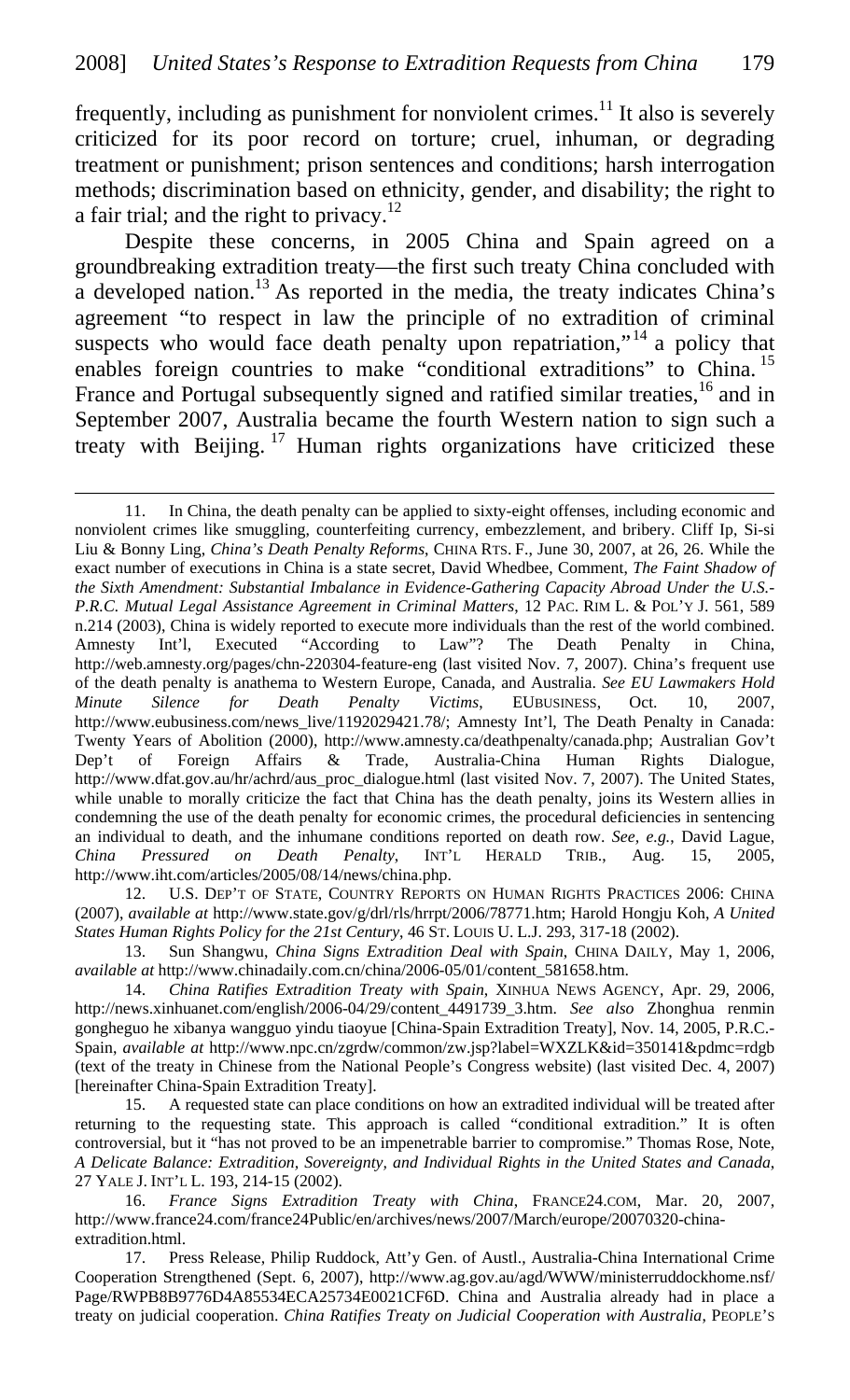agreements for their supposed blindness to the totality of the human rights violations that occur in China,  $18$  even though the signing of international agreements that restrict China's use of the death penalty is a positive human rights development. However, there may be another, broader human rights benefit to the "treaty-based approach"<sup>19</sup> to extradition with China: these new treaties, and the prospect of concluding extradition treaties with other countries, appear to have accelerated a debate within China about whether to cease executions for economic crimes in order to bring more corrupt fugitives to justice.<sup>20</sup> Extradition negotiations have the potential to play an important role in the broad push to curb certain human rights abuses in China. They could give other nations a platform to request human rights reforms related not only to the death penalty, but also to torture, modes of interrogation, prison conditions, trial procedures, and other practices currently used by China.

 Yet, because of these human rights concerns, Canada has resisted entering into an extradition treaty with China. Canada does have a mutual legal assistance treaty with China for cooperation in the exchange of evidence.<sup>21</sup> However, in terms of its willingness to extradite to China, Canada appears to occupy the opposite end of the spectrum from the nations that have entered treaties.<sup>22</sup> It employs a strategy of non-engagement. The Canadian Extradition Act does permit extradition to occur without a treaty through ad

19. This Note will refer to the approaches of the nations that have signed extradition treaties with China—Spain, France, Portugal, and Australia—as the "treaty-based approach."

DAILY, Nov. 1, 2006, *available at* http://english.peopledaily.com.cn/200611/01/ eng20061101\_317106.html.

<sup>18.</sup> Shar Adams, *Australia's Extradition Treaty with China Criticised*, EPOCH TIMES, Sept. 18, 2007, *available at* https://www.theepochtimes.com/news/7-9-18/59899.html (criticizing the Australian treaty because the Chinese legal system is "woefully inadequate"); *China and Spain Boost Trade Ties*, BBC NEWS, Nov. 14, 2005, http://news.bbc.co.uk/2/hi/europe/4432694.stm (noting criticisms of the Spanish treaty by Amnesty International Spain because "China is one of the world's most frequent violator [sic] of human rights"); *France Signs Extradition Treaty with China*, *supra* note 16 (noting that Amnesty International France has criticized the French treaty because of "continuing reports of serious violations in China").

<sup>20.</sup> *See* Lague, *supra* note 11 ("The Chinese government is under pressure to scrap the death penalty for nonviolent crimes so that corrupt officials fleeing abroad can be more easily extradited. Chinese legal scholars have called on the government to modify the law so that foreign courts can be confident that fugitives returned to China will not face execution . . . ."); Liu Li, *Experts Call for Review of Sentencing*, CHINA DAILY, Aug. 13, 2005, *available at* http://www.chinadaily.com.cn/ english/doc/2005-08/13/content\_468682.htm ("Law experts have called for the death penalty to be dropped as punishment for non-violent crimes to ease the extradition of some 4,000 suspected corrupt officials who have fled abroad."); Zhang Zhiping, *Should the Death Penalty Be Abolished for Corruption?*, BEIJING REV., Dec. 18, 2006, *available at* http://www.bjreview.com.cn/forum/txt/2006- 12/18/content\_51253.htm; *see also infra* notes 136-143.

<sup>21.</sup> Treaty Between The Government of Canada and the People's Republic of China on Mutual Legal Assistance in Criminal Matters, Can.-P.R.C., July 29, 1994, 1995 Can. T.S. No. 29; *see also* Vincent C. Yang, Dir., China Program, Int'l Ctr. for Criminal Law Reform and Criminal Justice Policy, Conference Paper at the International Symposium on the Prevention and Control of Financial Fraud, Cooperation in Combating Fraud: Beyond the Treaties and Conventions (Oct. 19-22, 1998) 4-7, *available at* http://www.icclr.law.ubc.ca/Publications/Reports/yang\_pap.pdf (describing the Canada-China mutual legal assistance treaty).

<sup>22.</sup> *See* Geoffrey York, *Five Fugitives Hiding in Canada, China Says*, GLOBE & MAIL (Toronto), Feb. 3, 2007, at A22.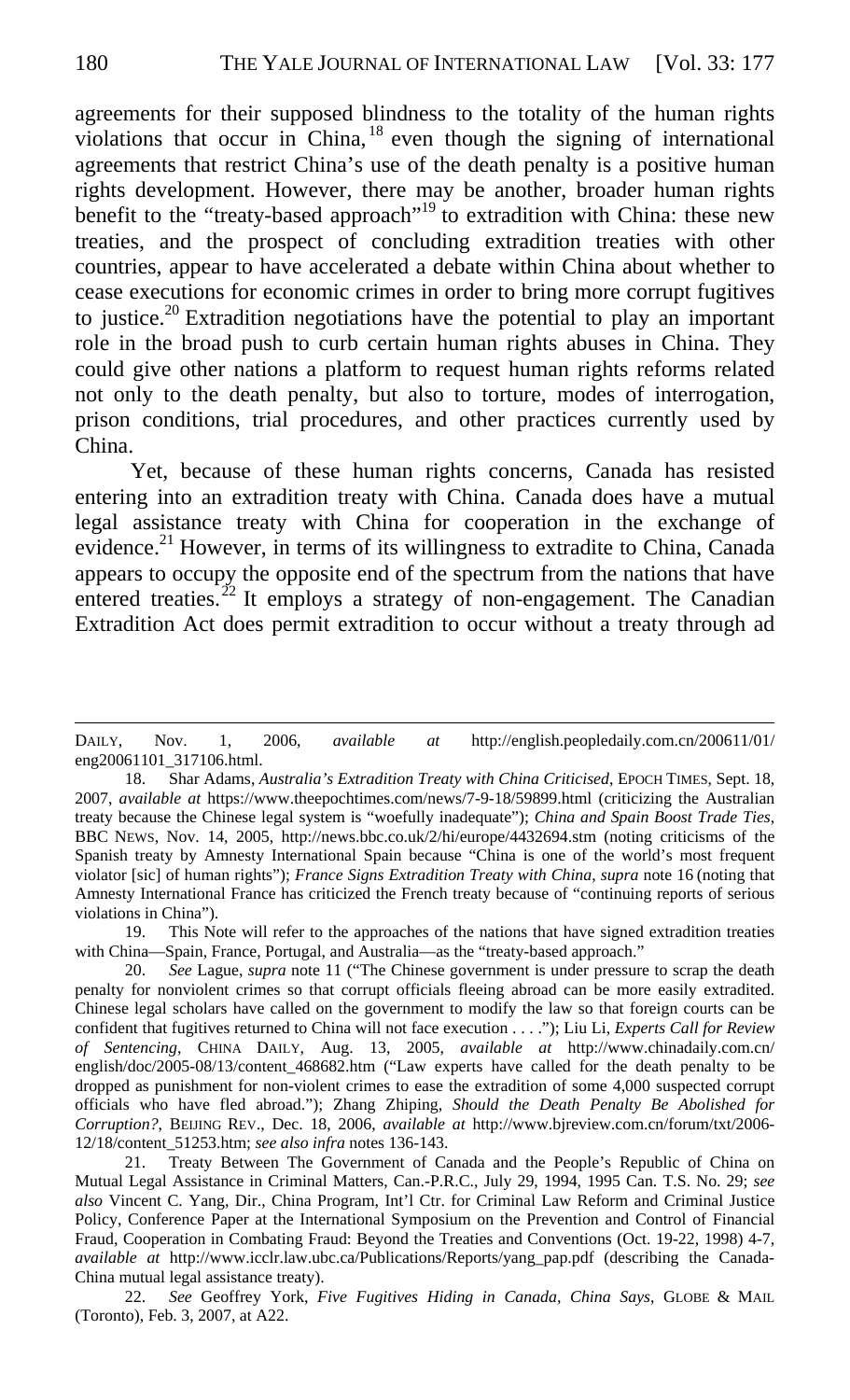hoc agreements on a case-by-case basis, $^{23}$  as does the Extradition Law of the People's Republic of China,<sup>24</sup> but it has proven extremely difficult for China to gain approval from Canada for extraditions because of human rights concerns.

Like Canada, the U.S. government also appears to be resisting negotiation of a formal extradition treaty with China.<sup>26</sup> Nevertheless, despite the fact that ad hoc negotiations between the United States and China for the return of criminal suspects absent a treaty are time-consuming and rarely successful, the United States has still arranged for the return of more criminal suspects to China than Canada has done. U.S. law limits the scenarios in which extraditions can occur in the absence of a treaty, $27$  but when extradition is not available, some criminal suspects may be returned through diplomatic negotiations for deportation under U.S. immigration law (a tactic that is also utilized by other countries and is sometimes referred to as "disguised extradition"). <sup>28</sup> The contemporary U.S. approach to returning criminal suspects to China occupies a middle ground between the treaty-based approach and the non-engagement approach.

In light of the potentially positive human rights impact of the treatybased approach to extradition with China, this Note considers whether the ad hoc, case-by-case approach to extradition with China remains a sound strategy for the United States. This question is highly relevant today given the disproportionately large number of Chinese officials who have fled to the United States,<sup>29</sup> and given that several cases are pending in U.S. courts

<sup>23.</sup> Extradition Act, 1999 S.C. ch. 18, § 10(1) (Can.) ("The Minister of Foreign Affairs may, with the agreement of the Minister, enter into a specific agreement with a State or entity for the purpose of giving effect to a request for extradition in a particular case.").

<sup>24.</sup> Zhonghua Renmin Gongheguo Yindu fa [Extradition Law of the People's Republic of China] (promulgated by the Standing Comm. Nat'l People's Cong., Dec. 28, 2000, effective Dec. 28, 2000), art. 15, *available at* http://www.law-lib.com/law/law\_view.asp?id=508 (Chinese text of law), *and at* http://english.gov.cn/laws/2005-09/22/content\_68710.htm (English translation) ("Where there is no extradition treaty to go by, the Requesting State shall make a reciprocity assurance.") [hereinafter Extradition Law].

<sup>25.</sup> *See, e.g.*, Shao Da, *No Early Resolution in Lai Extradition Case*, CHINA.ORG.CN, Sept. 27, 2004, http://www.china.org.cn/english/2004/Sep/108155.htm (describing problems and delays in Sino-Canadian individual extradition negotiations); Geoffrey York, *China Asks Canada to Deport Alleged Embezzler*, GLOBE & MAIL (Toronto), Jan. 29, 2007, at A1 ("Suspects can still be extradited to China without a treaty, but it is a more complicated and difficult process.").

<sup>26.</sup> PRESIDENT OF THE UNITED STATES, AGREEMENT WITH HONG KONG FOR THE SURRENDER OF FUGITIVE OFFENDERS, S. TREATY DOC. NO. 105-3, at iii (1997) (noting the absence of an extradition treaty between the United States and the People's Republic of China); Daniel M. Creekman, Note, *A Helpless America? An Examination of the Legal Options Available to the United States in Response to Varying Types of Cyber-Attacks from China*, 17 AM. U. INT'L L. REV. 641, 658 (2002); Erik Alexander Rapoport, Comment, *Extradition and the Hong Kong Special Administrative Region: Will Hong Kong Remain a Separate and Independent Jurisdiction After 1997?*, 4 ASIAN L.J. 135, 150 (1997); James D. Wilets, Case Commentary, Lui v. United States, *110 F.3d 103 (1st Cir. 1997)*, 91 AM. J. INT'L L. 537, 541 (1997).

<sup>27.</sup> U.S. DEP'T OF JUSTICE, UNITED STATES ATTORNEYS' MANUAL § 9-15.100 (1997) (limiting U.S. extraditions without a treaty to instances when the requested individual committed a crime of violence against nationals of the United States in a foreign country).

<sup>28.</sup> For background information on disguised extradition, see M. CHERIF BASSIOUNI, INTERNATIONAL EXTRADITION AND WORLD PUBLIC ORDER 121-45 (1974).

<sup>29.</sup> Zhang Zhiping, *supra* note 20.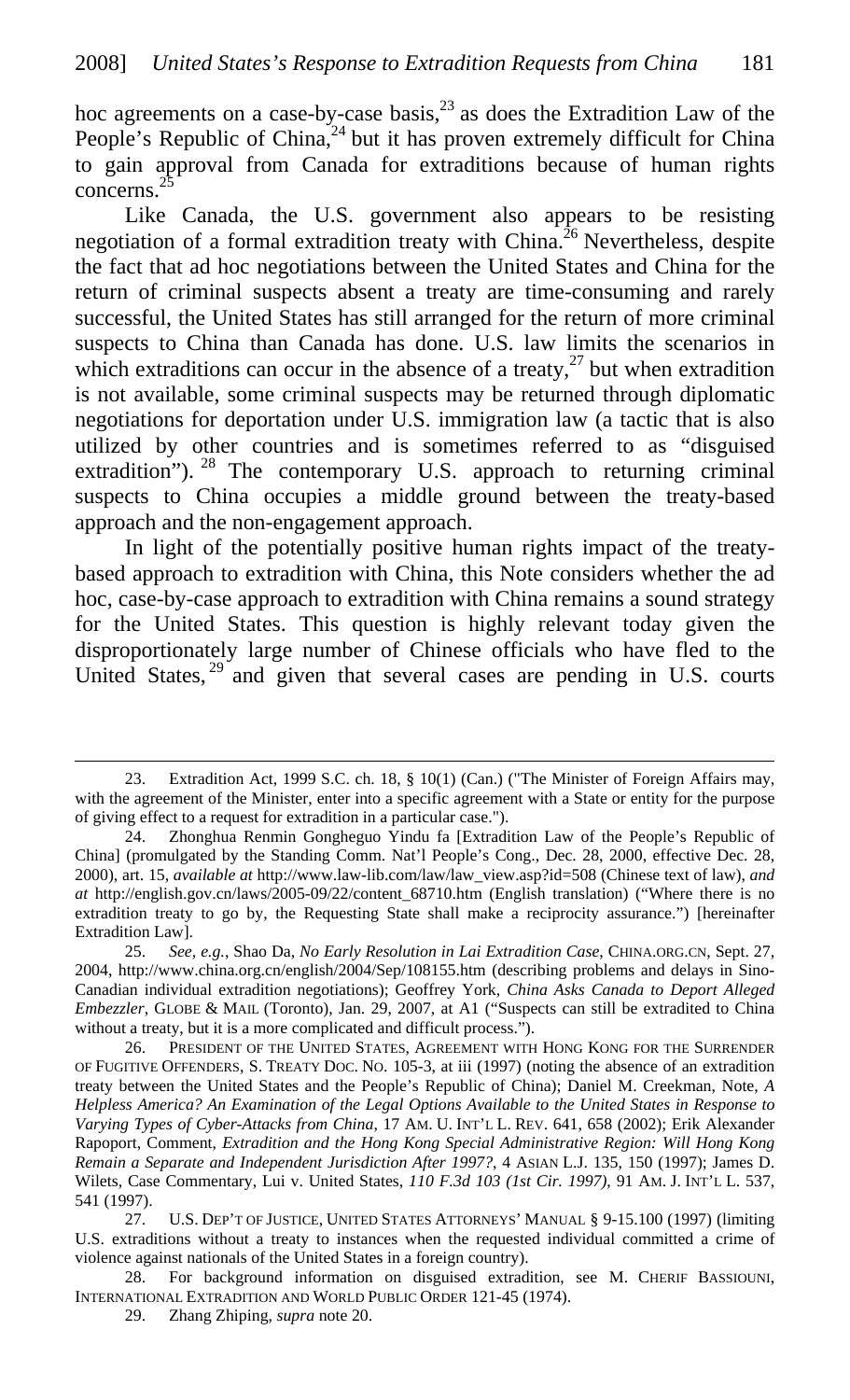concerning allegedly corrupt Chinese nationals whom China would like the United States to extradite.<sup>30</sup>

Part II of this Note introduces the literature on the nexus of extradition law and human rights law. Part III elaborates on the polar approaches to offer points of comparison before describing the U.S. approach of negotiating to return criminal suspects to China on a case-by-case basis. An analysis of the benefits and drawbacks of these three divergent approaches follows in Part IV. The analysis reveals that there are important policy benefits to the case-bycase approach to extradition. Benefits include the flexibility to pursue conditions not in a treaty and the ability to place greater pressure on China to pursue long-term human rights reforms. Part IV concludes by arguing that the United States should maintain the case-by-case approach. However, Part V argues that the United States should improve on its approach as currently administered. It should better protect the rights of potential extraditees, direct its efforts around influencing the Chinese human rights debate, and increase its cooperation with China outside the extradition-human rights dialogue.

#### II. THE INTERSECTION OF EXTRADITION LAW AND HUMAN RIGHTS LAW

Extradition law, which involves sovereign powers surrendering individuals accused or convicted of an offense outside their territory to a state requesting to prosecute for the offense, is an important mechanism for suppressing crime by preventing criminals from finding safe havens.<sup>31</sup> It is "a blend of international and national law."<sup>32</sup> In the international law arena, treaties typically provide for the transfer of criminal fugitives between states. Bilateral extradition treaties are by far the most common type of agreement.<sup>33</sup> In 1990, the United Nations released a model extradition treaty,<sup>34</sup> providing a framework to assist its member states with negotiating bilateral extradition agreements. Bilateral treaties dominate extradition practice because they increase certainty and accountability in international crime control.  $35$ Multilateral extradition conventions also exist.<sup>36</sup> Further, some international conventions, which are not extradition conventions as such, nevertheless

<sup>30.</sup> *E.g.*, Press Release, U.S. Dep't of Justice, Former Bank of China Managers and Their Wives Indicted for Stealing More than \$485 Million, Laundering Money Through Las Vegas Casinos (Jan. 31, 2006), http://www.usdoj.gov/usao/nv/home/pressrelease/january2006/chaofan013106.htm.

<sup>31.</sup> Ved P. Nanda, *Bases for Refusing International Extradition Requests: Capital Punishment and Torture*, 23 FORDHAM INT'L L.J. 1369, 1369 (2000).

<sup>32.</sup> Dugard & Van den Wyngaert, *supra* note 10, at 188.

<sup>33.</sup> M. CHERIF BASSIOUNI, INTERNATIONAL EXTRADITION: UNITED STATES LAW AND PRACTICE 24 (5th ed. 2007); LOUIS HENKIN, INTERNATIONAL LAW: POLITICS AND VALUES 250 (1995).

<sup>34.</sup> Model Treaty on Extradition, G.A. Res. 45/116, U.N. Doc. A/45/49 (Dec. 14, 1990), *amended by* G.A. Res. 52/88, arts. 3-4, U.N. Doc. A/52/49 (Dec. 12, 1997).

<sup>35.</sup> *See* United States v. Alvarez-Machain, 504 U.S. 655, 664 (1992) ("[E]xtradition treaties exist so as to impose mutual obligations to surrender individuals in certain defined sets of circumstances, following established procedures.").

<sup>36.</sup> Multilateral extradition treaties include the European Convention on Extradition, the Commonwealth Scheme for the Rendition of Fugitive Offenders, the Arab League Extradition Convention, the Interamerican Extradition Convention, and the Economic Community of West African States Extradition Convention. Interpol, Extradition: Some Benchmarks (Mar. 18, 2003), http://www.interpol.int/Public/ICPO/LegalMaterials/FactSheets/FS11.asp.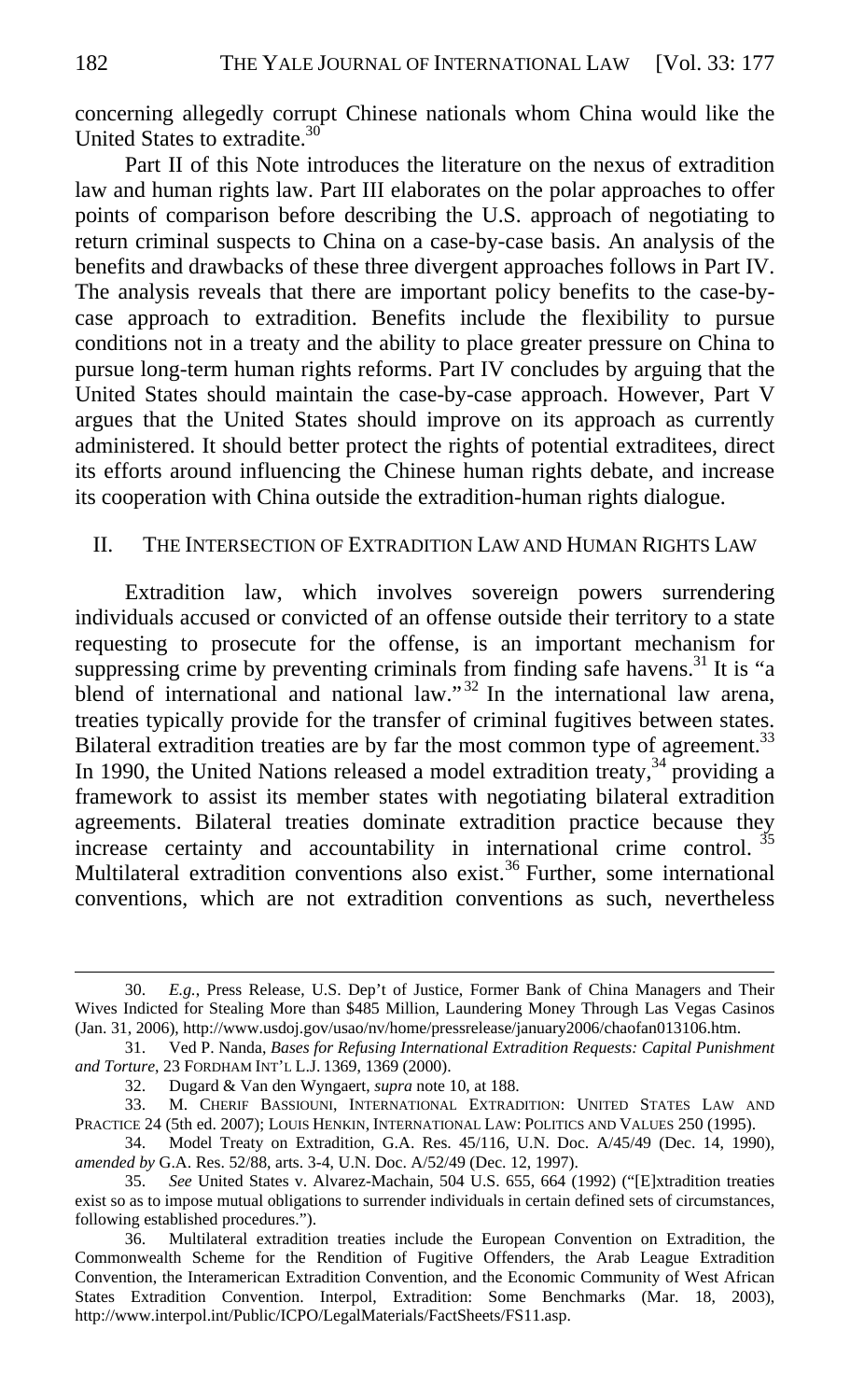incorporate provisions relating to extradition law.<sup>37</sup> Additionally, a "disguised extradition"—the process of employing legal procedures other than extradition to transfer a fugitive from one state into the hands of another state's authorities—can occur without a treaty, through diplomatic negotiations and deportation, if permissible under both states' laws. <sup>38</sup> "Because entering into an extradition treaty," or a disguised extradition agreement, "involves the sacrifice of some sovereign rights, these agreements are always reciprocal."<sup>39</sup>

Typically, a formal request for extradition is made through diplomatic channels accompanied by an arrest warrant, information about the identity of the accused, and the basic facts of the offense, $40$  and then the municipal law of the requested state must determine whether the seizure and transfer of the fugitive would accord with the agreement. 41 The content of national extradition laws varies, and such laws may take a purely administrative or purely judicial approach to this question, but most frequently they involve a combination of both judicial and administrative functions.<sup>42</sup> Under this quasiexecutive and quasi-judicial approach, a refusal on the part of the judicial authorities to grant extradition is binding on the administrative authorities. If the judicial authorities give their consent to extradition after a review of prima facie evidence from the requesting state, the executive authorities may—in addition to taking into account purely legal considerations—examine questions related to reciprocity and the desirability of the extradition.<sup>43</sup>

## A. *History of Individual Rights in Extradition*

Extradition has its roots in the idea of territorial jurisdiction. Historically, extradition was reserved for political or religious offenders who threatened the king, emperor, or religious hierarchy. The process of extradition derived from an international principle of comity among states. Each ruler would "respect the authority" of another government and return a

<sup>37.</sup> *Id.* For instance, in terms of human rights, Article 2(1) of the International Covenant on Civil and Political Rights (ICCPR) stipulates that each state is responsible for respecting and ensuring the civil and political rights of persons within its jurisdiction and territory, a clause that may affect extraditions. International Covenant on Civil and Political Rights, G.A. Res. 2200A, art. 2(1), U.N. GAOR, 21st Sess., U.N. Doc. A/RES/2200 (Dec. 16, 1966), 999 U.N.T.S. 171 (entered into force Mar. 23, 1976) [hereinafter ICCPR].

<sup>38.</sup> This avenue, which is not really extradition at all, is important in the American approach to responding to extradition requests. *See* Terry Richard Kane, *Prosecuting International Terrorists in United States Courts: Gaining the Jurisdictional Threshold*, 12 YALE J. INT'L L. 294, 333 (1987); U.S. DEP'T OF JUSTICE, *supra* note 27, §§ 9-15.100, 9-15.610 (requiring an offer of reciprocity when extradition is granted without a treaty); McNabb Assocs., Extradition from China to the United States-Danlei Chen, International Extradition Blog, http://www.internationalextraditionblog.com/ 2006\_06\_11\_archive.html (June 16, 2006, 09:35 EST) (describing how the mutual legal assistance treaty with China provides for extradition in the absence of an extradition treaty); *infra* Section III.C.

<sup>39.</sup> Mary-Rose Papandrea, Comment, *Standing to Allege Violations of the Doctrine of Specialty: An Examination of the Relationship Between the Individual and the Sovereign*, 62 U. CHI. L. REV. 1187, 1187 (1995).

<sup>40.</sup> ANTHONY I. AUST, HANDBOOK OF INTERNATIONAL LAW 265 (2005).

<sup>41.</sup> Dugard & Van den Wyngaert, *supra* note 10, at 188.

<sup>42.</sup> Interpol, *supra* note 36.

<sup>43.</sup> MITSUE INAZUMI, UNIVERSAL JURISDICTION IN MODERN INTERNATIONAL LAW: EXPANSION OF NATIONAL JURISDICTION FOR PROSECUTING SERIOUS CRIMES UNDER INTERNATIONAL LAW 228 (2005).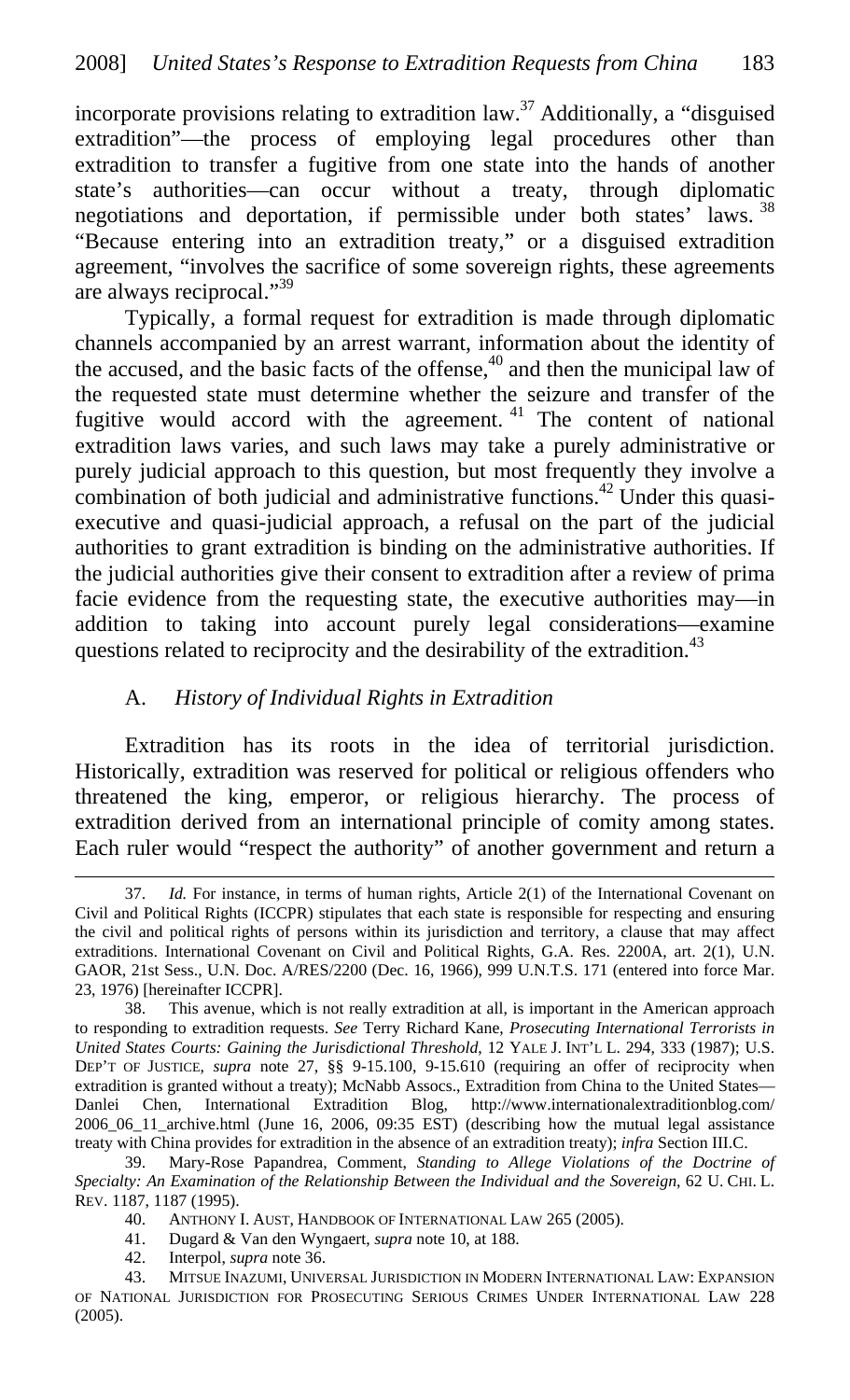suspect who was a subject of that government "no questions asked," so the rights of the individual were not protected. $44$ 

The idea of applying extradition to suppress criminality developed in the mid-nineteenth century. Since then, bilateral extradition treaties have traditionally included at least three clauses that safeguard individual rights. First, the political offense exception enables a state receiving an extradition request (the "requested state") to refuse to extradite a person who had been involved in politically motivated crimes in the state seeking an extradition (the "requesting state").  $^{45}$  The political offense exception intersects with the political asylum doctrine, as once asylum is granted, it is well established that a request for extradition must be denied if related to the commission of political offenses.<sup>46</sup> Second, the rule of double criminality holds that a person may not be extradited unless the action that the person allegedly committed was illegal under the laws of both the requesting state and the requested state.<sup>47</sup> Finally, the principle of specialty guarantees that the extraditee will be tried only for the crime for which she was extradited.<sup>48</sup>

These clauses provide some security for the rights of the individual, but they fall short of satisfying the modern concept of human rights protections.<sup>49</sup> The political offense exception excuses the requested state from having to consider human rights violations arising from a political dispute in the requesting state.<sup>50</sup> The double criminality requirement and the principle of specialty do not protect human rights but only "ensure that foreign states will not be allowed to punish fugitives for conduct considered contrary to the requested state's own—often chauvinistic—notions of criminal justice."<sup>51</sup> Requested states may waive the specialty rule, demonstrating that it is not meant to protect the fugitive.<sup>52</sup> The extradited individual lacks standing to

50. *Id.*

51. *Id.*

<sup>44.</sup> MICHAEL FOONER, INTERPOL: ISSUES IN WORLD CRIME AND INTERNATIONAL CRIMINAL JUSTICE 144 (1989).

<sup>45. &</sup>quot;The Political Offense Exception [which originated to enable grants of political asylum] is an exception to a general treaty obligation to extradite to a requesting country." IVOR STANBROOK & CLIVE STANBROOK, EXTRADITION: LAW AND PRACTICE 65 & n.1 (2d ed. 2000). This exception has attracted much attention and controversy, ETHAN A. NADELMANN, COPS ACROSS BORDERS: THE INTERNATIONALIZATION OF U.S. CRIMINAL LAW ENFORCEMENT 419 (1993), but it is generally observed by states. STANBROOK & STANBROOK, *supra*, at 65. However, with the rise of international terrorism, some bilateral treaties have begun to exclude it. *See, e.g.*, Supplementary Treaty, U.S.-U.K., June 25, 1985, T.I.A.S. No. 12050.

<sup>46.</sup> CHRISTOPHER C. JOYNER, INTERNATIONAL LAW IN THE 21ST CENTURY: RULES FOR GLOBAL GOVERNANCE 66 (2005).

<sup>47.</sup> STANBROOK & STANBROOK, *supra* note 45, at 20. The validity of the double criminality rule has never faced serious contention, "resting as it does in part on the basic principle of reciprocity which underlies the whole structure of extradition, and in part on the maxim *nulla poena sine lege*." I.A. SHEARER, EXTRADITION IN INTERNATIONAL LAW 137-38 (1971); *see also* GEOFF GILBERT, ASPECTS OF EXTRADITION LAW 47 (1991) (explicating the uncontroversial nature of the rule of double criminality).

<sup>48.</sup> The specialty rule is a feature of all extradition agreements. "It appears to be universally recognized and therefore merits the status of a general principle of international law." STANBROOK & STANBROOK, *supra* note 45, at 47.

<sup>49.</sup> Dugard & Van den Wyngaert, *supra* note 10, at 188 ("[I]t would be incorrect to explain [the political offense exception, the rule of double criminality, and the principle of specialty] entirely in human rights terms.").

<sup>52.</sup> BASSIOUNI, *supra* note 33, at 585-86.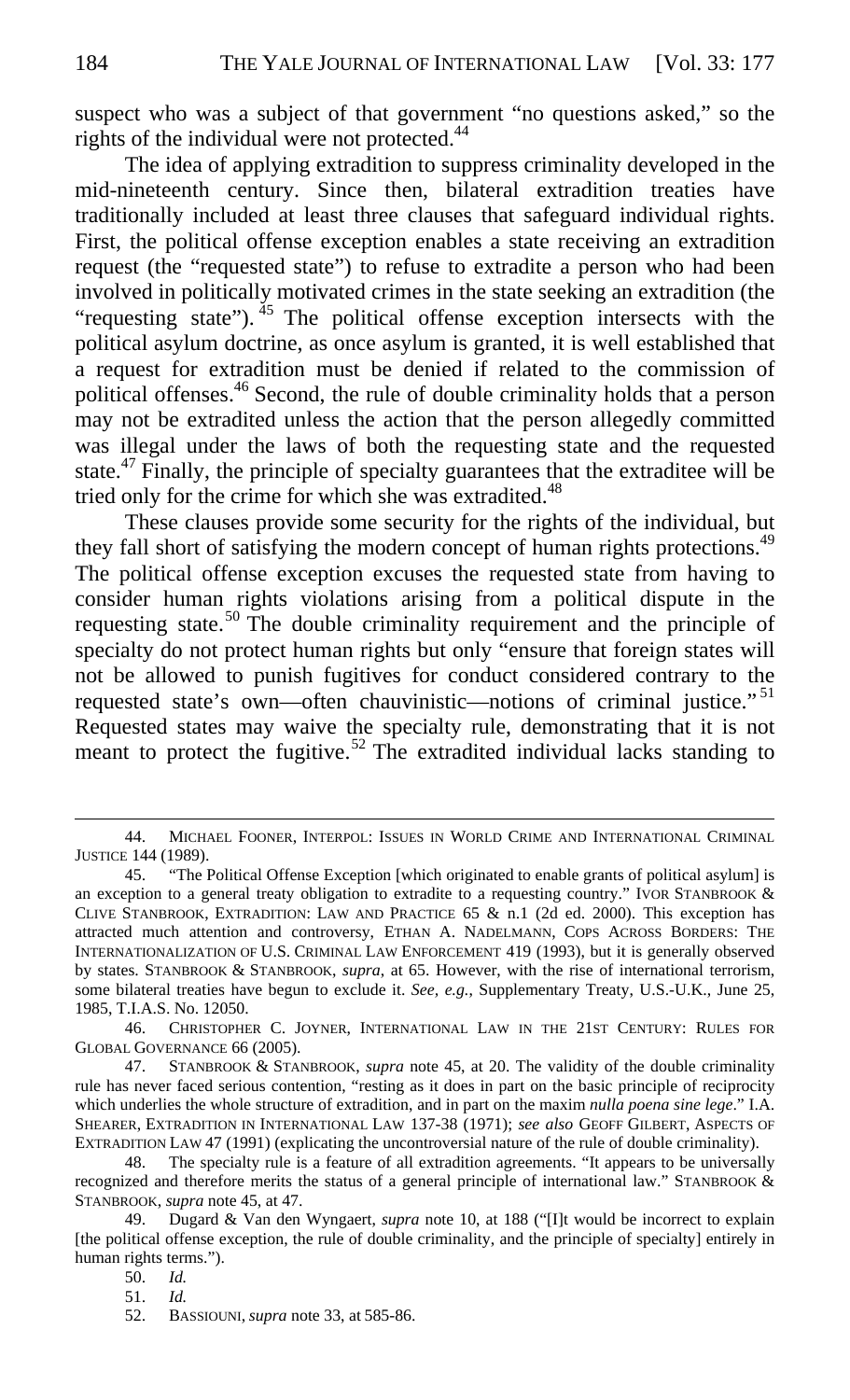challenge the violation of an extradition treaty.<sup>53</sup> Furthermore, courts in many jurisdictions have subscribed to a rule of non-inquiry, meaning that they refuse to inquire into the criminal justice standards in the requesting state "on the grounds that it is a matter best left to executive determination,"<sup>54</sup> although this rule is no longer absolute.<sup>55</sup> In light of these deficiencies, it was inevitable that the modern human rights movement would influence extradition policies.

### B. *The Modern Human Rights Movement and Extradition*

The modern human rights movement was born after the creation of the United Nations and the adoption of the Universal Declaration of Human Rights;56 human rights became an explicit concern of extradition law soon thereafter. Some nations were affected by feelings of guilt for their refusal to accommodate refugees fleeing from Nazi and Soviet terror, and they responded by "emphasizing traditions of asylum and hospitality to the oppressed."57 In the half century following the Second World War, extradition law became increasingly intertwined with human rights law.  $\frac{58}{100}$  Important developments for extradition included the Geneva Conventions of 1949,<sup>59</sup> the European Convention for the Protection of Human Rights and Fundamental Freedoms of 1950,<sup>60</sup> the Refugee Convention of 1951, the 1967 Protocol Relating to the Status of Refugees,<sup>61</sup> the U.N. "International Bill of Rights" of 1966, $62$  and the U.N. Convention against Torture and Other Cruel, Inhuman,

55. For example, U.S. and Canadian courts have indicated that they will not follow the rule of non-inquiry when the likely treatment in the requesting state is "antipathetic to a federal court's sense of decency," *Gallina v. Fraser*, 278 F.2d 77, 79 (2d Cir. 1960), "shocks the conscience," *Canada v. Schmidt*, [1987] 1 S.C.R. 500, 522 (Can.), or is "simply unacceptable," *United States v. Allard*, [1987] 1 S.C.R. 564, 572 (Can.).

56. For a brief history of the birth of the modern human rights movement, see CAROL DEVINE, CAROL RAE HANSEN & RALPH WILDE, HUMAN RIGHTS: THE ESSENTIAL REFERENCE 119-21 (1999).

57. FOONER, *supra* note 44, at 145.

 $\overline{a}$ 

58. ARVINDER SAMBEI & JOHN R.W.D. JONES, EXTRADITION LAW HANDBOOK 95 (2005).

59. The "grave breaches" provisions of the Geneva Conventions of 1949 create a mandatory "try-or-extradite" regime for specified serious violations of the provisions of the conventions. Geneva Convention for the Amelioration of the Condition of the Wounded and Sick in Armed Forces in the Field arts. 49-50, Aug. 12, 1949, 6 U.S.T. 3114, 75 U.N.T.S. 31.

60. The European Convention affords significant protections for persons subject to extradition. For a detailed discussion of this role of the Convention, see GILBERT, *supra* note 47, at 79- 90.

61. The 1951 Refugee Convention, as amended by the 1967 Protocol, provides protection to any person "owing to a well-founded fear of being persecuted for reasons of race, religion, nationality, membership of a particular social group or political opinion, is outside the country of his nationality and is unable or, owing to such fear, unwilling to avail himself of the protection of that country . . . ." Convention Relating to the Status of Refugees art. 1(A)(2), July 28, 1951, 189 U.N.T.S. 150. This convention naturally has implications for extradition law. SAMBEI & JONES, *supra* note 58, at 97-98.

62. Along with the Universal Declaration of Human Rights, the two United Nations covenants—the ICCPR and the International Covenant on Economic, Social and Cultural Rights (ICESC)—are sometimes referred to as the "International Bill of Rights." SAMBEI & JONES, *supra* note 58, at 97. "The ICCPR guarantees a large number of rights and freedoms including the right to life, the right to be free from torture, the right to liberty and security of the person, freedom of expression, etc." *Id.* China has signed the ICCPR. It has not ratified the treaty yet, but that does not detract from the fact

<sup>53.</sup> Dugard & Van den Wyngaert, *supra* note 10, at 188-89; *see also* United States v. Noriega, 746 F. Supp. 1506, 1533 (S.D. Fla. 1990) ("As a general principle of international law, individuals have no standing to challenge violations of international treaties in the absence of protest by the sovereign involved.").

<sup>54.</sup> Dugard & Van den Wyngaert, *supra* note 10, at 189.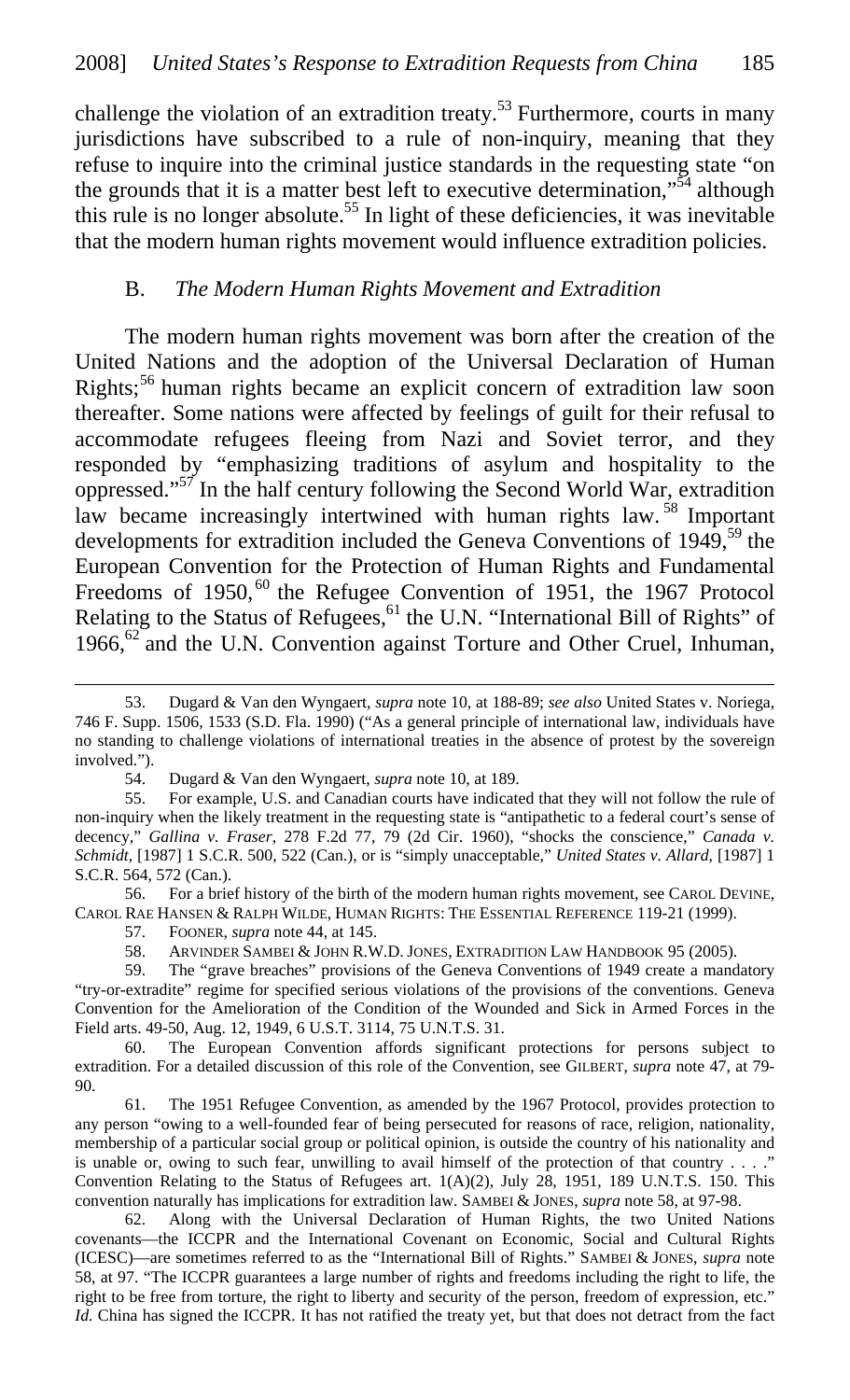or Degrading Treatment or Punishment of 1984 (Convention Against Torture).<sup>63</sup>

With these human rights accomplishments in place, the 1989 *Soering*  case <sup>64</sup> of the European Court of Human Rights marked a dramatic "breakthrough" for the linking of extradition and human rights on the international scene and served as a "catalyst of scholarly writings" in support of this link.<sup>65</sup> Jens Soering, a West German national, murdered his girlfriend's parents in Virginia and then fled to the United Kingdom. The United States requested his extradition, and the United Kingdom ordered his extradition in response to the request.<sup>66</sup> Soering petitioned the European Court of Human Rights for relief under Article 3 of the European Convention on Human Rights because, even though Article 3 does not include the death penalty per se in its definition of "inhuman or degrading treatment or punishment," Soering would face "inhuman or degrading treatment or punishment" on death row in Virginia.<sup>67</sup> The Court agreed, holding that the United Kingdom was required by Article 3 not to extradite Soering to the United States, in part because there was a real risk that he would be subjected to inhuman or degrading treatment by being kept on death row for a prolonged period.<sup>68</sup> As a result of this important holding, "the fact that the actual human rights violation would take place outside the territory of the requested State did not absolve it from responsibility for any foreseeable consequence of extradition suffered outside its jurisdiction."<sup>69</sup>

The *Soering* reasoning, while not universally accepted,<sup>70</sup> has gained considerable influence worldwide. Much Western scholarly literature supports its holding.71 States have sought to renegotiate extradition treaties to take into account more individual rights and to resolve some of the conflicts that arise when a binding extradition treaty contradicts a binding human rights treaty.<sup>72</sup> The United Nations Human Rights Committee accepted the *Soering* case's reasoning in *Ng v. Canada*.<sup>73</sup> Three premier nongovernmental international

that it is under an international legal obligation. *See* Sun Shiyan, *The Understanding and Interpretation of the ICCPR in the Context of China's Possible Ratification*, 6 CHINESE J. INT'L L. 17 (2007).

63. G.A. Res. 39/46, U.N. GAOR, 39th Sess., Supp. No. 51, U.N. Doc. A/39/51 (Dec. 10, 1984), 1465 U.N.T.S. 85.

64. Soering v. United Kingdom, 161 Eur. Ct. H.R. (ser. A) (1989).

65. Roda Mushkat, *"Fair Trial" As a Precondition to Rendition: An International Legal Perspective* 1 (Univ. of H.K. Ctr. for Comparative & Pub. Law, Occasional Paper No. 5, 2002), *available at* http://www.hku.hk/ccpl/pub/occasionalpapers/paper5/paper5.doc.

66. Richard B. Lillich, *The* Soering *Case*, 85 AM. J. INT'L L. 128, 128-29 (1991).

67. *Id.* at 130-31.

 $\overline{a}$ 

68. *Id.* at 130-45.

69. Mushkat, *supra* note 65, at 1.

70. *See* Elizabeth Burleson, *Juvenile Execution, Terrorist Extradition, and Supreme Court Discretion to Consider International Death Penalty Jurisprudence*, 68 ALB. L. REV. 909, 910 (2005).

71. *See* PRINCIPLES AND PROCEDURES FOR A NEW TRANSNATIONAL CRIMINAL LAW 489-710 (Albin Eser & Otto Lagodny eds., 1992); Lillich, *supra* note 66; John Quigley, *The Rule of Non-Inquiry and the Impact of Human Rights on Extradition Law*, 15 N.C. J. INT'L L. & COM. REG. 401 (1990); Michael P. Shea, *Expanding Judicial Scrutiny of Human Rights in Extradition Cases After* Soering, 17 YALE J. INT'L L. 85 (1992); Christine Van den Wyngaert, *Applying the European Convention on Human Rights to Extradition: Opening Pandora's Box?*, 39 INT'L & COMP. L.Q. 757 (1990).

72. Valerie Epps, *The Development of the Conceptual Framework Supporting International Extradition*, 25 LOY. L.A. INT'L & COMP. L. REV. 369, 380 (2003).

73. Ng v. Canada, U.N. Human Rights Comm., No. 469/1991, U.N. Doc. CCPR/C/49/D/469/1991, *reprinted in* 98 I.L.R. 479 (1993).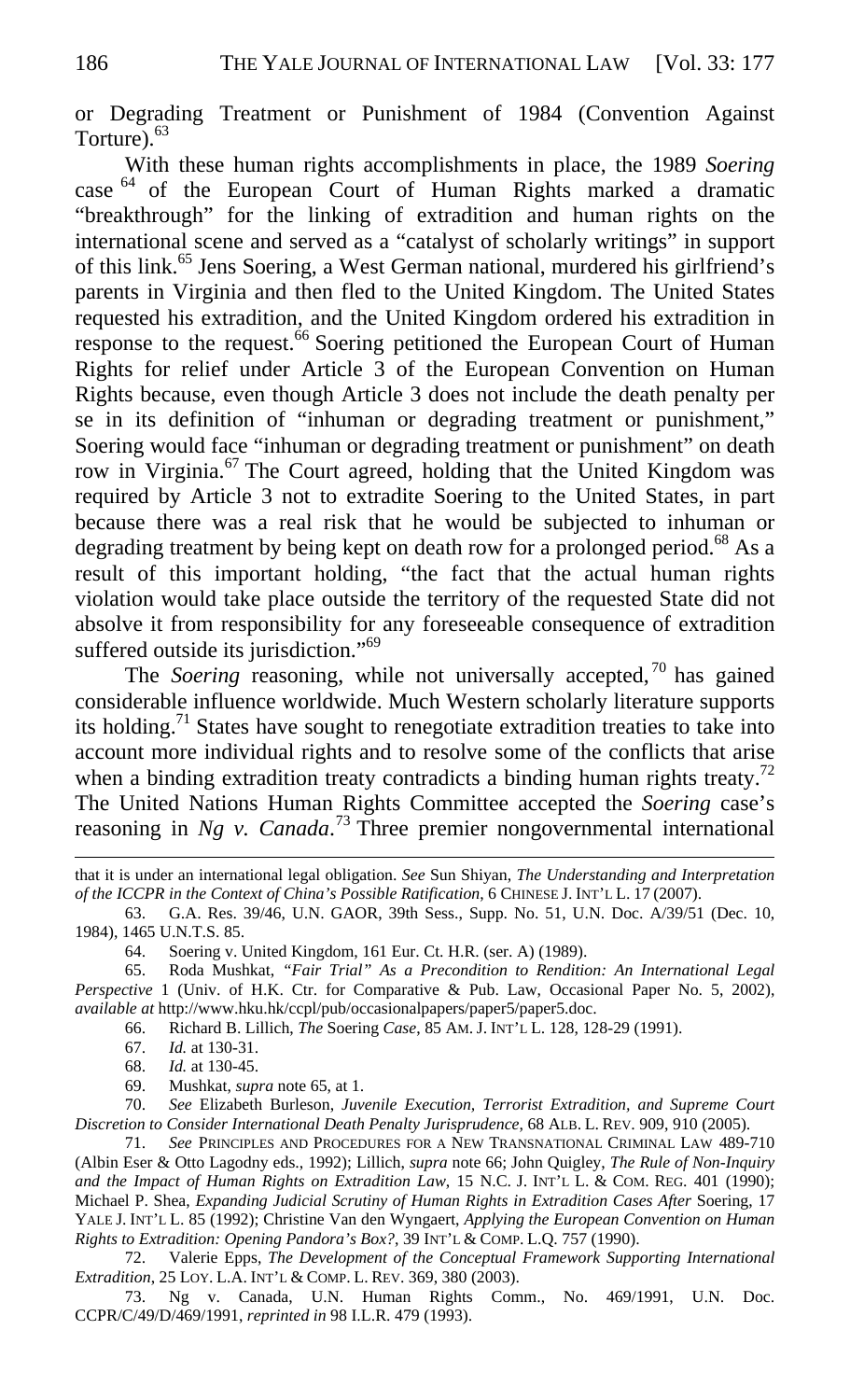law associations—the Institute of International Law, the International Law Association, and the International Association of Penal Law—quickly approved reports recommending that "both executive and judicial authorities should refuse extradition whenever there is a real risk that the fugitive's human rights will be violated in the requesting state."<sup>74</sup> As one commentator writes: "[I]n the affairs of man, extradition has come full circle, from a concern strictly between sovereigns in which the individual was merely a pawn, to a concern of governments in which the individual is . . . often the dominating force in particular cases  $\dots$ ."<sup>75</sup>

#### C. *Which Human Rights?*

 The legacy of the *Soering* case is that a requested state should take into account the human rights practices of the requesting state, as well as its own obligations under international human rights law, when deciding whether to extradite. Assuming that certain human rights may take priority over bilateral extradition agreements and domestic extradition statutes, the question remains: which human rights may be invoked? After all, while states are interested in upholding human rights norms, extradition plays an important role in crime suppression, so surely there must be some limits on which rights can obstruct an extradition.

Some academic literature has sought to identify these limits. The literature focuses on several rights that have been invoked to obstruct extradition in the past, including freedom from torture; freedom from the death penalty; freedom from cruel, inhuman, or degrading treatment or punishment; right to a fair trial; right to privacy; and freedom from discrimination.<sup>76</sup>

The overriding conclusion in the literature is that no rights violations obstruct extradition per se, but many *can* obstruct extradition depending on the parties involved and other circumstances.<sup>77</sup> Torture, which is outlawed under both customary international law and the Convention Against Torture, comes closest to being an absolute obstacle to extradition, but even then the "universally binding status of the norm may not exclude differences in interpretation over what constitutes torture."<sup>78</sup> With respect to the death penalty, certainly the fact that a fugitive will be executed if returned to the requesting state cannot itself obstruct extradition, because international law does not prohibit the death penalty. However, some states are so opposed to the use of the death penalty that diplomatic assurances that execution will not take place are necessary (and not even always sufficient) to facilitate extradition.<sup>79</sup> Scholars have made arguments that a requesting state's lack of

77. Dugard & Van den Wyngaert, *supra* note 10, at 206**.**

<sup>74.</sup> Mushkat, *supra* note 65, at 2.

<sup>75.</sup> FOONER, *supra* note 44, at 145.

<sup>76.</sup> *See, e.g.*, Dugard & Van den Wyngaert, *supra* note 10, at 195-206; Mushkat, *supra* note 65, at 2-3.

<sup>78.</sup> *Id.* at 198.

<sup>79.</sup> *Id.* at 196-97; Mary K. Martin, *A One-Way Ticket Back to the United States: The Collision of International Extradition Law and the Death Penalty*, 11 CAP. DEF. J. 243, 253-57 (1999); Craig R. Roecks, *Extradition, Human Rights, and the Death Penalty: When Nations Must Refuse to Extradite a*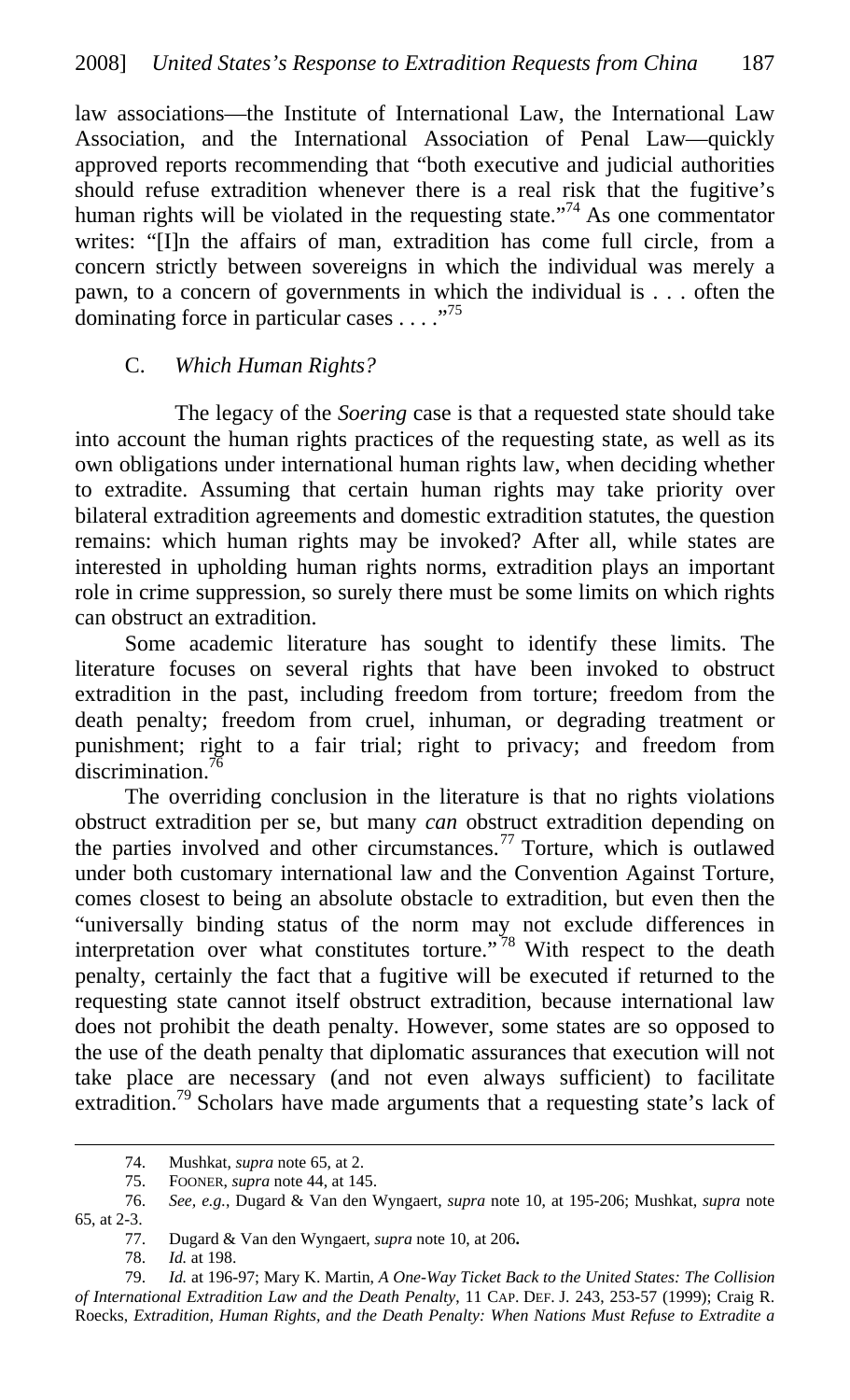respect for various other human rights should absolutely obstruct extradition,  $80$ but the reality is that "there is no certainty about the content and scope of the rights that are most likely to block extradition."<sup>81</sup> There is not yet any international law that conclusively overrides bilateral extradition agreements, so whether or not any given human right will obstruct an extradition is solely a matter of bilateral diplomatic negotiations.

#### III. DIVERGENT APPROACHES TO EXTRADITIONS WITH CHINA

Western nations have long struggled with how to pursue bilateral extradition negotiations with the Chinese in light of their human rights record. China is often described as harboring some of the worst human rights abuses in the world. The U.S. Department of State laments the Chinese government's record as "poor" and "deteriorated."<sup>82</sup> U.N. bodies are equally critical.<sup>83</sup> There have been eleven attempts to censure China before the U.N. Commission on Human Rights in Geneva since 1990.<sup>84</sup> Nongovernmental and watchdog organizations regularly release scorching critiques.<sup>85</sup> While some claim that these critiques are unfair and that China is being held to a higher standard than other countries,<sup>86</sup> an objective observer must concede that China has yet to halt its most significant human rights abuses.

Until the early 1990s, China had not entered into any extradition treaties with other states. But around this time, as corrupt officials began to flee the country in large numbers, $87$  the Chinese government focused on increasing its international criminal cooperation.<sup>88</sup> In 1993, China signed its first extradition

- 81. Dugard & Van den Wyngaert, *supra* note 10, at 205.
- 82. U.S. DEP'T OF STATE, *supra* note 12.

*Person Charged with a Capital Crime*, 25 CAL. W. INT'L L.J. 189, 191-97 (1994). Diplomatic assurances are often unreliable when they come from countries that routinely abuse human rights. There has been much literature on the dangers associated with diplomatic assurances. *See, e.g.*, HUMAN RIGHTS WATCH, "EMPTY PROMISES": DIPLOMATIC ASSURANCES NO SAFEGUARD AGAINST TORTURE (2004), http://hrw.org/reports/2004/un0404/; *see also infra* notes 221-223 and accompanying text (detailing dangers associated with relying on diplomatic assurances).

<sup>80.</sup> *See, e.g.*, Mushkat, *supra* note 65, at 3-6 (arguing that the likelihood that the fugitive would not receive a fair trial in the requesting state should obstruct extradition).

<sup>83.</sup> *See* U.N. Special Rapporteur of the Comm'n on Human Rights, *Implementation of the Declaration on the Elimination of All Forms of Religious Intolerance and of Discrimination Based on Religion or Belief*, Annex 1, *delivered to the General Assembly*, U.N. Doc. A/51/542 (Oct. 23, 1996); Philip P. Pan, *U.N. Official Criticizes Education in China*, WASH. POST, Sept. 19, 2003, at A20.

<sup>84.</sup> Each has failed, though. *Chronology of Defeats of Anti-China Human Rights Attempts*, CHINA.ORG.CN, Apr. 16, 2004, http://www.china.org.cn/english/international/93203.htm.

<sup>85.</sup> *See, e.g.*, AMNESTY INT'L, REPORT 2005: CHINA (2005), http://web.amnesty.org/ report2005/chn-summary-eng ("There was progress towards reform in some areas, but this failed to have a significant impact on serious and widespread human rights violations perpetrated across the country."); Human Rights First, Human Rights Defenders in China, http://www.humanrightsfirst.org/ defenders/hrd\_china/hrd\_china.htm (last visited Nov. 7, 2007) ("The human rights situation in China continues to be grave.").

<sup>86.</sup> *E.g.*, Randall Peerenboom, *Assessing Human Rights in China: Why the Double Standard?*, 38 CORNELL INT'L L.J. 71 (2005).

<sup>87.</sup> This exodus resulted from a combination of China's financial growth, which created opportunities for corruption and a subsequent crackdown against corrupt practices. *See* Zhou, *supra* note 8.

<sup>88.</sup> Ding Zhitao, *Fugitive Justice*, BEIJING REV., Feb. 9, 2006, *available at* http://www.bjreview.cn/EN/06-06-e/w-3.htm.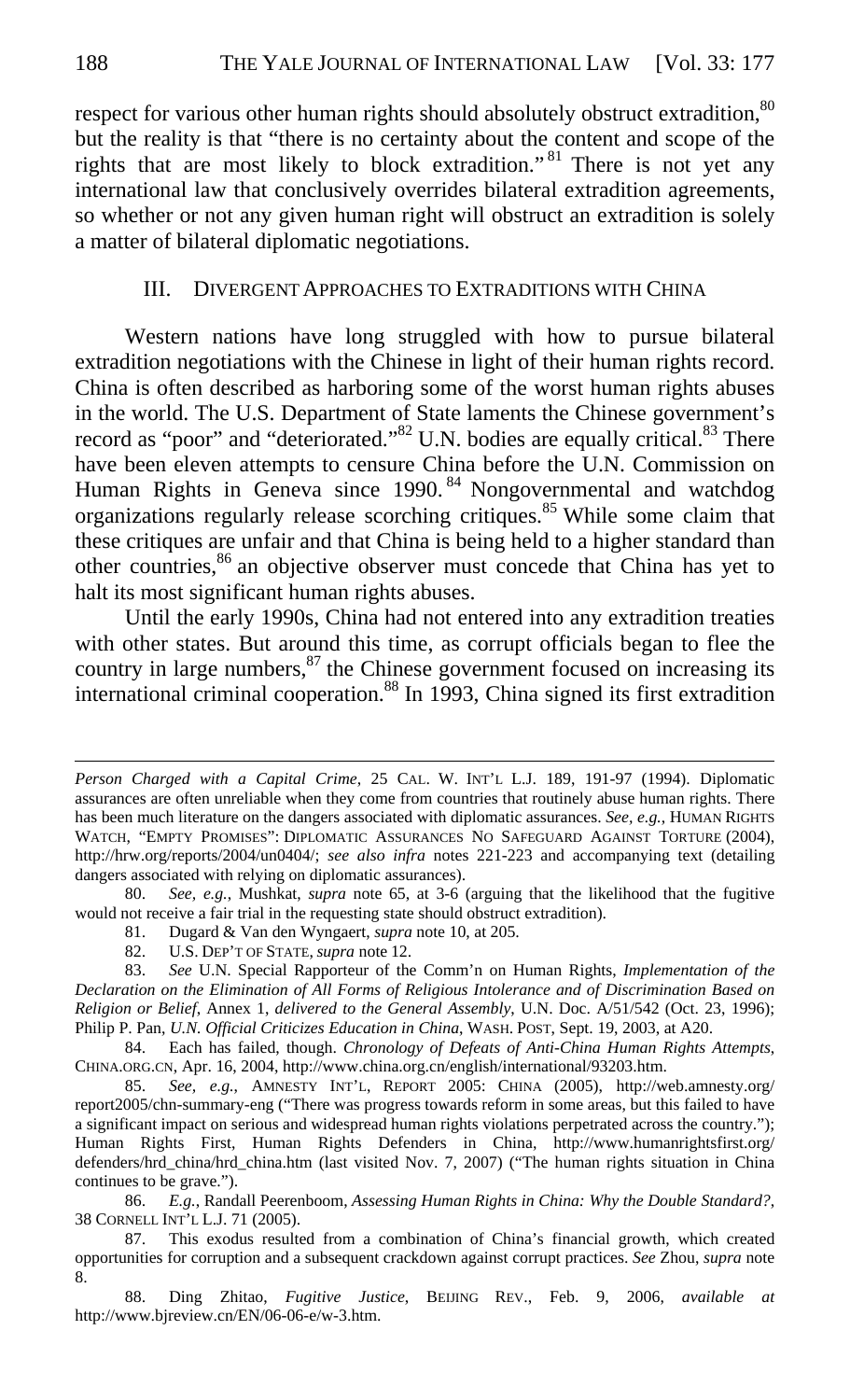treaty, with Thailand.<sup>89</sup> Since 1993, it has ratified more than twenty bilateral treaties, but they have mostly been with developing countries, including Belarus, Bulgaria, Kazakhstan, Mongolia, Romania, and Russia.<sup>90</sup> It has been easier for China to negotiate with these countries, in part because they are all formerly socialist countries, have legal systems similar to that of China,  $91$  and are generally less demanding about human rights issues. Indeed, although China's extradition treaties with developing countries generally comply with the principle of double criminality, the principle of specialty, and the principle of non-extradition for political offenses, they do not provide other protections for the individual.  $92$  These treaties have benefited China, as developing countries in geographical proximity to China have attracted Chinese fugitives—especially low-level officials who fled with relatively small sums of money.93 From 1993 until 2005, more than 230 Chinese criminal suspects were returned to China.<sup>94</sup>

Despite obstacles posed by its human rights record, China has turned its attention to negotiating extradition agreements with developed Western countries. High-level officials wanted for large-scale, corruption-related crimes have fled to developed Western countries at high rates,<sup>95</sup> and China is interested in prosecuting these fugitives.<sup>96</sup> Sustainable economic growth is a primary focus of the Chinese government,  $97$  and corruption is a serious hindrance to responsible growth. The official Xinhua News Agency quoted sources from the Ministry of Public Security stating that "800 suspects at large abroad [are] wanted for economic crimes. They are accused of embezzling a total sum of almost 70 billion yuan (US\$8.75 billion)." 98 An earlier government tally estimated that at least four thousand suspected corrupt officials had pocketed US\$50 billion and were hiding from law enforcement.<sup>99</sup>

The effort to bring corrupt officials to justice has reached the highest levels of Chinese government. In 2000, China promulgated its first national extradition law, "which provides for specific rules, conditions, and procedures for extradition cooperation with other countries." <sup>100</sup> In January 2007,

90. *Id.*

 $\overline{a}$ 

93. Ding Zhitao, *supra* note 88.

94. Sun Shangwu, *supra* note 13.

95. *See* Ding Zhitao, *supra* note 88 ("[M]ost Chinese officials flee to Western countries, not vice versa.").

96. *See supra* note 8 and accompanying text.

97. *China Working Towards Sustainable Economic Growth*, PEOPLE'S DAILY, May 9, 2002, *available at* http://english.peopledaily.com.cn/200205/09/eng20020509\_95353.shtml; *China's Wen Pledges Fairer Growth*, BBC NEWS, Mar. 5, 2007, http://news.bbc.co.uk/2/hi/asia-pacific/6418225.stm.

98. *China Asks Canada to Extradite Former Banker*, CHINA.ORG.CN, Jan. 27, 2007, http://www.china.org.cn/english/news/197945.htm.

99. Lague, *supra* note 9.

100. Huang Feng, *The Establishment and Characteristics of China's Extradition System*, 4 FRONTIERS L. CHINA 595, 595 (2006). In terms of procedure, China has codified the quasi-judicial,

<sup>89.</sup> Fu Hualing, *supra* note 5.

<sup>91.</sup> CHAU PAK-KWAN & STEPHEN LAM, RESEARCH STUDY ON THE AGREEMENT BETWEEN HONG KONG AND THE MAINLAND CONCERNING SURRENDER OF FUGITIVE OFFENDERS 17 (2001), http://www.legco.gov.hk/yr00-01/english/library/erp05.pdf.

<sup>92.</sup> *Id.* ¶ 1.14. In China, the most controversial of these principles is the political offense exception. The concept of "political offense" is often not included in the bilateral extradition treaties signed between China and other countries. Qian Hu & Qiang Chen, *China's Extradition Law of 2000*, 1 CHINESE J. INT'L LAW 647, 649-50 (2002).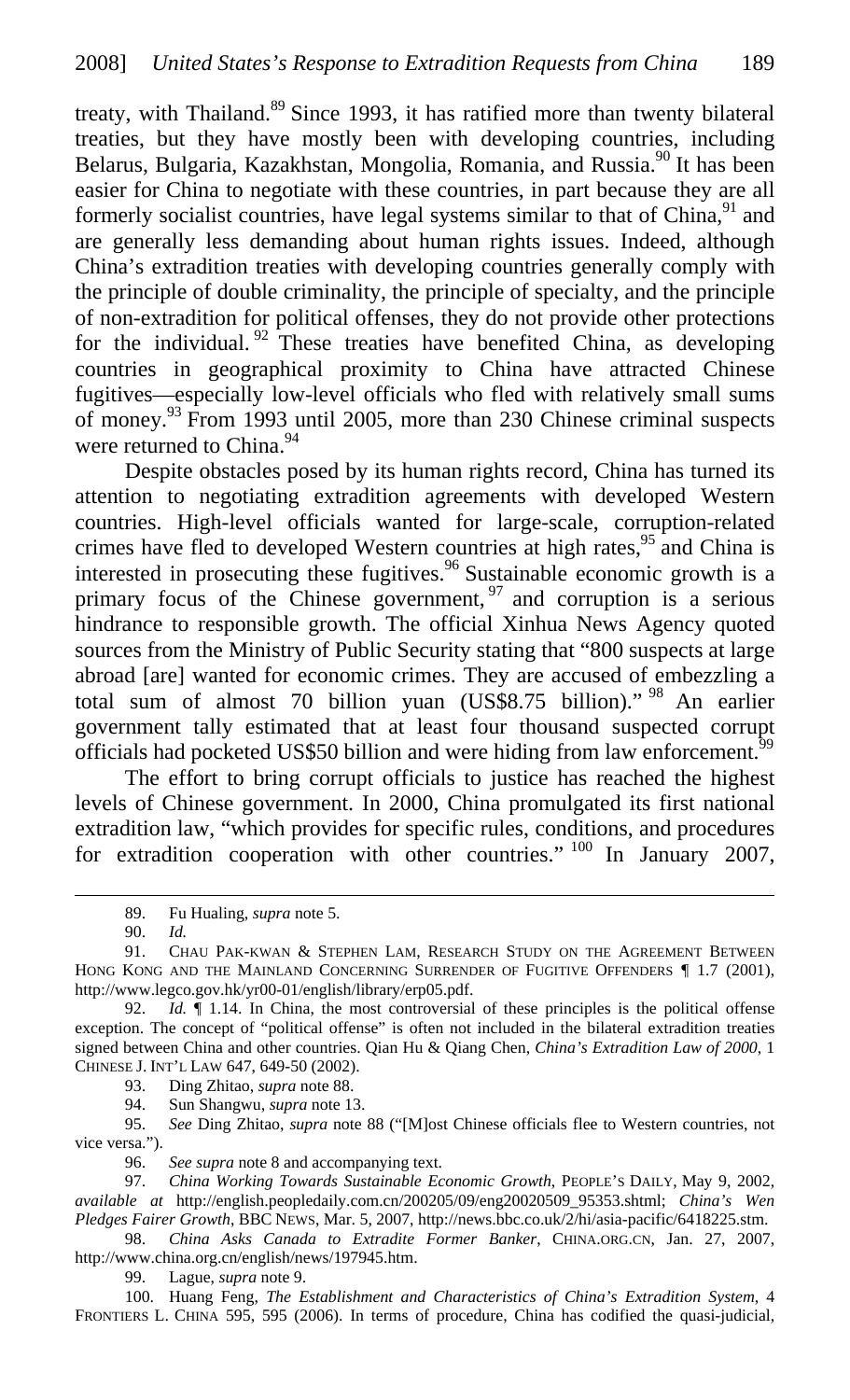President Hu Jintao called for a "sustained fight against corruption" at the Seventh Plenary Session of the Central Commission for Discipline Inspection held in Beijing.<sup>101</sup> According to Professor Wang Guixiu of the Communist Party of China's Central Party School, "[t]he intensifying anti-corruption punch reflects the fact that the top administration is coming to an awareness of the crisis and has reached a consensus on combating corruption."102 Because corruption enables "the well-connected to line their pockets at the expense of the public," the people of China as well as the government are interested in clamping down on it.  $103$  As one major component of this effort, the government is aggressively seeking to cooperate in transnational criminal law enforcement, especially with developed Western nations.<sup>104</sup>

Western nations have taken divergent approaches in responding to Chinese entreaties for formal cooperation. Spain and France have led the way in reaching formal extradition agreements with China, under which they agree to extradite wanted Chinese fugitives to China as long as Beijing makes assurances that it will not execute them. Portugal and Australia also subscribe to this approach. Meanwhile, Canada embodies a virtual non-engagement approach with the Chinese on extradition; its system makes extraditions nearly impossible to realize unless China improves its human rights practices. The United States has chosen a case-by-case approach, earnestly evaluating extradition requests from China and choosing to extradite only when certain conditions are met. The remainder of this Part describes these three approaches in turn, highlighting key differences between them and setting the stage for an analysis of each approach's relative strengths and weaknesses.

# A. *Treaty-Based Approach to Extradition with China*

There is no obligation under international law to surrender an alleged criminal to a foreign state for prosecution. Nevertheless, many states desire the right to demand the transfer of criminals from other countries, and bilateral extradition treaties create this right. The "treaty-based approach" to extradition with China imposes on both parties relatively inflexible obligations to extradite, subject to whatever conditions are noted in the treaty's text.

Between 1993, when China entered into its first extradition treaty, and 2005, when China and Spain signed their groundbreaking treaty, it seemed unlikely that China would be able to reach an agreement with a Western developed nation in the near future. "Negotiations with developed countries

quasi-executive approach. When requesting extradition, the Ministry of Foreign Affairs preliminarily examines the documents that China will provide to a foreign country. Then the Supreme People's Court and authorized High Courts at the provincial level exercise their judicial powers to certify that the requirements set forth by the Extradition Law and extradition treaties are met. But the ultimate power to decide whether the person sought shall be prosecuted in China, and whether conditional extradition shall be granted, is held by the State Council. Extradition Law, *supra* note 24, art. 29. The law also provides procedures for making requests for extradition to foreign countries*. Id.* arts. 47-51.

<sup>101.</sup> Feng Jianhua, *supra* note 8.

<sup>102.</sup> *Id.*

<sup>103.</sup> Minxin Pei, *The Tide of Corruption Threatening China's Prosperity*, FIN. TIMES, Sept. 27, 2006, at 13.

<sup>104.</sup> Zhou, *supra* note 8.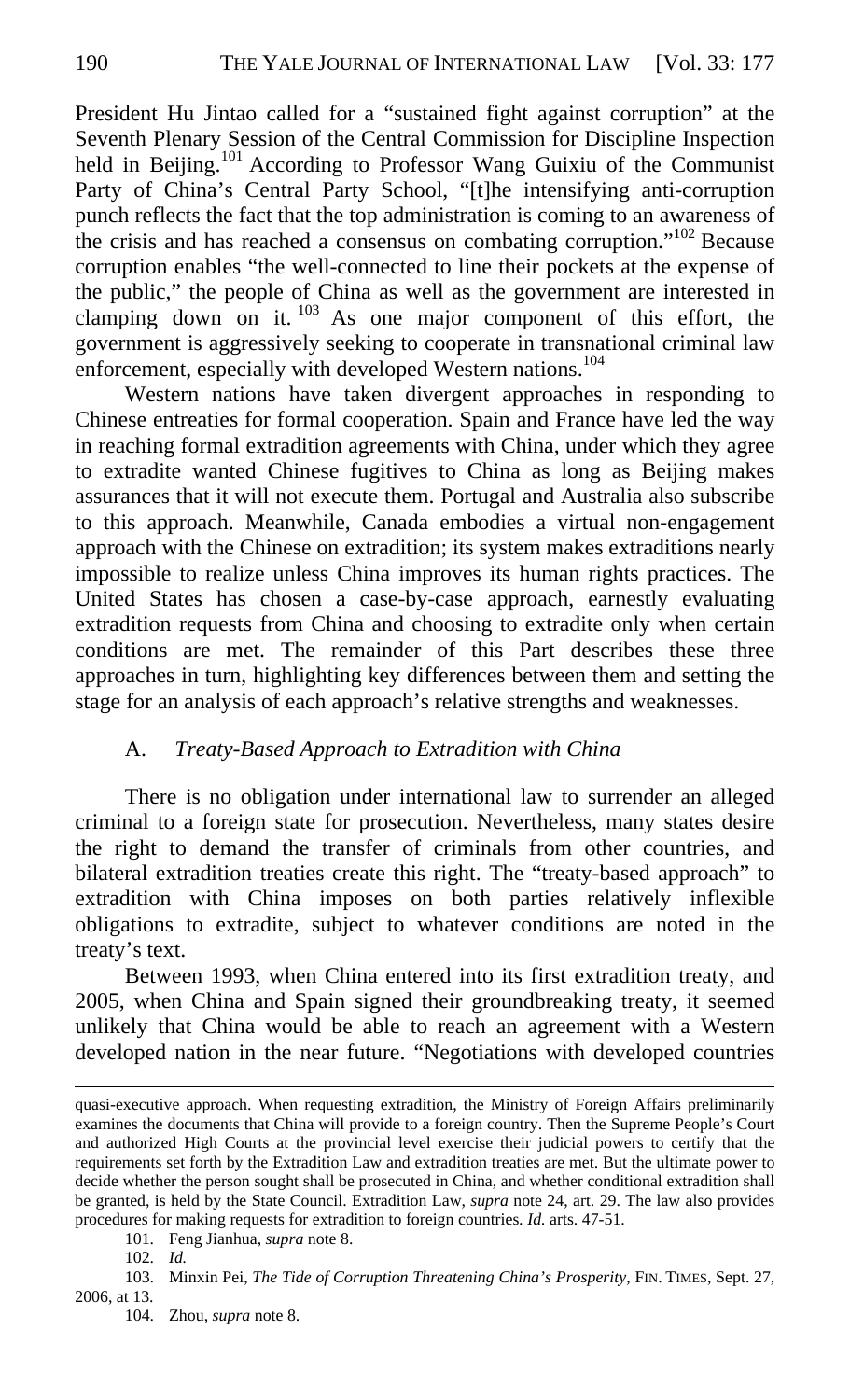were moving slowly," said Xu Hong, counselor in the Chinese Department of Treaty and Law, in April 2006.<sup>105</sup> The reason such negotiations were proceeding slowly was Western concerns over Chinese human rights practices, and especially China's use of the death penalty. China is widely reported to execute more individuals than the rest of the world combined<sup>106</sup> and even uses the death penalty as punishment for nonviolent economic crimes.<sup>107</sup>

Such widespread use of execution is abhorrent to several Western nations, but it is "a big problem particularly for the Europeans," according to one commentator.108 The European Union is "opposed to the death penalty in all cases" and has consistently advocated for its universal eradication.<sup>109</sup> It even makes abolition of the death penalty a requirement for nations seeking EU membership.<sup>110</sup>

Despite these views, European nations have successfully negotiated extradition treaties in the past with nations that impose the death penalty. The most prominent examples are negotiations that have taken place with the United States. A majority of U.S. states and the U.S. federal system employ capital punishment,  $111$  and the United States faces severe criticism from Europe because of this practice.<sup>112</sup> Yet, the United States and European nations have found a viable middle ground to facilitate extraditions. The United States has agreed to include assurance language in treaties with European nations. Pursuant to such treaties, the United States, as the requesting state, will promise the requested state that if the fugitive is extradited it will conform to the requested state's desire that the death penalty not be applied. 113 The European state will then extradite pursuant to this assurance. Western European states now regularly demand that all of their bilateral extradition treaties provide for such conditional extradition, and the

 $\overline{a}$ 

111. Death Penalty Info. Ctr., Death Penalty Policy by State, http://www.deathpenaltyinfo.org/firstpage.html (last visited Nov. 7, 2007).

<sup>105.</sup> *China Widens Net for Fugitive Fraudsters*, CHINA DAILY, Apr. 29, 2006, *available at*  http://www.chinadaily.com.cn/china/2006-04/29/content\_580629.htm.

<sup>106.</sup> *See supra* note 11 and accompanying text.

<sup>107.</sup> *See* Press Release, Amnesty Int'l, China and the World Day 2006: Innocence, http://www.amnestyusa.org/actioncenter/actions/action7574.pdf (last visited Nov. 7, 2007).

<sup>108.</sup> Lague, *supra* note 11 (quoting Steve Vickers, president of the private investigation company International Risk).

<sup>109.</sup> Delegation of the Eur. Comm'n to the U.S., EU Policy & Action on the Death Penalty, http://www.eurunion.org/legislat/deathpenalty/deathpenhome.htm (last visited Nov. 7, 2007).

<sup>110.</sup> European Commission, The EU's Human Rights and Democratisation Policy: Abolition of the Death Penalty, http://ec.europa.eu/comm/external\_relations/human\_rights/adp/index.htm (last visited Nov. 7, 2007).

<sup>112.</sup> In 1990, the European Parliament called for a resolution on the abolition of the death penalty in the United States. *See* William A. Schabas, *International Law and Abolition of the Death Penalty: Recent Developments*, 4 ILSA J. INT'L & COMP. L. 535, 558-59 (1998). Later, in December 1997, the European Parliament proposed another resolution, this one aimed at discouraging EU businesses from investing in the United States in an effort to persuade American abolition of the death penalty. Dorean Marguerite Koenig, *A Death Penalty Primer: Reviewing International Human Rights Development and the ABA Resolution for a Moratorium on Capital Punishment in Order to Inform Debates in U.S. State Legislatures*, 4 ILSA J. INT'L & COMP. L. 513, 522 (1998). Europe continues to protest U.S. death penalty practices today. *See* Harold Hongju Koh & Thomas R. Pickering, *American Diplomacy and the Death Penalty*, FOREIGN SERVICE J., Oct. 2003, at 19, 20-21.

<sup>113.</sup> Kyle M. Medley, Note, *The Widening of the Atlantic: Extradition Practices Between the United States and Europe*, 68 BROOK. L. REV. 1213, 1234 (2003).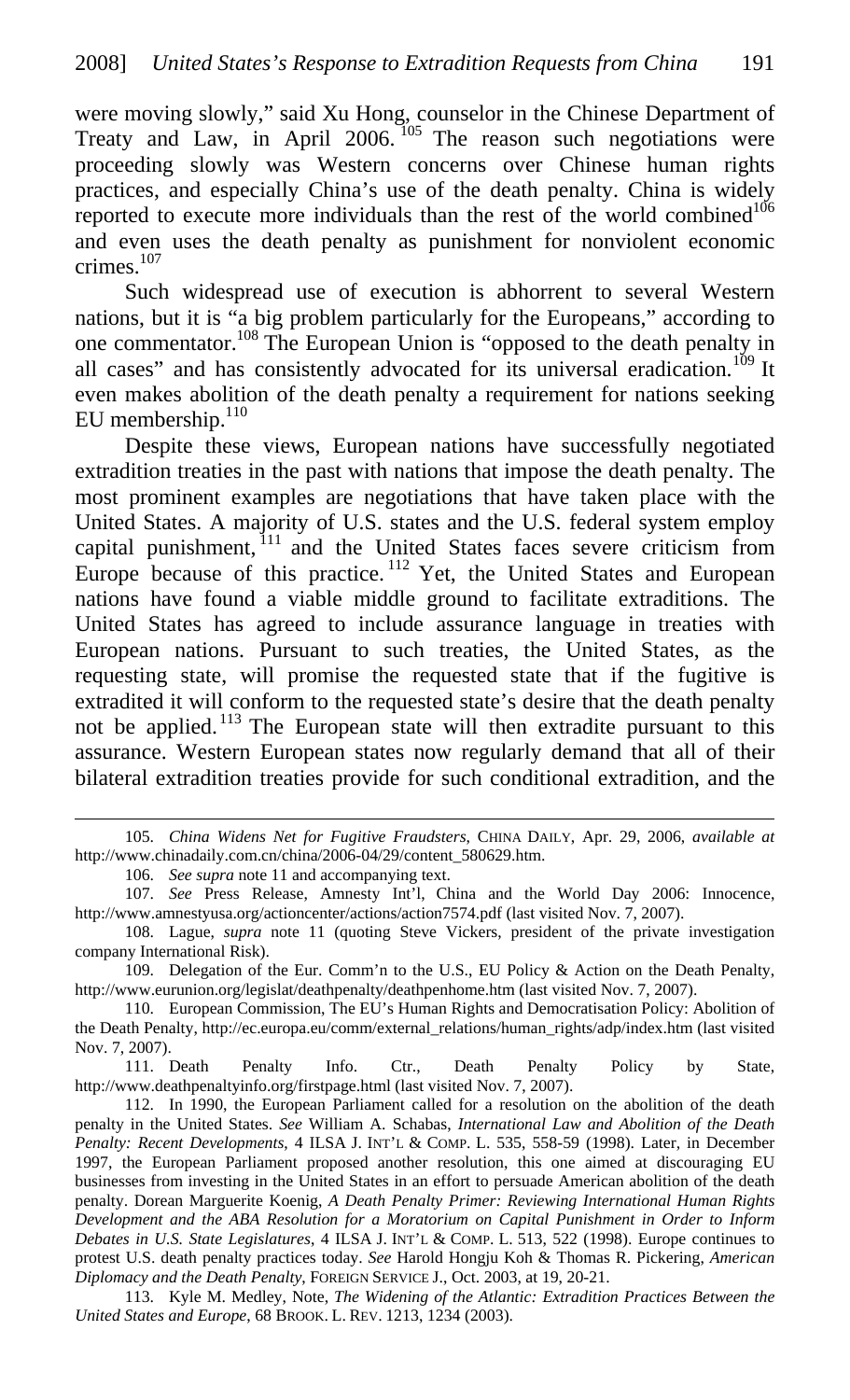treaties forbid extradition "where the requesting state retains the death penalty and is unwilling to provide assurances that this penalty will not be implemented if the fugitive is extradited."<sup>114</sup>

The overwhelming size of China's human rights problems was one major factor distinguishing Europe's negotiations with China from its negotiations with the United States, however. The death penalty was only the foremost of many human rights concerns that seemed to be impeding China's ability to reach treaties with European nations.<sup>115</sup> Of course, it was also easier for the United States and Western European nations to reach extradition agreements because the parties had established diplomatic ties, intertwined histories, and cultural similarities that Europe does not have with China.

The common perception that China would not be able to enter an extradition treaty with a Western nation was shattered when, on November 14, 2005, Spain and China signed a treaty for conditional extradition, making Spain the first developed Western nation to sign an extradition treaty with China. The treaty stipulated that extraditions from Spain to China would be contingent upon China's promise not to execute returned fugitives,  $116$  but the treaty contains no other human rights protections. Chinese President Hu Jintao and Spanish Prime Minister Jose Luis Rodriguez Zapatero signed the treaty in Madrid as only one component of a comprehensive strategic partnership between the two nations that would "usher in a new phase of development in bilateral relations."<sup>117</sup> The extradition treaty was one of sixteen bilateral agreements that the two leaders signed on the same day. Other agreements included a trade accord, an agreement to cooperate on developing peaceful nuclear energy, an investment treaty, and an agreement on the establishment of cultural centers.118 Both sides expressed hope that their relationship would serve as a model for strengthening the broader China-EU relationship.<sup>119</sup>

The signing of the extradition treaty was not lost on public commentators among the flurry of official government announcements, which tended to focus on the economic and trade aspects of the deal. Chinese experts confirmed that their government had legally committed itself not to execute criminal suspects repatriated from Spain. The Chinese media described the "non-extradition for death penalty" provision as a "major shift in tactics" for bringing corrupt officials back to China to face prosecution,  $120$  and they lauded it as indicative of China's respect for human rights.<sup>121</sup> Western

 $\overline{a}$ 

117. Press Release, Embassy of the P.R.C. in the U.S., China, Spain Establish Strategic Partnership (Nov. 15, 2005), http://www.china-embassy.org/eng/xw/t221563.htm.

118. *China and Spain Boost Trade Ties*, *supra* note 18.

<sup>114.</sup> Dugard & Van den Wyngaert, *supra* note 10, at 192. For example, see Extradition Treaty, U.S.-Fr., art. 7, Apr. 23, 1996, S. TREATY DOC. NO. 105-13 (1996).

<sup>115.</sup> *See* Lague, *supra* note 11.

<sup>116.</sup> Article 3 of the China-Spain Treaty on Extradition states that an extradition request will be rejected "[w]hen the offense for which extradition is sought is punishable by death under the laws in the Requesting State, unless the Requesting State provides an assurance that the death penalty will not be imposed or, if imposed, will not be carried out." Huang Feng, *supra* note 100, at 599. *See also* China-Spain Extradition Treaty, *supra* note 14.

<sup>119.</sup> Press Release, Embassy of the P.R.C. in Austl., China, Spain Agree to Build Comprehensive Strategic Partnership (Nov. 16, 2005), http://au.china-embassy.org/eng/xw/t221674.htm.

<sup>120.</sup> *China Widens Net for Fugitive Fraudsters*, *supra* note 105; Sun Shangwu, *supra* note 13.

<sup>121.</sup> *See* Huang Feng, *supra* note 100, at 596; Sun Shangwu, *supra* note 13.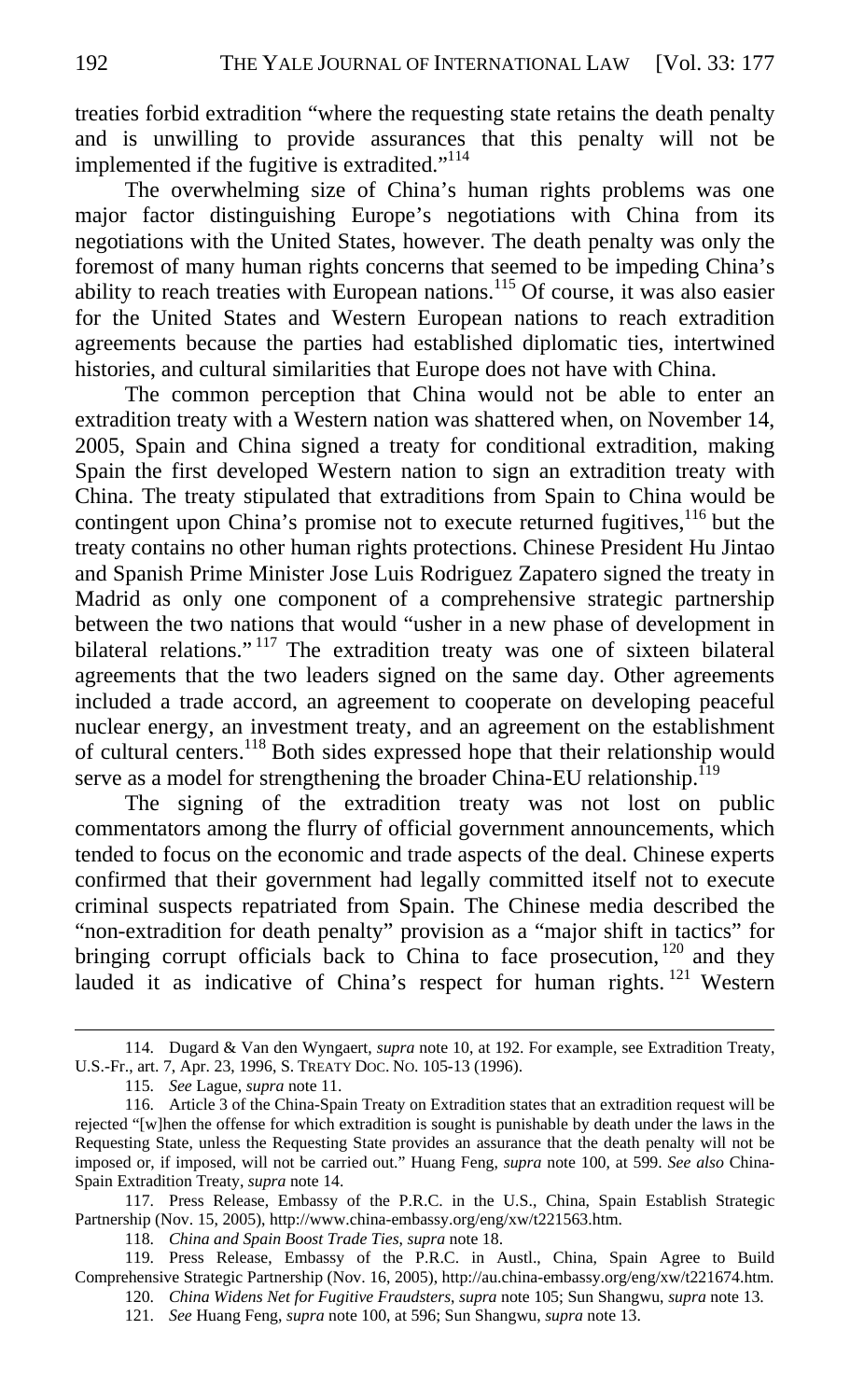observers acknowledged that agreeing not to use the death penalty was a groundbreaking move by the Chinese, as they had never agreed to such a provision before,  $122$  but they questioned nonetheless whether it was appropriate to enter into an extradition agreement with such a frequent violator of human rights. The Spanish branch of Amnesty International severely criticized Spanish leaders for entering into the agreement in light of China's human rights record. Protests followed in Madrid.<sup>123</sup>

A little over a year later, in spite of human rights-based critiques of the Spanish approach, the French government entered into a similar treaty with China. President Hu and French President Jacques Chirac agreed on the treaty in Paris in January 2007, and French Justice Minister Pascal Clement and Chinese First Deputy Foreign Minister Dai Bingguo signed the treaty on March 20, 2007.<sup>124</sup> Like Spain, France insisted on terms that it will only extradite upon receipt of a guarantee that the Chinese will not employ capital punishment. 125 Both countries hailed the agreement as crucial for their bilateral relations and the suppression of safe havens for criminal suspects.<sup>126</sup> Chirac also touted benefits for French business as a result of the French government's engagement with Beijing.<sup>127</sup>

A variety of actors in France assailed the treaty. Amnesty International France urged the French legislature not to ratify the text because of human rights concerns.128 In response to the French Justice Ministry's dismissal of the criticism, Amnesty France stated that there would be "no certainty that a Chinese citizen extradited one day with the clearest guarantees will not be

1) . . . [t]o persuade the other side not to include such a provision . . . . 2) to use more general phrases in order to avoid direct expression . . . . 3) to set the issue aside in the formal provisions of the treaty, but to make explanations in the minutes of the meetings between the parties to the treaty . . . . and 4) to make a general stipulation in the formal provisions of the treaty, as well as a supplementary explanation in the minutes of meetings.

China used the first option in treaties with Thailand and Kazakhstan, the second option with Russia, the third option with Belarus, and the fourth with Romania and Bulgaria. CHAU & LAM, *supra* note 91, ¶ 1.50.

123. *China and Spain Boost Trade Ties*, *supra* note 18.

 $\overline{a}$ 

124. *China, France Sign Agreement on Extradition*, XINHUA NEWS AGENCY, Mar. 21, 2007, http://news.xinhuanet.com/english/2007-03/21/content\_5874162.htm.

125. *France Backs Extradition to China*, BBC NEWS, Mar. 20, 2007, http://news.bbc.co.uk/2/hi/europe/6472679.stm.

126. According to the article, Chinese diplomatic sources believed that "[t]he treaty provides a legal foundation for China-France cooperation in the fight against crime." French Justice Minister Pascal Clement said the agreement was of great importance, "particularly for bilateral relations," and that the agreement would "strengthen and deepen our judicial cooperation further." *China, France Sign Agreement on Extradition*, *supra* note 124.

127. *See Chirac Seeks China Business Ties*, BBC NEWS, Oct. 25, 2006, http://news.bbc.co.uk/2/hi/asia-pacific/6083408.stm; *France Backs Extradition to China*, *supra* note 125.

128. *France Signs Extradition Treaty with China*, *supra* note 18 (referencing "continuing reports of serious violations in China, including the use of the death penalty and abusive forms of arbitrary detention, torture and cruel, inhumane and degrading treatments").

<sup>122.</sup> While China had not previously entered an extradition treaty with a developed Western country, other countries with which China signed treaties between 1993 and 2005 did ask for "nonextradition for death penalty" clauses. Even some countries that continue to use the death penalty domestically prefer to have such a clause in a bilateral extradition agreement. CHAU & LAM, *supra* note 91, ¶ 1.49. Huang Feng, Director of the Research Institute of International Criminal Law at Beijing Normal University, has identified four ways that China previously avoided the direct expression of a "non-extradition for death penalty" provision in extradition treaties: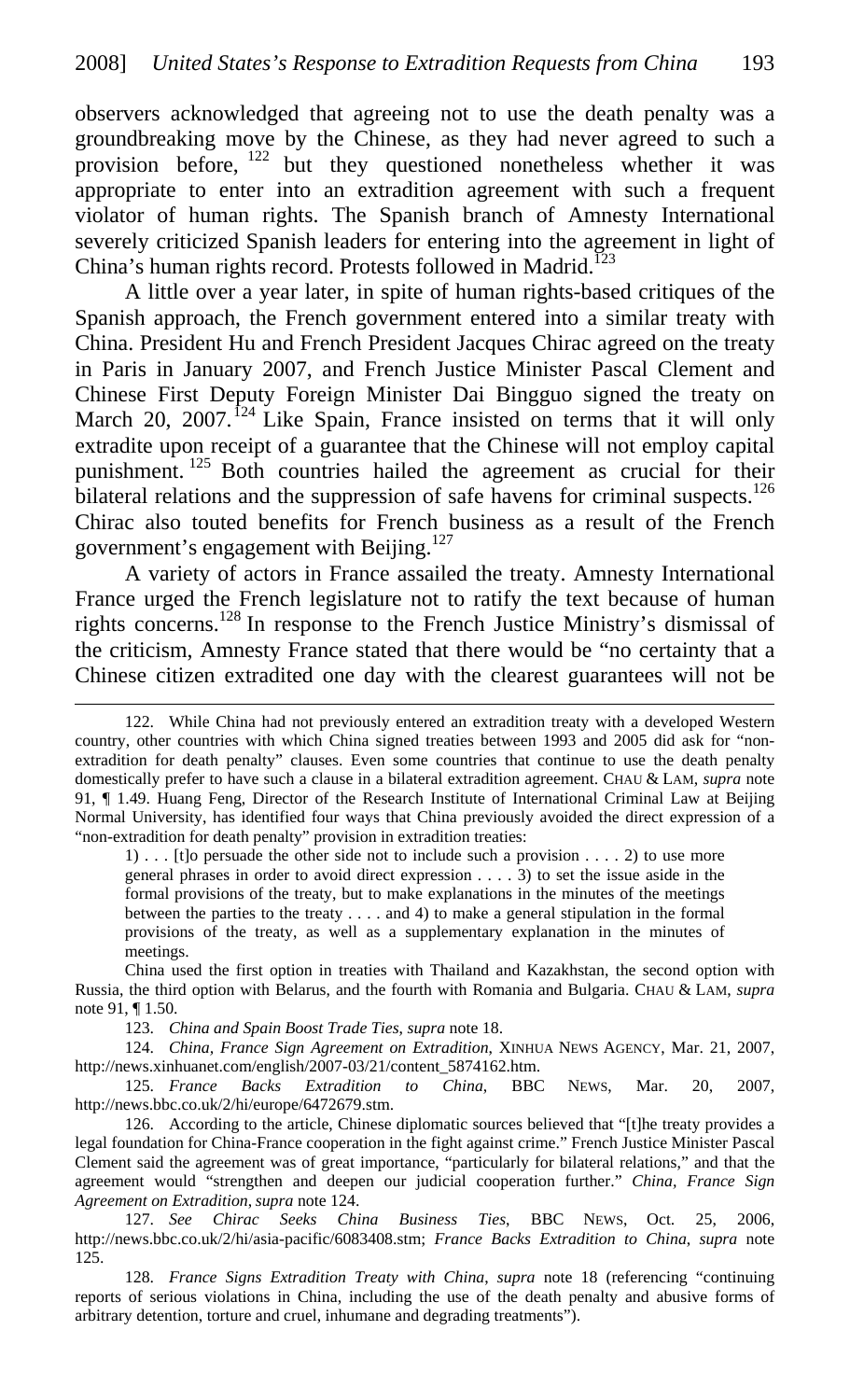sentenced to death at a later date on a different charge."<sup>129</sup> Socialist French presidential candidate Ségolène Royal joined human rights groups in criticizing the extradition treaty with China.130 Many critics focused on the perception that France was motivated mostly by its economic bottom line in agreeing to the treaty. In a joint statement, the Paris-based League of Human Rights (LDH) and the International Federation of Human Rights Leagues (FIDH) asserted: "the commercial interests of France do not justify the slightest leniency towards China."<sup>131</sup> Jean-Pierre Dubois, president of the French Human Rights League, proclaimed that he was "astonished that the French government could agree to deliver anyone up to a legal system that does not guarantee any individual liberty" and that "[i]t is clear that this treaty has been drawn up for economic reasons, which is totally unacceptable."<sup>132</sup>

Portugal and Australia also recently signed extradition treaties with China. Both treaties contain provisions that extradited individuals cannot face the death penalty. These nations' motivations in entering into treaties with China seem to mirror those of Spain and France. Portuguese Prime Minister José Sócrates, accompanied by a delegation of businessmen, signed the extradition treaty at the same time he entered into a variety of other pacts with China regarding "the economy, finance, culture and taxation."133 Australia and China signed their treaty at an Asia-Pacific Economic Cooperation (APEC) forum. The treaty, which has yet to be ratified by the Australian Parliament, faces serious criticism from Australian human rights groups worried about Chinese abuses and its inadequate legal system.<sup>134</sup>

Yet such criticisms overlook potentially positive human rights effects of such treaties. While there is no sign that the French, Spanish, Portuguese, and Australians intended to do so, their cooperation on extradition with China coupled with the prospect of more such treaty negotiations—appears to have contributed to a movement in China to eliminate the death penalty for nonviolent crimes. The movement is largely based on the idea that abolition of the death penalty for economic crimes like corruption could facilitate the extradition of corrupt officials fleeing abroad.<sup>135</sup>

Chinese legal scholars are leading the movement. For example, Huang Feng, director of the Research Institute of International Criminal Law at Beijing Normal University, is outspoken in his belief that abolition of the death penalty for nonviolent crimes "is pressing for China" precisely because the Chinese need to sign bilateral extradition treaties with Western nations.<sup>136</sup> Wang Minggao of Hunan University agrees:

<sup>129.</sup> *Id.*

<sup>130.</sup> Martin Arnold, *Royal Criticises French Extradition Treaty with China*, FIN. TIMES, Jan. 9, 2007, at 5.

<sup>131.</sup> *France Signs Extradition Treaty with China*, *supra* note 18.

<sup>132.</sup> Kim Willsher, *Don't Mention Human Rights, French Told*, SUNDAY TELEGRAPH (London), Jan. 7, 2007, at 31.

<sup>133.</sup> Press Release, Portal do Governo, PM Wants to Showcase "A Modern Portugal" (Jan. 31, 2007), http://www.missaochina.gov.pt/noticias\_noticia\_44.asp.

<sup>134.</sup> *See* Adams, *supra* note 18; Press Release, Philip Ruddock, *supra* note 17.

<sup>135.</sup> Lague, *supra* note 11; Liu Li, *supra* note 20; Zhang Zhiping, *supra* note 20.

<sup>136.</sup> Zhang Zhiping, *supra* note 20.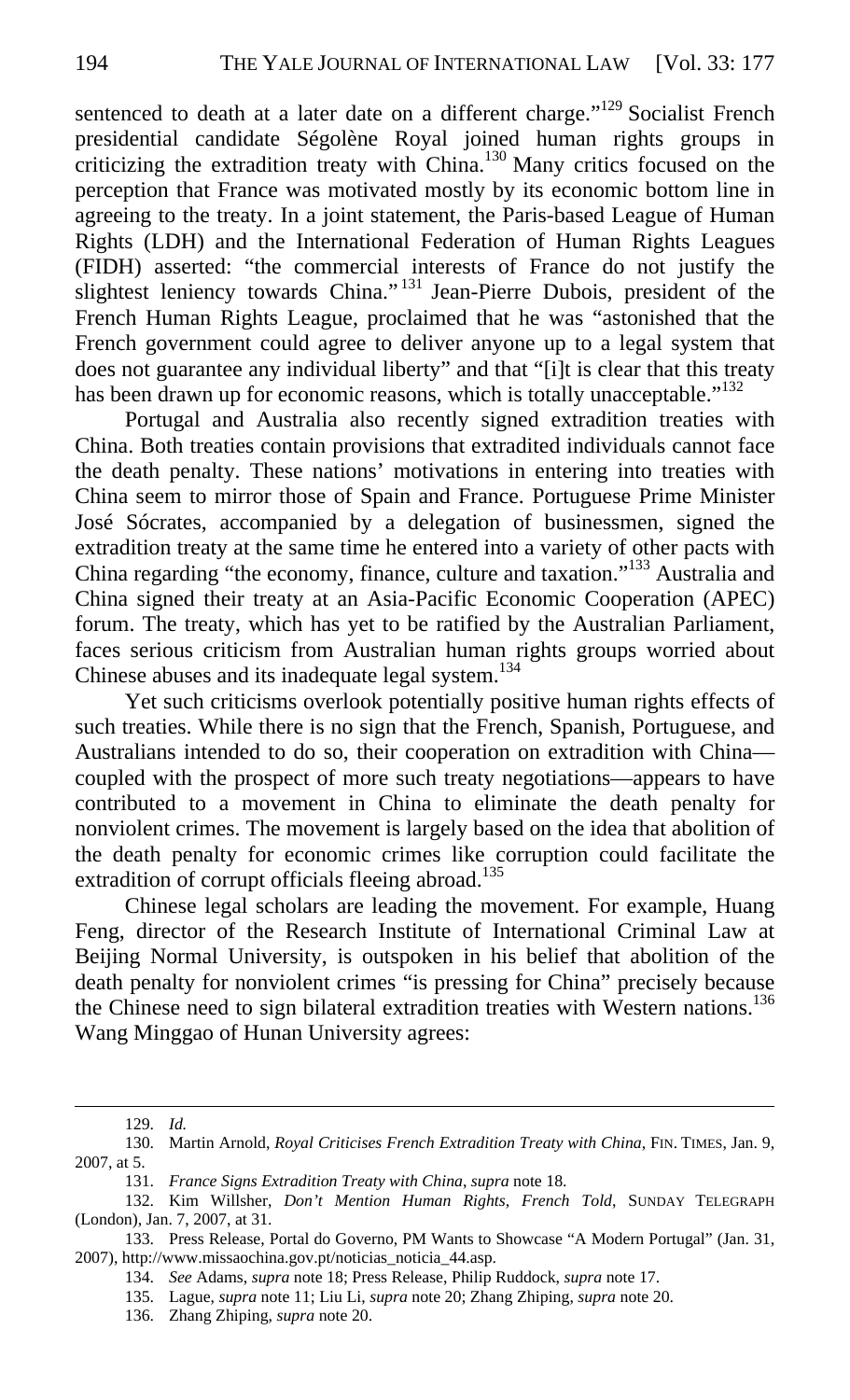Abolishing the death penalty for corruption will help to track down fugitive corrupt officials. . . . Based on international practice . . . criminals who face a possible death sentence will not be repatriated. It has become an obstacle for China to chase and capture fugitive corrupt officials. . . . [I]t is better to take more practical measures to bring the fugitives back under China's own legal jurisdiction than to let them off under the shelter of "no repatriation of criminals under a death sentence. . . ." Abolishing the death penalty is helpful for punishing corrupt officials.<sup>137</sup>

Government officials also appear to be taking this debate seriously. At the annual National People's Congress session in March 2006, some deputies suggested that the death penalty should be gradually abolished for most economic crimes, such as smuggling, theft, corruption, and bribery. The proposal attracted "much attention and controversy."138 Various Chinese legal scholars and commentators responded that the death penalty must be maintained to deter individuals from committing crimes, including corruption, in the future.<sup>139</sup> Others maintain that the death penalty for nonviolent crimes is justifiable because it educates the general public about behavior that is offlimits<sup>140</sup> and because it has deep roots in traditional Chinese culture. Meanwhile, U.S.-based scholars of Chinese law doubt that the abolition of the death penalty for non-economic crimes would be enough for some countries to extradite individuals to China. "It will increase the probability that other countries will be willing to extradite suspects," said Donald Clarke, a China law expert at George Washington University Law School.<sup>142</sup> "But [the Chinese] will still have to overcome the obstacle, certain to be raised by defense counsel, of significant torture in China in breach of the United Nations Convention Against Torture."<sup>143</sup>

#### B. *Non-Engagement Approach to Extradition with China*

In contrast to the treaty-based approach, the "non-engagement approach" to extradition with China is characterized by an unwillingness to return Chinese nationals requested for criminal prosecution. This unwillingness might arise in the political or judicial branches of government. Its defining characteristics are a lack of serious negotiations for an extradition treaty and, additionally, the exceeding difficulty of returning a requested individual to China on a case-by-case basis. This approach hinges on a Western nation's serious commitment to upholding human rights and its grave distrust of assurances from Beijing and overall disdain for China's record on human rights.

142. Lague, *supra* note 11.

143. *Id.*

<sup>137.</sup> *Id.*; *see also China Hunts Corrupt Officials Who Abscond Overseas*, PEOPLE'S DAILY, Mar. 24, 2004, *available at* http://english.peopledaily.com.cn/200403/24/eng20040324\_138361.shtml (providing Wang's university affiliation).

<sup>138.</sup> Zhang Zhiping, *supra* note 20.

<sup>139.</sup> *Id.* (describing Chen Zhonglin's, Xie Wangyuan's, and Liu Tingji's stances against abolition).

<sup>140.</sup> Jeremy T. Monthy, Comment, *Internal Perspectives on Chinese Human Rights Reform: The Death Penalty in the PRC*, 33 TEX. INT'L L.J. 189, 208 (1998).

<sup>141.</sup> Lu Jianping & Guo Jian, *Death Penalty in People's Republic of China: Quo Vadis?*, 2006 ELECTRONIC REV. INT'L ASS'N PENAL L. A4, at 1-2, http://www.penal.org/pdf/ReAIDP2006/ DeathpenaltyChinaLU.pdf.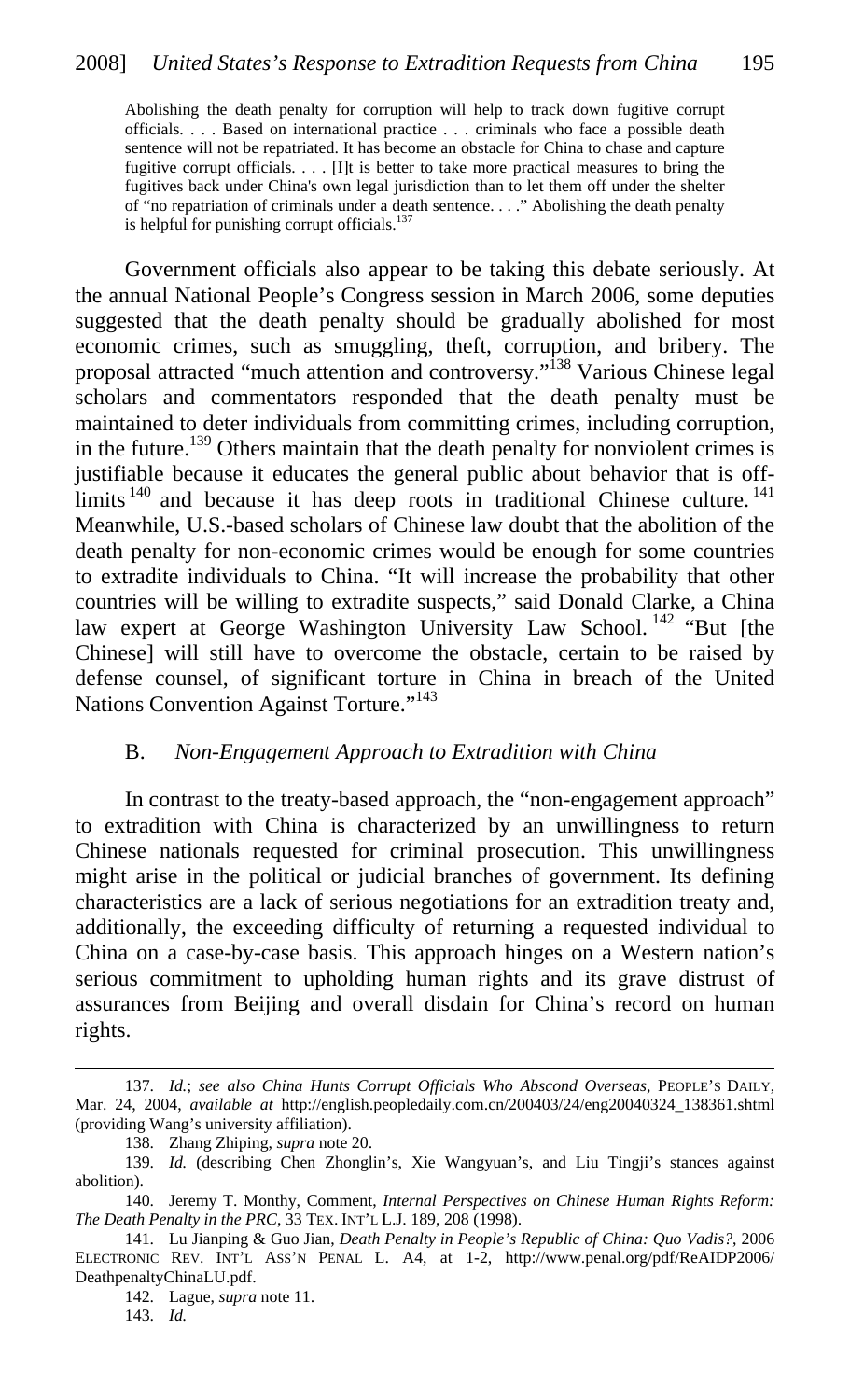Canada is the most prominent nation to take such a non-engagement approach to extradition with China. The totality of human rights abuses in China, including torture, has made extraditions between China and Canada problematic. While in 1994 Canada became the first Western nation to reach a mutual legal assistance treaty with China, <sup>144</sup> further Sino-Canadian cooperation in the areas of criminal justice and crime prevention in the form of an extradition treaty appears unlikely in the near future.<sup>145</sup>

Although a treaty appears unlikely, case-by-case extraditions without a treaty are permissible under both states' laws,<sup>146</sup> and Canada has been willing to engage China in ad hoc, case-by-case negotiations. "Disguised extraditions," in the form of a negotiated agreement and deportation, can also still take place in the absence of a treaty.<sup>147</sup> Individual negotiations potentially would allow Canada, as the requested country, to demand substantive human rights protections—such as protections against torture, interrogation, or detention in inhumane conditions—beyond assurances that the requested individual will not face execution. Yet when there are significant human rights and other political differences between the two countries, it is exceedingly difficult to achieve approval for individual extraditions from the judiciary and the executive.<sup>148</sup> Achieving approval for deportation is often no easier. Canada has returned only a few criminal suspects to other countries absent a treaty,<sup>149</sup> and Canada and China have had extreme difficulty in attempts to cooperate on individual extraditions.

Canada has good reason to be cautious when considering extradition with the Chinese. One criminal suspect that Canada did return to China was Yang Fong, a thirty-five-year-old Chinese citizen. China wanted Yang on charges stemming from a ten-year-old computer fraud case that involved US\$130,000. In January 2000, after a long negotiation, Canada received promises that Yang would receive less than a ten-year sentence, and the judiciary approved deportation based on this promise. Instead, Yang was promptly executed without any explanation.<sup>150</sup>

147. *See supra* note 28 and accompanying text.

<sup>144.</sup> Treaty on Mutual Legal Assistance in Criminal Matters, Can.-P.R.C., July 29, 1994, 33 CAN. Y.B. INT'L L. 411 (1995). The mutual legal assistance treaty provides for cooperation in gathering and exchanging information to enforce criminal laws.

<sup>145.</sup> *See* Comment, *Canadian Court Doesn't Buy into Lai's Lies*, CHINA DAILY, Feb. 9, 2004, *available at* http://www.chinadaily.com.cn/english/doc/2004-02/09/content\_304375.htm; Maggie Farley, *Alleged Boss of China Smuggling Ring Presents Canada with a Conundrum Law*, L.A. TIMES, Dec. 6, 2000, at A6; Yang, *supra* note 21, at 4.

<sup>146.</sup> Extradition Act, 1999 S.C. ch. 18, § 10(1) (Can.) ("The Minister of Foreign Affairs may, with the agreement of the Minister, enter into a specific agreement with a State or entity for the purpose of giving effect to a request for extradition in a particular case."); Extradition Law, *supra* note 24, art. 15, ("Where there is no extradition treaty to go by, the Requesting State shall make a reciprocity assurance.").

<sup>148</sup>*. See* York, *supra* note 22. Li Juqian, associate professor at the China University of Political Science and Law, said that when there is no treaty, "'only diplomatic means can be counted on. If ties between the two countries are not close enough, the procedure can drag out.'" Ding Zhitao, *supra* note 88.

<sup>149.</sup> James Brooke, *Canada's Haven: For Notorious Fugitives, Too?*, N.Y. TIMES, Dec. 29, 2000, at A14.

<sup>150.</sup> *See* DOUGLAS STEWART, THE BRUTAL SEAS: ORGANIZED CRIME AT WORK 246-47 (2006); Brooke, *supra* note 149; Farley, *supra* note 145. Except for the case of Yang, prior to 2007 China and Canada had never reached an agreement to extradite a suspected economic criminal. *See Will Gao Shan*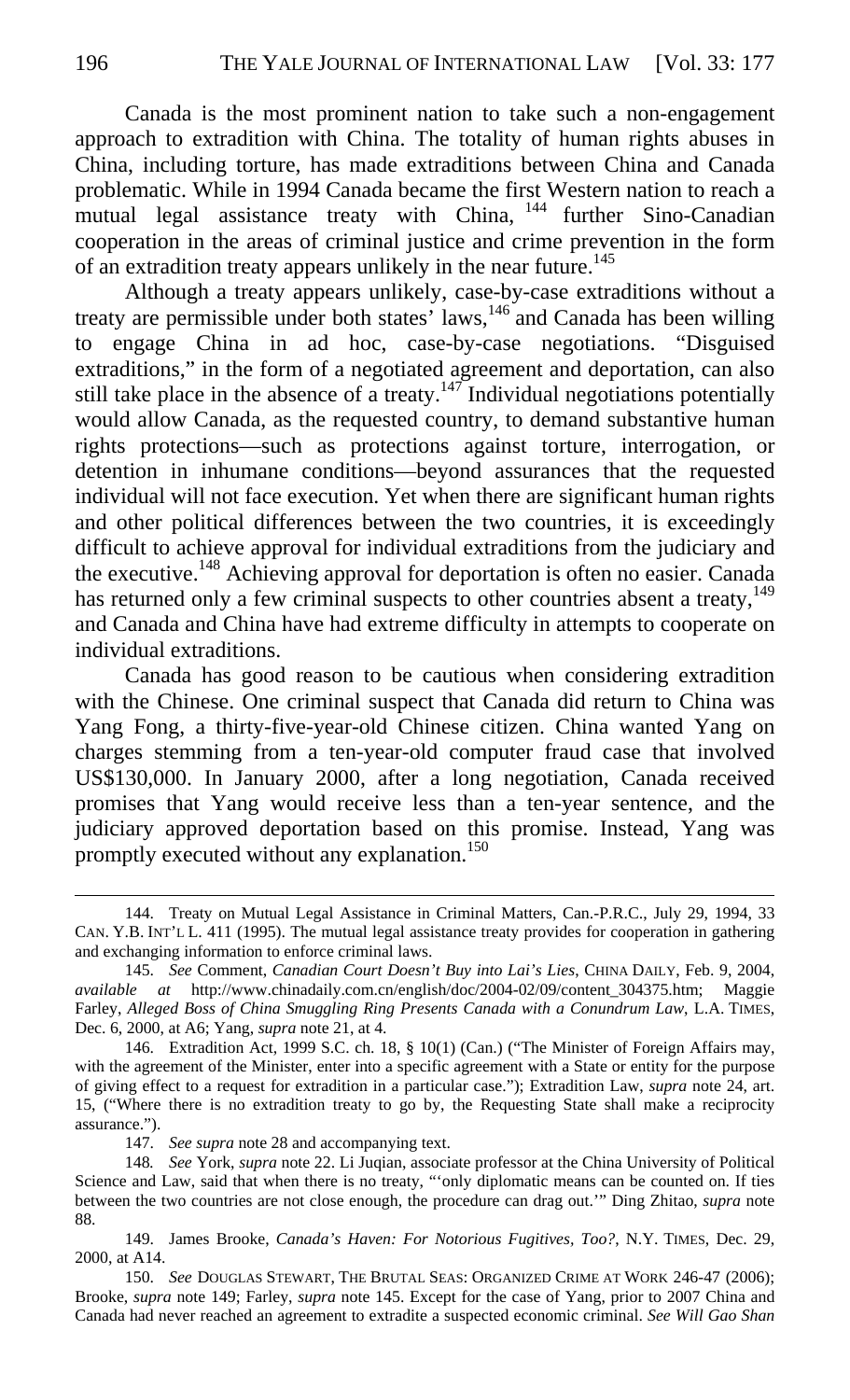Even as it betrayed the Canadian government by executing Yang, China was pursuing the arrest and extradition from Canada of Lai Changxing, dubbed the "biggest tiger" of all corrupt Chinese fugitives and China's "public enemy number one." $151$  Chinese prosecutors claim that Lai, working from the southeastern Chinese port city of Xiamen, was the leader of an operation to smuggle shiploads of oil, rubber, cars, cigarettes, cellular telephones, and other electronic equipment. Lai allegedly paid millions of dollars in bribes so that Chinese navy boats would escort the ships carrying the illicit goods into harbor.<sup>152</sup> In the summer of 1999, the Chinese government cracked down on Lai's smuggling ring.<sup>153</sup>

Lai fled to Vancouver, Canada with his family in August 1999. Initially, he was able to live luxuriously in Canada, and he filed an application for political asylum. However, in November 1999, Lai was arrested by Canadian officials for immigration violations. He has been in Canadian legal proceedings ever since. In the meantime, the Chinese government has obtained over eighty convictions, including fourteen death sentences, against individuals who worked with Lai on the alleged scheme; so far, the government has carried out eight of the executions. 154 Lai claims that he would certainly face the death penalty like his colleagues if returned to China. 155 As the *New York Times* outlined, the Lai case has created a conundrum for Canada: "Deport him to China for trial on economic charges, an almost certain guarantee that he would be executed? Or grant China's most-wanted man asylum and unwillingly tell the world that Canada is a sunny place for shady people, a haven for international suspects facing excessive punishment at home?"<sup>156</sup>

Indeed, the Lai case has put Canada in a difficult position. Canada has emerged over the last several decades as a world leader in human rights.<sup>157</sup> Upon receiving an extradition request, the Canadian executive branch considers the rights of the requested individual,  $158$  and if the executive approves an extradition, the Canadian Supreme Court will consider several factors to determine whether it should intervene to protect individual rights.<sup>159</sup> The Canadian public's strong support for upholding human rights plays a prominent role in these considerations.<sup>160</sup> Yet, Canadian businesses have

151. STEWART, *supra* note 150; Brooke, *supra* note 149; Farley, *supra* note 145.

152. Farley, *supra* note 145.

153. *Id.*

 $\overline{a}$ 

154. Doug Struck, *Canada's Extradition Laws Help Make Vancouver a Grifter's Haven*, WASH. POST, Mar. 22, 2007, at A15.

155. STEWART, *supra* note 150 ("Lai's fears that he will face the death penalty are justified.").

156. Brooke, *supra* note 149.

*Be the First Chinese Fugitive Extradited by Canada?*, Chinese in Vancouver Blog, (Feb. 28, 2007), http://chineseinvancouver.blogspot.com/2007/02/will-gao-shan-be-first-chinese.html (referencing statement of David Matas, lawyer of Lai Changxing, in a recent hearing).

<sup>157.</sup> *See* Koren L. Bell, Note, *From Laggard to Leader: Canadian Lessons on a Role for U.S. States in Making and Implementing Human Rights Treaties*, 5 YALE HUM. RTS. & DEV. L.J. 255 (2002).

<sup>158.</sup> *See* Joanna Harrington, *The Role for Human Rights Obligations in Canadian Extradition Law*, 43 CAN. Y.B. INT'L L. 45, 52 (2005).

<sup>159.</sup> *See* Paul Michell, *Domestic Rights and International Responsibilities: Extradition Under the Canadian Charter*, 23 YALE J. INT'L L. 141, 176-81 (1998).

<sup>160.</sup> Seventy-two percent of Canadians believe that promoting human rights in Asia should be a priority for the Canadian government. Paul Evans, Chairman of the Exec. Comm., Asia Pac. Found. of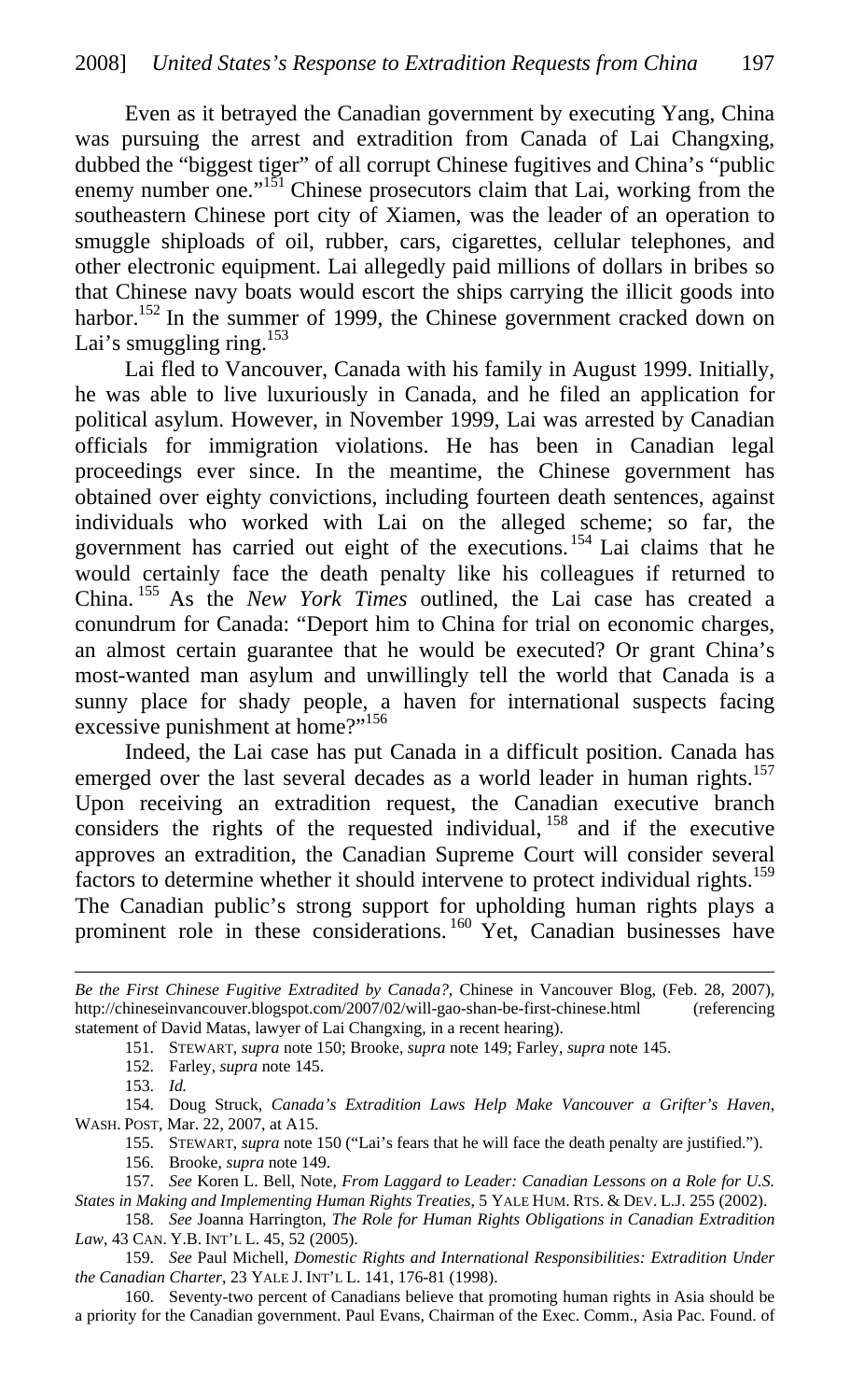much at stake in the Sino-Canadian relationship, and Canada's unwillingness to extradite Lai and others to China damages trade and tourism revenue.<sup>161</sup> Moreover, "the political relationship between Canada and China is [purportedly] on unusually shaky ground,"<sup>162</sup> and the Lai case threatens to further undermine diplomatic relations.<sup>163</sup>

Wary of the nation's growing reputation as a safe haven and the consequences this reputation can have on economic and political relations, the Canadian executive branch reached a deal with China to extradite Lai. <sup>164</sup> Immigration authorities have rejected all of Lai's attempts to gain refugee or asylum status,<sup>165</sup> but the Canadian judiciary has characteristically emphasized consciousness for individual rights. After numerous procedural delays, China's Supreme People's Court sent diplomatic assurances to the Canadian Federal Court that Lai would not be executed if returned (as the Canadian government demanded). The Chinese claimed that making this promise was "the only correct option to punish crimes and safeguard the interests of the nation." 166 Based on this assurance, a Canadian official approved Lai's removal order, but a federal court judge overturned this approval on April 5, 2007. The judge ruled that the official's opinion violated Canadian law because it failed to determine if the assurances on torture were "meaningful and reliable." According to the ruling, Canada must do more than just accept another country's promise that it will not execute prisoners; it must prove the reliability of the assurance.<sup>167</sup> Pursuant to the ruling, the Canadian Citizenship and Immigration division is now undertaking the lengthy process of repeating its review of the risks Lai faces in China.168 Lai's proceedings are likely to be drawn out for several more years, illustrating the difficulty for China of achieving an individual extradition with Canada.

162. Evans, *supra* note 160, at 1.

163. Rod Mickleburgh, *Risk of Torture Has Ottawa Reconsidering Move to Deport Chinese Fugitive*, GLOBE & MAIL (Toronto), Sept. 19, 2007, at A10 ("Mr. Lai's status is an irritant at the highest level of Canada-China relations . . . .").

164. Lague, *supra* note 9. Some have suggested that the Canadian government's desire to extradite Lai is related to the goal of improving trade relations with China. *See* Struck, *supra* note 154.

168. *Fugitive Billionaire from China Tired After Ongoing Extradition Battle*, CBC NEWS, Sept. 18, 2007, http://www.cbc.ca/canada/british-columbia/story/2007/09/18/bc-lai.html.

Can., Human Rights and Canada-China Relations, Presentation to the Subcommittee on International Human Rights of the Standing Committee on Foreign Affairs and International Development, House of Commons 2 (Feb. 20, 2007), http://www.asiapacific.ca/analysis/pubs/speeches/ Paul\_Evans\_20feb07.pdf.

<sup>161.</sup> *See* Brooke, *supra* note 149; Satish G., *Canada's Tourism Industry Continues to Suffer Due to Diplomatic Rift with China*, ETN ASIA, http://www.travelwirenews.com/cgiscript/csArticles/articles/000094/009426-p.htm (last visited Nov. 7, 2007); Struck, *supra* note 154 ("Lai's continued presence has been uncomfortable for the Canadian government, which wants improved trading relations with China.").

<sup>165.</sup> Zhang Liuhao, *Court Hears Last Appeal for Fugitive Lai*, CHINA DAILY, May 31, 2006, *available at* http://www.chinadaily.com.cn/china/2006-05/31/content\_604460.htm.

<sup>166.</sup> *China Pledges No Death to Get Back Fugitive Lai*, CHINA DAILY, Mar. 14, 2007, *available at* http://www.chinadaily.com.cn/china/2007-03/14/content\_827211.htm.

<sup>167.</sup> Sing v. Minister of Citizenship and Immigration [2007] F.C. 361 (Can.). The opinion held that an analysis of reliability of the assurance must encompass the question of whether it is "appropriate to rely on diplomatic assurances at all from the Government of China." *Id.*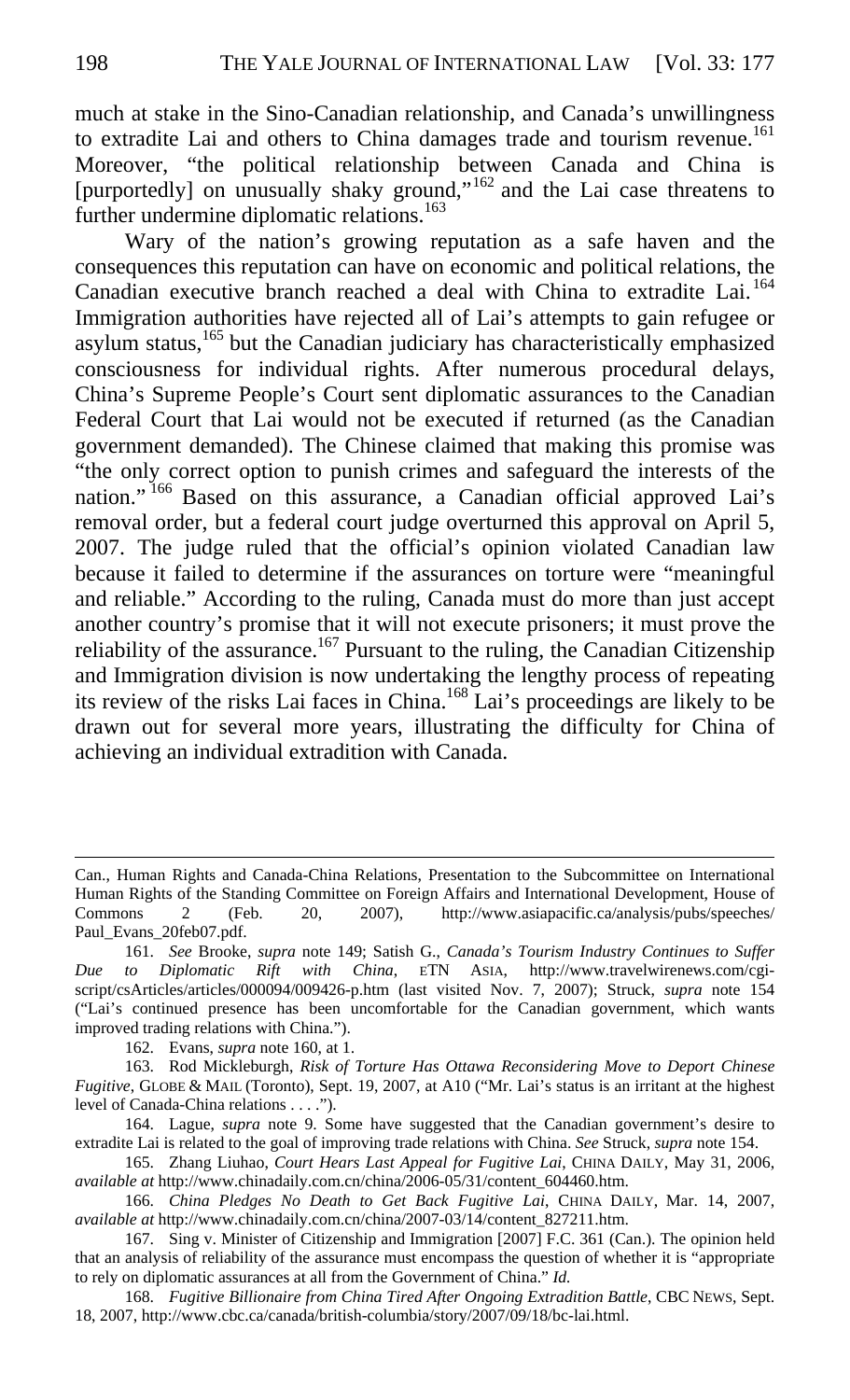In addition to Lai, China reportedly is seeking the extradition of five other individuals from Canada.<sup>169</sup> One of the five is Gao Shan, a branch manager with the Bank of China in Harbin who allegedly embezzled one billion yuan (US\$130 million). The Canadian judiciary has been consistent in its refusal to extradite these individuals.170 Meanwhile, China's handling of the case of Huseyin Celil—a Uighur imam of Chinese and Canadian citizenship who was arrested in Uzbekistan, extradited to China against the objections of the Canadian government, and sentenced to life in prison on charges of terrorism—has angered Canada severely and increased tensions between the two nations.<sup>171</sup> Canada's approach to Celil, Lai, Gao, and the other fugitives has escalated criticisms that it is a premier safe haven for the world's criminals.<sup>172</sup> But Canada's actions have also elicited praise for their leading protection of individual rights. $173$ 

#### C. *Case-by-Case Approach to Extradition with China*

In search of middle ground between a treaty-based approach with binding terms and a non-engagement approach, a "case-by-case approach" to extradition with China is characterized by unwillingness to negotiate for an extradition treaty, at least in the near term, but by willingness to return individuals to China on an ad hoc basis. By negotiating for individual extraditions or disguised extraditions on a case-by-case basis, parties have flexibility and can exercise more control over the terms of the extradition and the assurances for treatment of the individual upon return.

The United States currently employs such a case-by-case approach. The United States does not have an extradition treaty with China, <sup>174</sup> because (while it cannot criticize the fact that China maintains the death penalty) it is wary of China's use of the death penalty for nonviolent crimes and its lack of procedural due process in death penalty cases.<sup>175</sup> The United States is also critical of China's poor human rights record in general and is concerned about the overall differences in legal values between mainland China and the United States.<sup>176</sup> As Jerome Cohen, a New York University law professor who specializes in the Chinese legal system, points out, "There are important

<sup>169.</sup> York, *supra* note 22, at A22 ("The existence of [five] other criminal suspects on the list is the latest development in a growing controversy over whether Canada is sheltering Chinese fugitives.").

<sup>170.</sup> Vivian Wai-yin Kwok, *China May Cry 'Woe, Canada' in Embezzlement Case*, FORBES.COM, Feb. 22, 2007, http://www.forbes.com/facesinthenews/2007/02/22/canada-chinaembezzle-facecx\_vk\_0222autofacescan3.html.

<sup>171.</sup> *Canadian in China Sentenced to Life in Prison: Report*, CBC NEWS, Apr. 19, 2007, http://www.cbc.ca/canada/toronto/story/2007/04/19/celil-sentence.html; *Harper Warns China as Rights Dispute Threatens to Expand*, TAIPEI TIMES, Feb. 11, 2007, *available at*  http://www.taipeitimes.com/News/front/archives/2007/02/11/2003348505.

<sup>172.</sup> *Canada, Haven for China's Escaped Grafters, No Schedule for Extradition of Lai Changxing*, PEOPLE'S DAILY, Sept. 15, 2004, *available at* http://english.people.com.cn/200409/15/eng20040915\_157148.html; Doug Struck, *Fugitive from Other Places Go to Canada to Escape the Heat*, WASH. POST, Oct. 29, 2005, at A14; Struck, *supra* note 154.

<sup>173.</sup> *See* Deborah Jones, *Canada Deportation to China of Alleged Kingpin Stalled by Court*, AFP, Apr. 5, 2007, *available at* http://findarticles.com/p/articles/mi\_kmafp/is\_200704/ai\_n18793594.

<sup>174.</sup> PRESIDENT OF THE UNITED STATES, *supra* note 26, at iii.

<sup>175.</sup> U.S. DEP'T OF STATE, *supra* note 12.

<sup>176.</sup> Creekman, *supra* note 26, at 658; Rapoport, *supra* note 26, at 150.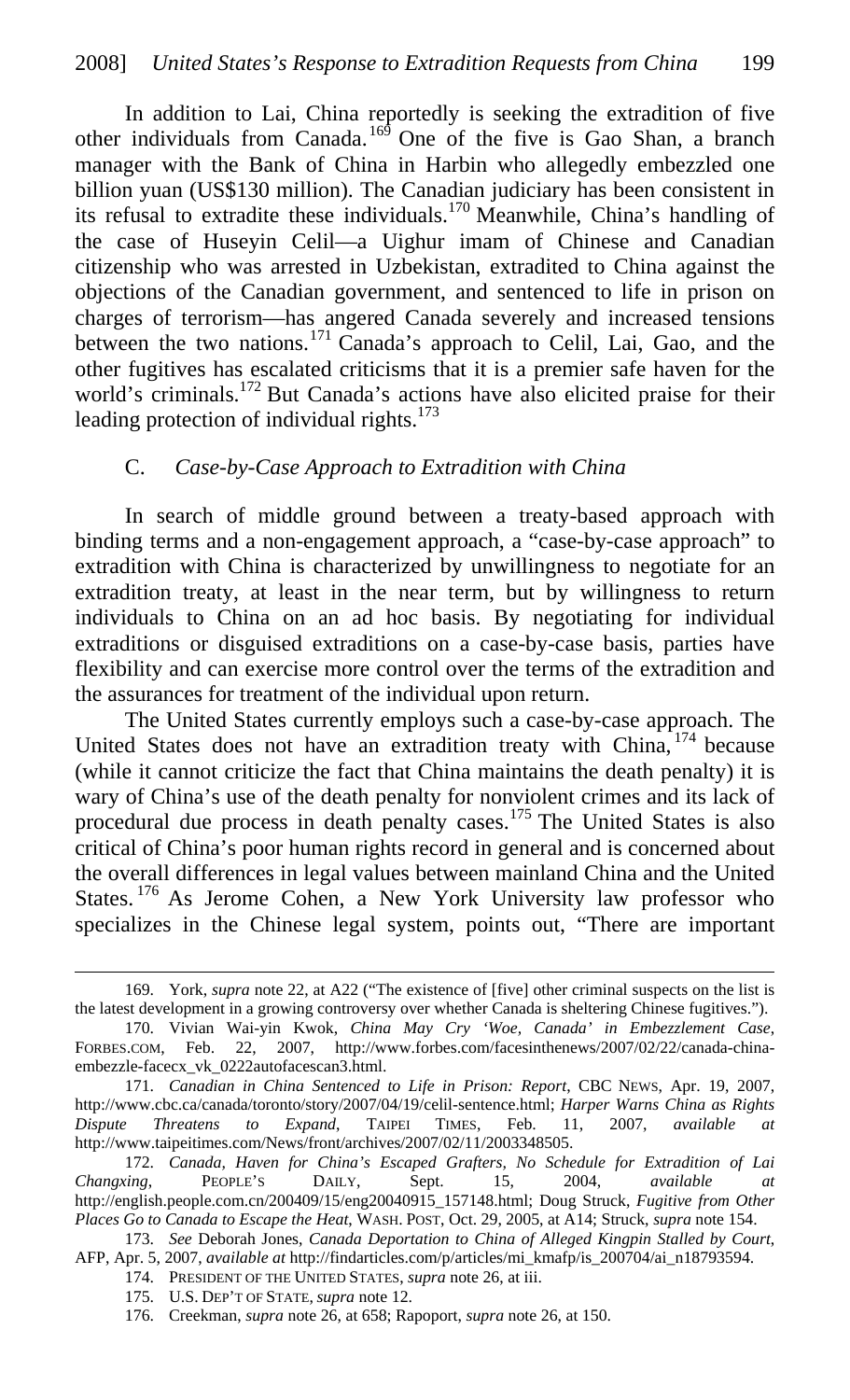differences in principles and practices that make law-enforcement cooperation between us and the Chinese difficult. I'm in favor of cooperation, but it has to be consistent with our system and values."<sup>177</sup>

Ad hoc, case-by-case extraditions have the potential to attenuate some of the problems associated with Sino-U.S. extradition attempts because the countries would be able to negotiate new terms for each individual extradition. The procedure for responding to extradition requests is for the foreign embassy (in this case the Chinese Embassy in the United States) to make a request to the Department of State, which reviews and forwards the request to the Office of International Affairs in the Criminal Division of the Department of Justice. This office assigns an Assistant U.S. Attorney to the case, and he or she obtains a warrant to arrest the fugitive. The arrested fugitive is then brought before a federal magistrate or district court judge for a hearing, during which the judge will determine whether the fugitive is extraditable.<sup>178</sup> There is only a very narrow avenue within U.S. law for formally extraditing an individual to a requesting state absent a treaty. In 1996, the U.S. Congress amended federal law to provide for extradition from the United States, even in the absence of a treaty, of foreign nationals who have committed crimes of violence against U.S. nationals outside the United States.<sup>179</sup> If the court finds the fugitive to be extraditable to China under this law, it will enter an order of extraditability and certify the record to the Secretary of State, who then must decide whether to surrender the fugitive to the requesting government. The Secretary of State may take human rights or any other considerations into account in making this decision.<sup>180</sup>

Because U.S. law limits extradition absent a treaty to this one narrow circumstance, the United States usually refuses to extradite a suspect to China.<sup>181</sup> Beyond this narrow window for formal extradition absent a treaty, though, in some circumstances, U.S. immigration laws permit the removal of individuals sought by other countries when extradition by treaty is not available.<sup>182</sup> The U.S. government acknowledges that immigration laws can be used to "rid [the] country of dangerous criminal aliens and fugitives from foreign justice in certain circumstances where formal extradition is not

180. Rapoport, *supra* note 26, at 164.

<sup>177.</sup> David S. Cloud, *FBI Aims to Build Goodwill with Chinese by Cooperating on Cases*, WALL ST. J., Sept. 4, 2001, at A24.

<sup>178.</sup> U.S. DEP'T OF JUSTICE, *supra* note 27, § 9-15.700.

<sup>179. 18</sup> U.S.C. § 3181(b) (2006); *see also* U.S. DEP'T OF JUSTICE, *supra* note 27, § 9-15.100 (containing information about the amendment).

<sup>181.</sup> *See, e.g*., HUMAN RIGHTS WATCH, IN THE NAME OF COUNTER-TERRORISM: HUMAN RIGHTS ABUSES WORLDWIDE (2003), *available at* http://hrw.org/un/chr59/counter-terrorism-bck4.htm (stating that the United States is holding as many as thirty Uighur nationals at Guantánamo Bay, Cuba and has refused all Chinese requests for extradition); *Sect Leader's Arrest Warrant Rejected*, BBC NEWS, July 30, 1999, http://news.bbc.co.uk/1/hi/world/asia-pacific/407599.stm (describing U.S. dismissal of China's request for the arrest and extradition of Li Hongzhi, the leader of the Falun Gong religious movement).

<sup>182.</sup> U.S. DEP'T OF JUSTICE, *supra* note 27, § 9-15.610; U.S. DEP'T OF STATE, REPORT ON INTERNATIONAL EXTRADITION (2001), *available at* http://www.state.gov/documents/ organization/6545.doc ("[N]on U.S.-nationals located in the United States and sought by other countries might in some circumstances be removable from U.S. territory under our immigration laws.").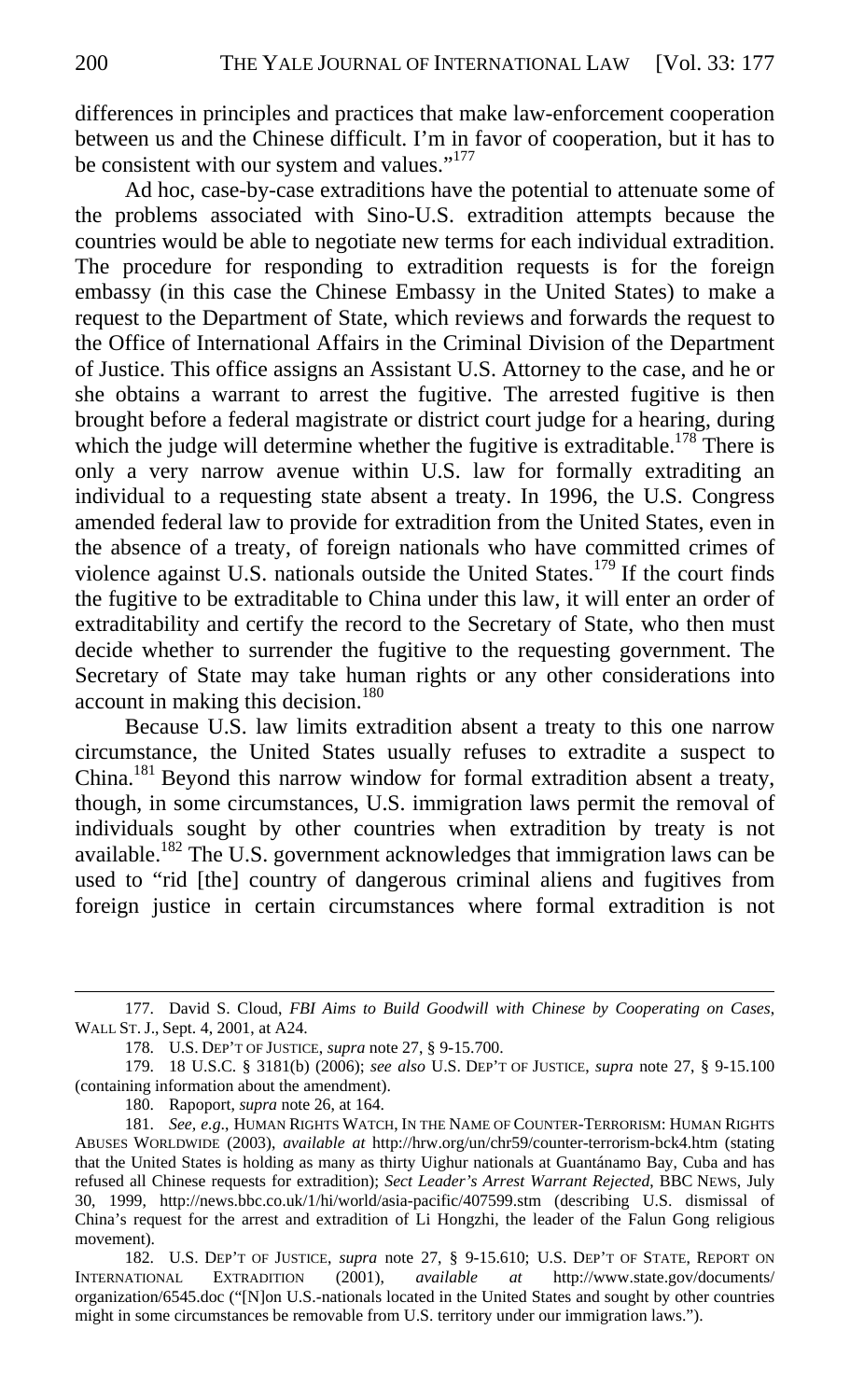available."<sup>183</sup> In response to Chinese requests, the United States has used alternative methods to return criminal suspects to China when extradition was not feasible.<sup>184</sup>

The case of Qin Hong is one example of the United States returning a Chinese national to China indirectly. Qin allegedly cheated Shanghai investors out of hundreds of millions of dollars. Chinese authorities had supplied documentary evidence demonstrating that Qin had entered the United States years earlier using a false identity, which made him subject to arrest and deportation under U.S. immigration laws. However, because Qin had been carrying a Panamanian passport at the time of arrest, a U.S. immigration judge removed him to Panama. Then, according to senior officials, the United States informally urged Panama to send Qin back to China, which a Panamanian court did.<sup>185</sup>

The prominent case of Yu Zhendong represents another example of the use of immigration law to return criminal suspects to China. Yu was the head of a Bank of China branch in Guangdong province. He was accused of embezzling US\$485 million with several co-conspirators as part of a scheme to "launder the stolen money through Hong Kong, Canada, and the United States, among other countries, and then to immigrate to the United States from China with their wives by obtaining a false identity and entering into a sham marriage with a naturalized U.S. citizen."<sup>186</sup> The United States charged Yu with racketeering under U.S. law (after receiving significant evidence from the Chinese), and he pleaded guilty in U.S. federal court in Las Vegas in 2004.187 After pleading guilty, Yu stipulated to a judicial order of removal enabling the United States to return him to China, which gave assurances to the United States that he would not be executed or tortured and that he would not be sentenced to more than twelve years in prison.<sup>188</sup> Yu's co-conspirators have not pleaded guilty, were indicted by a Las Vegas federal grand jury on charges of racketeering, money laundering, and fraud, and are awaiting trial.<sup>189</sup> While cooperation in the return of criminal suspects to China does not have the same benefits for U.S. trade interests as it would for businesses in other nations because of the already enormous flow of goods and capital between the two countries,  $190$  the extradition or deportation of criminal suspects to China can generate goodwill for the U.S.-China relationship. The

<sup>183.</sup> NAT'L SEC. COUNCIL, INTERNATIONAL CRIME CONTROL STRATEGY 41-42 (1998), *available at* http://clinton4.nara.gov/media/pdf/iccs.pdf.

<sup>184.</sup> McNabb Assocs., *supra* note 38 ("There have been a number of instances in which individuals have been sent from China to the United States to face charges, or vice versa.").

<sup>185.</sup> Cloud, *supra* note 177.

<sup>186.</sup> Mark L. Clifford & Petti Fong, *The Bank of China's Black Hole*, BUS. WEEK, Feb. 4, 2002, *available at* http://www.businessweek.com/magazine/content/02\_05/b3768065.htm; *see also* Cloud, *supra* note 177.

<sup>187.</sup> Press Release, U.S. Dep't of Justice, *supra* note 30.

<sup>188.</sup> Press Release, Embassy of the U.S. in the P.R.C., Chinese National Sentenced on Racketeering Charges Returned to China (April 20, 2004), http://www.usembassychina.org.cn/press/release/2004/042004yzd.html.

<sup>189.</sup> Press Release, U.S. Dep't of Justice, *supra* note 30.

<sup>190.</sup> *See* Thomas J. Christensen, Deputy Assistant Sec'y for E. Asian and Pac. Affairs, U.S.- China Relations, Statement Before the House Committee on Foreign Affairs, Subcommittee on Asia, the Pacific, and the Global Environment (Mar. 27, 2007), http://www.state.gov/p/eap/rls/ rm/2007/82276.htm (discussing the growth and important of U.S.-China trade relations).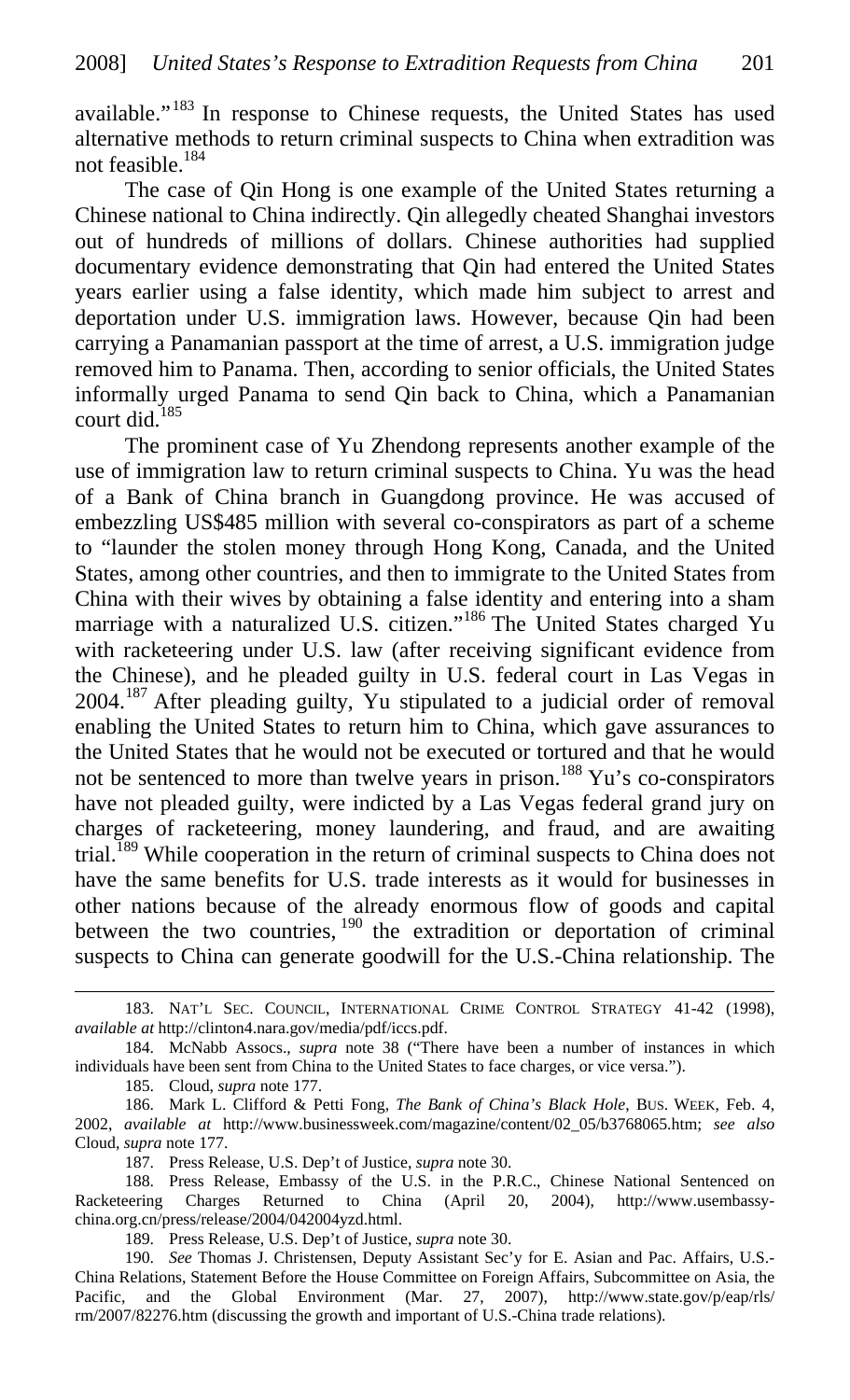Chinese saw the United States's willingness to return Yu to China in response to his consent and their diplomatic assurances as "setting an example of sound China-U.S. judicial cooperation."191

#### IV. ANALYZING THE U.S. CASE-BY-CASE APPROACH CONTRA THE OTHER **APPROACHES**

In contrast to Spain, France, Portugal, and Australia, it still is unlikely that the United States will enter into an extradition treaty with China because of U.S. reservations about the lack of due process provided by the criminal justice system and the generally poor human rights record in China.<sup>192</sup> Yet, as the above Section described, the United States occupies a nebulous middle ground between the treaty-based and the non-engagement approaches. It is too concerned about human rights to enter into a treaty, but it is willing to cooperate with China on an ad hoc basis so as not to be labeled a "safe haven" for fugitives. This Part evaluates the U.S. approach vis-à-vis the two extremes.<sup>193</sup> The first Section defines the interests that are important to the United States when it considers extradition with China. The following three Sections analyze whether the current U.S. approach is well-designed to realize these interests.

## A. *Defining Interests in U.S. Extradition Policy*

States take a variety of interests into account when formulating extradition policy. While the general interest in controlling international crime is near-universal, other interests are country-specific. For example, China's primary interest in improving extradition practices is to clamp down on corruption.<sup>194</sup> Meanwhile, the nations that have adopted the treaty-based approach seem particularly interested in cooperating on international crime suppression as a way to enhance business ties.<sup>195</sup> As Canada forms its policy for extradition with China, it is particularly interested in maintaining its position as a preeminent protector of human rights.<sup>196</sup>

A threshold question for analyzing the effectiveness of the U.S. approach, then, is: what interests are important to the United States as it forms its policy for extradition with China? The United States has made clear that its primary reason for increasing cooperation with other states in extradition is to build goodwill in order to gain international judicial assistance in prosecuting

195. *See supra* Section III.A; Willsher, *supra* note 132.

<sup>191.</sup> *Smuggler Lai Can't Escape Law Punishment*, CHINA DAILY, Mar. 4, 2006, *available at* http://www.chinadaily.com.cn/english/doc/2006-03/04/content\_526581.htm.

<sup>192.</sup> Creekman, *supra* note 26, at 658; Rapoport, *supra* note 26, at 150.

<sup>193.</sup> It is important to note that an overall analysis of the different approaches is made more difficult by the fact that there has been no complete empirical study of what has happened to the individuals that have been returned to China.

<sup>194.</sup> *See supra* notes 97-104 and accompanying text; Lague, *supra* note 9; Press Release, Embassy of the P.R.C. in the U.S., China Vows to Deepen Int'l Co-op in Fight Corruption [sic] (June 14, 2006), *available at* http://www.china-embassy.org/eng/gyzg/t257928.htm.

<sup>196.</sup> *See supra* Section III.B.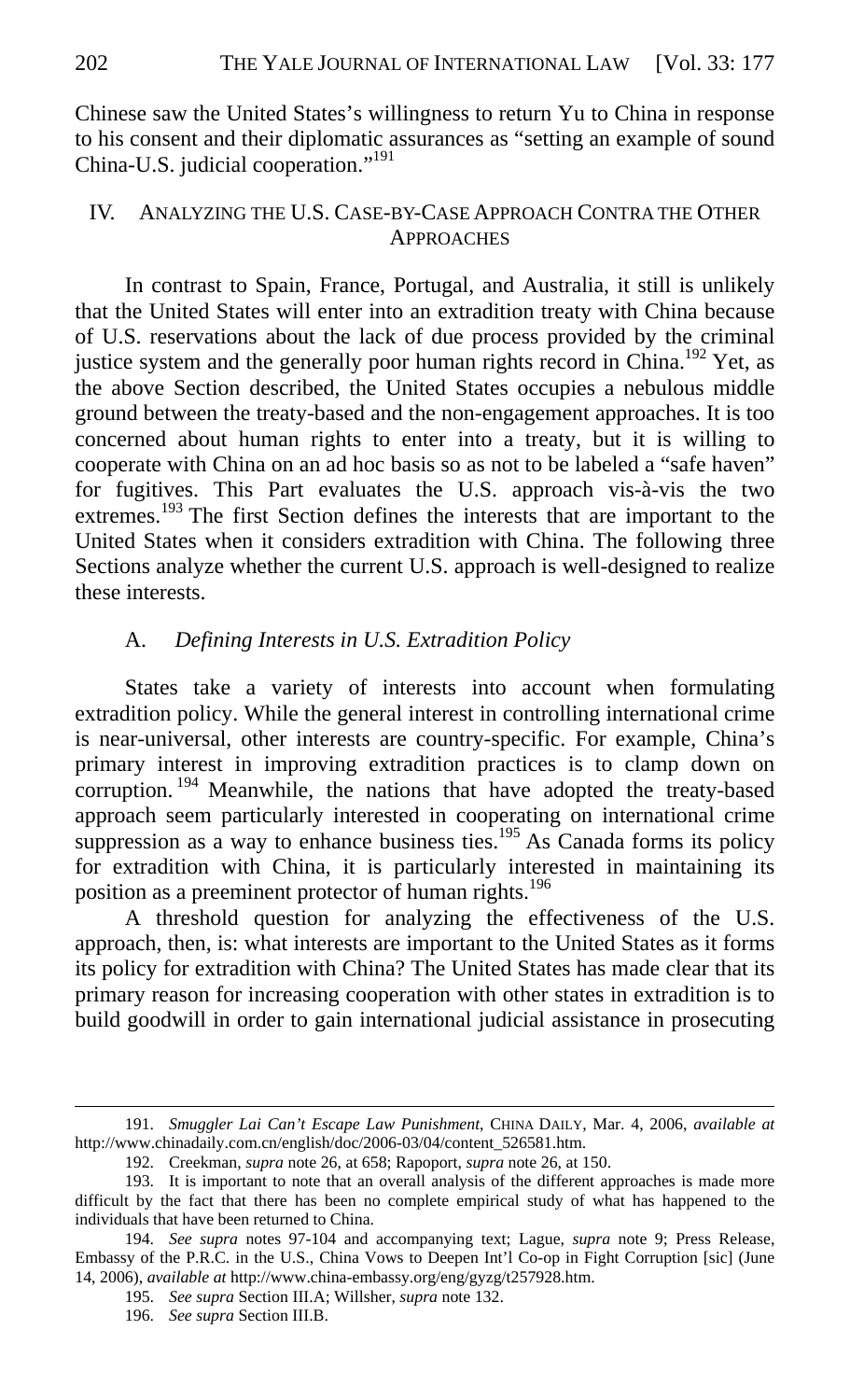the war on terror.<sup>197</sup> Indeed, extradition and other forms of judicial cooperation can be important tools for bringing terrorists to justice and maintaining social order.<sup>198</sup>

U.S. officials also purport to be very concerned with the rights of individuals facing extradition proceedings.<sup>199</sup> Indeed, the United States has long subscribed to the idea that a requested state should make a determination of whether a requesting state will protect the individual rights of a fugitive before deciding whether to extradite.<sup>200</sup> However, the United States's overall human rights record in the context of international crime cooperation has been mixed. Alleged U.S. participation in extraordinary renditions,<sup>201</sup> for example, suggests a divide between U.S. rhetoric and practice in the protection of individual rights. Still, taking the U.S. government at its word, it is interested in protecting individual rights in extradition.

The ability of the United States (as the requested state) to consider the domestic human rights practices of a requesting state like China coupled with the ongoing debate in China about whether to abolish the death penalty for nonviolent crimes gives rise to a third U.S. interest: the interest in pressuring China to reform its human rights practices. Despite criticisms that it is meddling  $202$  or being hypocritical,  $203$  the United States has long been interested in pressuring China to reform its human rights practices and has pursued this strategy in a variety of ways.<sup>204</sup> Insofar as the experience of

 $\overline{a}$ 

200. *See supra* Section III.C. A broad review of a requesting state's domestic human rights practices can serve as a sufficient proxy for the requested state to make a determination to extradite in an individual case. Dugard & Van den Wyngaert, *supra* note 10, at 191.

201. An "extraordinary rendition" is an intelligence-gathering program involving the transfer of foreign nationals suspected of involvement in terrorism to detention and interrogation to countries, typically in the Middle East, with records of using torture. Suspects are detained and interrogated either by U.S. personnel at U.S.-run detention facilities or, alternatively, are handed over to the custody of foreign agents for interrogation. LIONEL BEEHNER, COUNCIL ON FOREIGN RELATIONS, TORTURE, THE UNITED STATES, AND LAWS OF WAR (Nov. 11, 2005), http://www.cfr.org/publication/ 9209/torture\_the\_united\_states\_and\_laws\_of\_war.html.

202. China often speaks out about meddling from Western nations concerned about human rights. *See* Amy Hampton, *Population Control in China: Sacrificing Human Rights for the Greater Good? Birth Control Surgeries: 1971-1986*, 11 TULSA J. COMP. & INT'L L. 321, 343 (2003); Jeremy Brooks Rosen, Note, *China, Emerging Economies, and the World Trade Order*, 46 DUKE L.J. 1519, 1534 n.105 (1997); *U.S., Japan Meddling in China's Internal Affair*, PEOPLE'S DAILY, Feb. 22, 2005, *available at* http://english.peopledaily.com.cn/200502/22/eng20050222\_174238.html.

203. China also has long accused the United States of being hypocritical in criticizing human rights abuses in China while it violates human rights. *See, e.g.*, Press Release, Consulate-General of the P.R.C. in Houston, U.S. Is Hypocritical over Human Rights Jibes: Commentary, *available at*  http://houston.china-consulate.org/eng/zt/zmgx/t80750.htm (last visited Nov. 7, 2007). China's Information Office of the State Council annually publishes a report criticizing U.S. human rights abuses. *E.g.*, INFO. OFFICE OF THE STATE COUNCIL, THE HUMAN RIGHTS RECORD OF THE UNITED STATES IN 2006, Mar. 8, 2007, *available at* http://www.gov.cn/misc/2007-03/08/content\_545466.htm.

204. *See, e.g.*, Matthew C. Stephenson, *A Trojan Horse Behind Chinese Walls? Problems and Prospects of U.S.-Sponsored 'Rule Of Law' Reform Projects in the People's Republic of China*, 18

<sup>197.</sup> Medley, *supra* note 113, at 1215 ("The American government now prioritizes the improvement of extradition practices in an effort to find the parties responsible for 9/11 and to prevent future attacks.").

<sup>198.</sup> Christopher C. Joyner, *International Extradition and Global Terrorism: Bringing International Criminals to Justice*, 25 LOY. L.A. INT'L & COMP. L. REV. 493, 494-507 (2003).

<sup>199</sup>*. See, e.g.*, Press Release, U.S. Dep't of State, The United States' Response to the Questions Asked by the Committee Against Torture (May 8, 2006), *available at* http://www.state.gov/ g/drl/rls/68562.htm.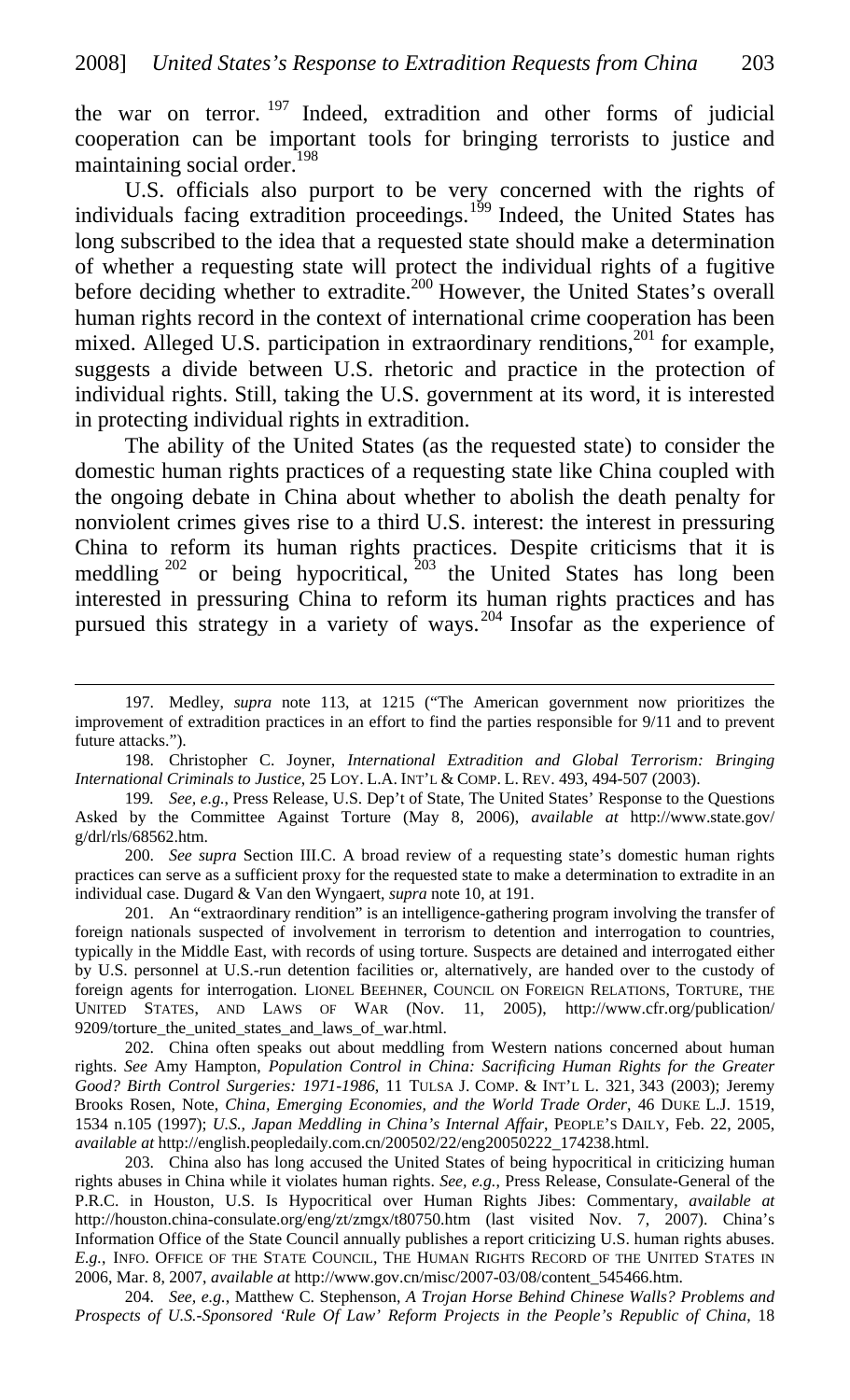Spain, France, Portugal, and Australia has demonstrated that extradition can influence the human rights debate in China because the Chinese are so intent on stamping out corruption, the United States will be interested in shaping its extradition policy in a way that will increase, rather than alleviate, the pressure on China to enact human rights reforms. The United States can justify including a push for broad-based human rights reform through extradition as one of its main interests, along with its interest in prosecuting terrorism and its interest in protecting the rights of the requested individual. These interests are not in tension with one another; the United States can pursue all three through one coherent strategy.

#### B. *The U.S. Approach and Cooperation in the Pursuit of Terrorists*

In the aftermath of the September 11, 2001 terrorist attacks, the U.S. government quickly sought to obtain the support and cooperation of foreign states.<sup>205</sup> While China may not be the most likely safe haven for terrorists that the United States desires, the United States saw important benefits to enlisting the full support of China in the counterterrorism effort post-September 11th. These benefits included support in United Nations Security Council deliberations;<sup>206</sup> gaining information related to terrorism from Beijing<sup>207</sup> and ensuring that the Chinese government would refrain from protesting bombings in Afghanistan; the assignment of U.S. forces to the area; and "discussions of nation-building for postwar Afghanistan."<sup>208</sup> Such actions would typically invite significant criticism from China,<sup>209</sup> but the U.S. approach of deciding whether to extradite or deport criminal suspects requested by China on an ad hoc, case-by-case basis—backed up by a willingness to follow through with returning suspects as demonstrated by the Yu Zhendong case—proved sufficient to gain cooperation from the Chinese. The Sino-U.S. bilateral relationship improved as a result of U.S. cooperation,<sup>210</sup> and China set aside traditional security considerations and supported the United States's call for a global campaign against terrorism. $^{211}$ 

208. Elizabeth Economy & Adam Segal, *U.S. and China Open a Door*, NEWSDAY, Oct. 26, 2001, *available at* http://www.cfr.org/publication/4111/us\_and\_china\_open\_a\_door.html.

209. *Id.* 

UCLA PAC. BASIN L.J. 64, 69-72 (2000) (describing U.S. efforts to use most-favored nation status and rule-of-law initiatives to pressure China to improve its human rights performance).

<sup>205.</sup> *See, e.g.*, *'You Are Either with Us or Against Us'*, CNN.COM, Nov. 6, 2001, http://archives.cnn.com/2001/US/11/06/gen.attack.on.terror/.

<sup>206.</sup> *See* DAVID M. LAMPTON & RICHARD DANIEL EWING, THE NIXON CTR., THE U.S.-CHINA RELATIONSHIP FACING INTERNATIONAL SECURITY CRISES 32 (2003), *available* http://www.nixoncenter.org/publications/monographs/USChinaRelations2003.pdf.

<sup>207.</sup> *See, e.g.*, Barry Schweid, *China Agrees to Give U.S. Information on Terrorists*, MILWAUKEE J. SENTINEL, Sept. 22, 2001, at A7.

<sup>210.</sup> *See* Press Release, Embassy of the P.R.C. in the U.S., China Supports U.S. Indictment Against Corrupt Bank Managers (Feb. 9, 2006), http://www.china-embassy.org/eng/gyzg/t234558.htm (quoting Gong Xiaobing, head of the Judicial Aid and Foreign Affairs Department of China's Justice Ministry, who commented on "an important cooperation-operation between law enforcement departments of the two countries").

<sup>211.</sup> SHIRLEY KAN, CONGRESSIONAL RESEARCH SERVICE REPORT FOR CONGRESS, U.S.-CHINA COUNTER-TERRORISM COOPERATION: ISSUES FOR U.S. POLICY 1-2 (2005); Jing-dong Yuan, Ctr. for Non-Proliferation Studies, The War on Terrorism: China's Opportunities and Dilemmas (Sept. 25, 2001), http://cns.miis.edu/research/wtc01/china.htm.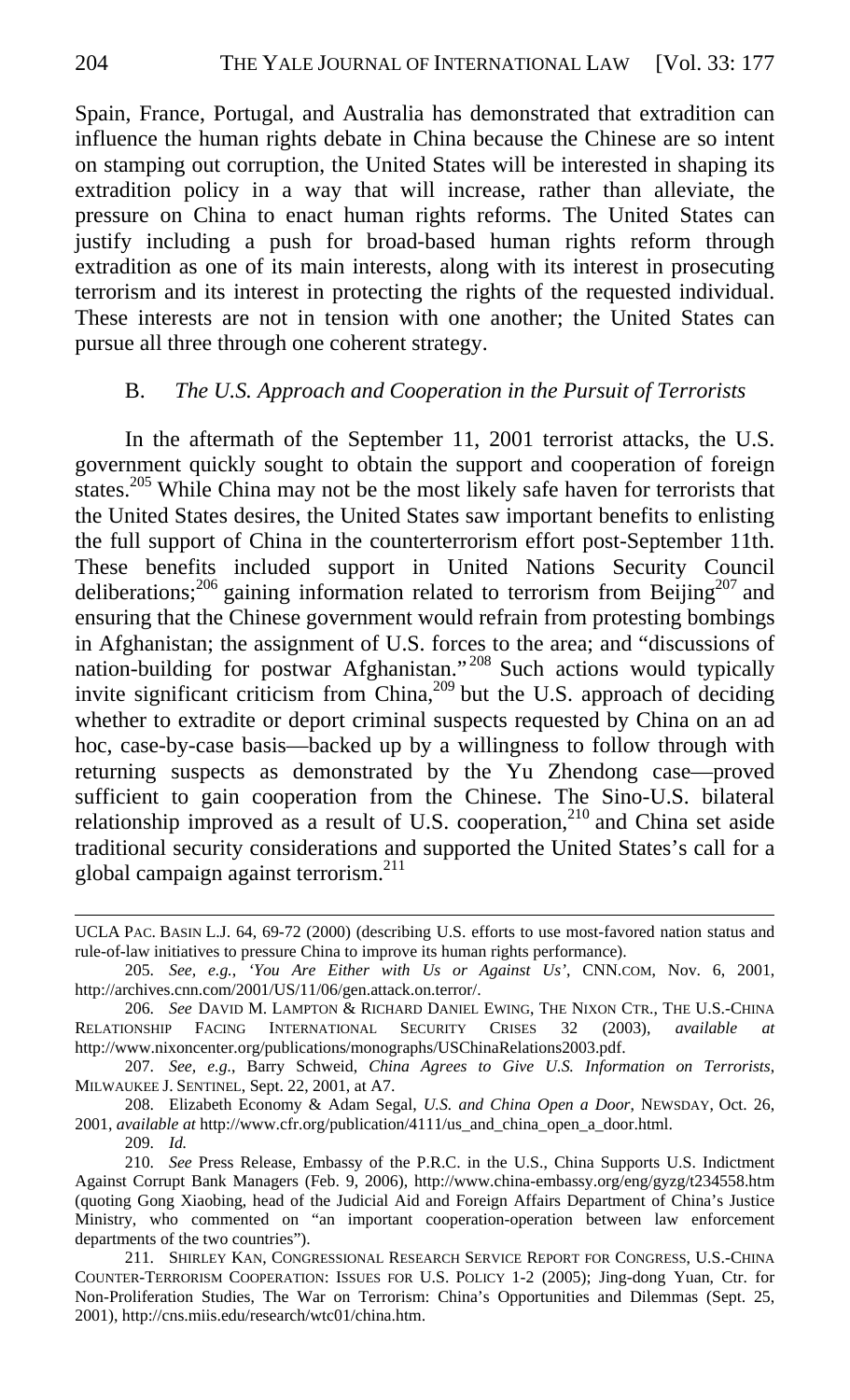Certainly, China's assistance in the global war on terror is not just a quid pro quo for the United States's cooperation in returning corrupt officials to China. For example, the Bush administration's controversial decision to add the Muslim Uighur separatists to its official terrorist list at the urging of Beijing was also an important concession to the Chinese that may have contributed to their cooperation in the global war on terror.<sup>212</sup> However, if the U.S. government was as unwilling as the Canadians to return criminal suspects, it is unlikely that the Chinese would have lent cooperation in combating terrorism regardless of other concessions that the United States made. They would find the U.S. approach to extradition with China too inequitable. 213 The United States's ad hoc approach to returning criminal suspects to China, which is relatively cooperative, proved sufficient to satisfy the important interest of gaining cooperation in bringing suspected terrorists to justice.

#### C. *The U.S. Approach and the Protection of Individual Rights*

Generally, the United States emphasizes the importance of protecting human rights, and it is exemplary in extending rights and protections to its own citizens. The United States joins the Western world in speaking out against human rights abuses in extradition.<sup>214</sup> The U.S. interest in protecting individual rights often conflicts with its interest in combating terrorism, though, and when it does, there is a need to balance these rights. While this Note will address some areas in which the contemporary approach to extradition with China can better protect individual rights,  $215$  overall the U.S. case-by-case approach is well-designed to protect human rights.

Indeed, the most important benefit to the ad hoc, case-by-case approach in terms of the protection of individual rights is that the ad hoc approach provides the United States with flexibility.<sup>216</sup> As one commentator has acknowledged, "the party with the stronger bargaining power"—which, in the

214. *See supra* Section II.B.

 $\overline{a}$ 

215. *See infra* Section V.A.

<sup>212.</sup> The Uighur separatists are based in the Xinjiang Uighur Autonomous Region in the People's Republic of China and are calling for an independent state of Eastern Turkestan. Beijing does not recognize their independence. Many human rights officials and Western diplomats criticized the Bush administration's decision to label Uighur groups as terrorists, claiming that the administration had no evidence of terrorist activity by Uighur groups and adopted this label solely to pander to the Chinese government. *See* Erik Eckholm, *U.S. Labeling of Group in China as Terrorist Is Criticized*, N.Y. TIMES, Sept. 13, 2002, at A6; Philip P. Pan, *Separatist Group in China Added to Terrorist List*, WASH. POST, Aug. 27, 2002, at A9.

<sup>213.</sup> Indeed, in stark contrast to the rhetoric of "success" and "progress" in response to the U.S. approach, the Chinese have accused Canada of acting as a "haven for China's escaped grafters," *Canada, Haven for China's Escaped Grafters, No Schedule for Extradition of Lai Changxing*, *supra*  note 172, and "a haven for some of the most wanted fugitives in the world," Struck, *supra* note 154.

<sup>216.</sup> The advantages of flexibility in extradition negotiations are apparent when considering the analogous U.S. practice of threatening to sponsor an anti-China resolution at the U.N. Human Rights Committee. In the past, China has won the United States's forbearance in exchange for acceding to various demands. Official visits to China by high-level U.S. dignitaries—as well as state visits to Washington by Chinese officials—have also been held out as carrots. *See* Elizabeth Olson, *U.N. Human Rights Panel Faults Russia and Others, but Not China*, N.Y. TIMES, Apr. 30, 2000, at A12. Like the case-by-case approach to extradition, these practices enable the United States to pursue different human rights goals at different times and to choose whether to cooperate at one point without binding itself in the future.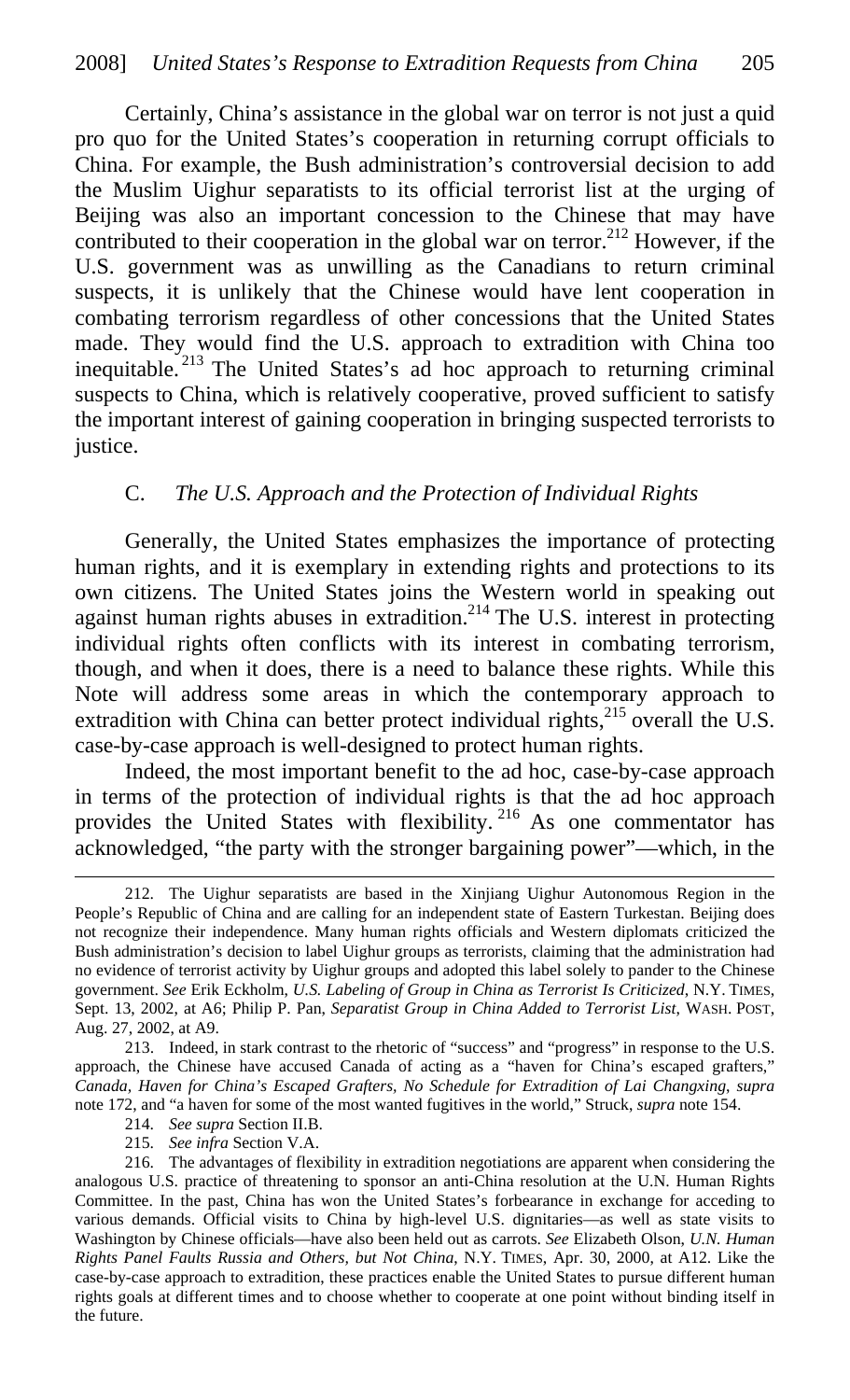case of U.S.-China negotiations, is likely the United States because of China's desperation to clamp down on corruption—"prefers a flexible approach . . . . The weaker party, on the other hand, tends to prefer a carefully written agreement with its terms 'cast in stone'  $\dots$  ...  $\overline{X}^{217}$  Without a treaty, the United States is bound by its own legislation only, and a state that need only follow its domestic legislation in deciding whether to extradite "has no international obligation to assist a foreign state."218 Following a case-by-case approach, then, provides the United States with the advantage of being able to refuse to return individuals more easily if the human rights situation on the ground in China worsens, or if the United States does not trust a Chinese diplomatic assurance enough to follow through on a conditional extradition.<sup>219</sup> It also enables the United States to negotiate for different human rights assurances at different times. Many human rights—including freedom from torture; freedom from the death penalty; freedom from cruel, inhuman, or degrading treatment or punishment; right to a fair trial; right to privacy; and freedom from discrimination—can obstruct extradition depending on the circumstances of the case.<sup>220</sup> By pursuing a case-by-case approach, the United States has the flexibility to seek greater protections if torture or a fair trial or another human right seems to be particularly relevant to the requested individual.

This flexibility is particularly important when one considers the welldocumented historic unreliability of diplomatic assurances. Some governments routinely deny that torture or other human rights abuses are practiced when they are in fact systematic. $221$  China is one of the states that has often violated assurances in the past. As mentioned, Chinese authorities executed Yang Fong after assuring Canada that they would not do so. $^{222}$ Suspects extradited to China from East Asian and Southeast Asian countries without the assistance of treaties have been sentenced to death despite diplomatic assurances that they would not be charged with the death penalty.223 At this point, there is no way to know whether China will uphold its assurances. Because the United States has the ability in the case-by-case approach to refuse to extradite in the future if China violates an assurance, it creates an incentive for China to uphold its assurances.

The ability to cease extradition if China violates a human right is not readily available to Spain, France, and Portugal now that they have ratified treaties with China. When an extradition treaty is in force between two states,

 $\overline{a}$ 

220. *See supra* Section II.C.

223. Fu Hualing, *supra* note 5.

<sup>217.</sup> Fu Hualing, *supra* note 5.

<sup>218.</sup> ANTI-CORRUPTION INITIATIVE FOR ASIA AND THE PAC., MUTUAL LEGAL ASSISTANCE, EXTRADITION, AND RECOVERY OF PROCEEDS OF CORRUPTION IN ASIA AND THE PACIFIC 18 (2007).

<sup>219.</sup> As mentioned, the United States has been criticized for soliciting "diplomatic assurances" of humane treatment in the context of extraordinary renditions from developing countries. Many human rights organizations allege that these promises have been broken. *See* David Weissbrodt & Amy Bergquist, *Extraordinary Rendition and the Torture Convention*, 46 VA. J. INT'L L. 585, 590, 611-25 (2006); *see also supra* note 201 and accompanying text. Despite these critiques, no one has suggested that the controversy over extraordinary renditions has influenced the willingness of the United States to accept diplomatic assurances from China.

<sup>221.</sup> HUMAN RIGHTS WATCH, *supra* note 79.

<sup>222.</sup> *See supra* note 150 and accompanying text.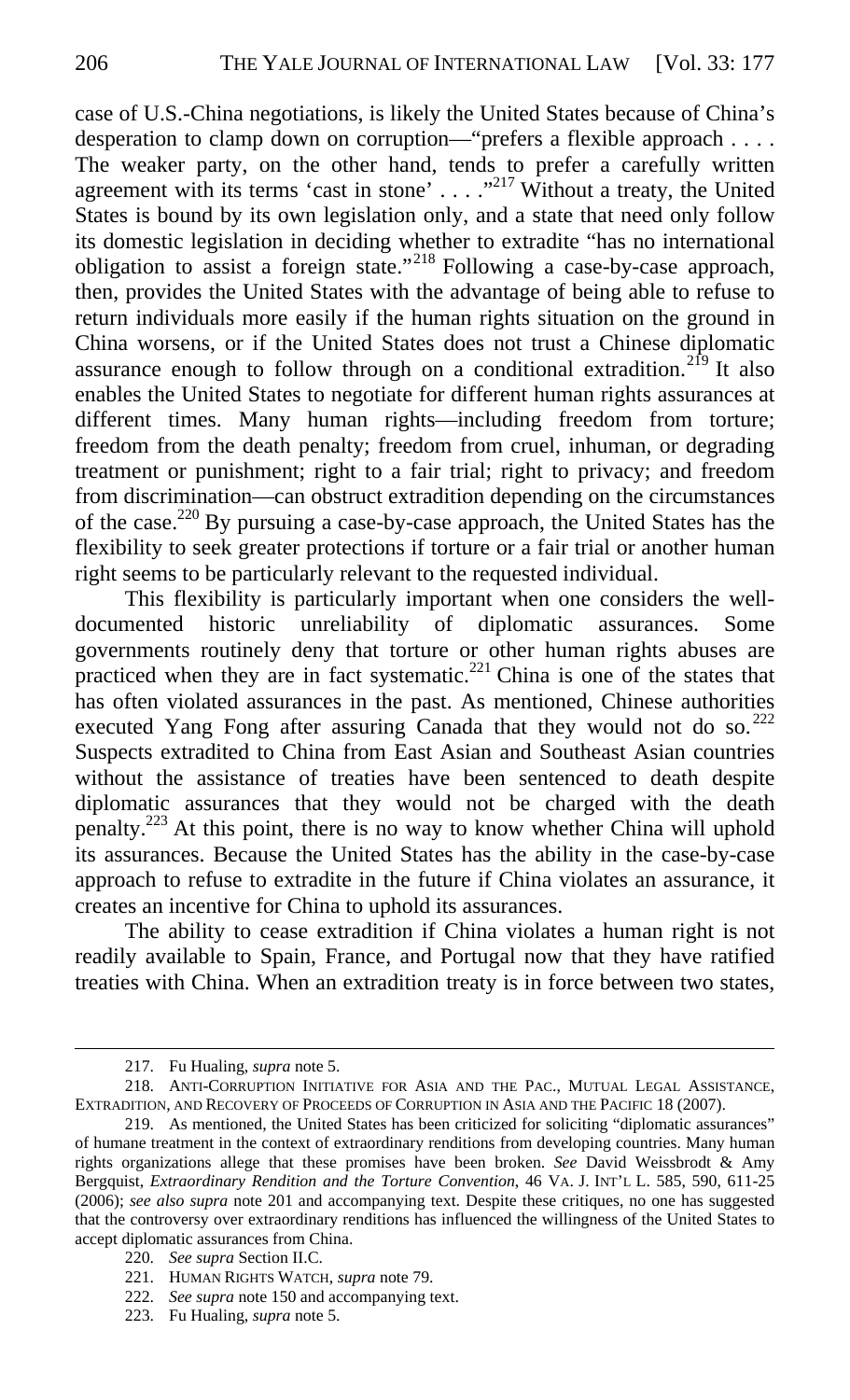the provisions of the treaty are followed as a matter of international law.<sup>224</sup> Moreover, even when states have included a provision in the treaty allowing one party to obstruct an extradition, the states tend to interpret extradition laws and treaties in favor of enforcement because this course is "perceived to serve the interests both of justice and of friendly international relations."<sup>225</sup> While the existing extradition treaties between China and Western nations provide for strong protections against capital punishment, they downplay the importance of other human rights.<sup>226</sup> Therefore, the treaty-based approach is significantly inferior to the U.S. approach in its ability to protect human rights.

Admittedly, based on the nefarious history of diplomatic assurances, the U.S. approach to extradition with China takes more human rights risks than the Canadian non-engagement approach simply because the United States returns more criminal suspects to China than the Canadians do. While the United States proceeds deliberately in negotiations with China, no state can be certain that China will uphold its promises not to execute, torture, or violate other human rights of the requested individual. Yet, China is far from unusual in this regard; other countries, including developed ones, have historically violated their word. More to the point, Canada's virtual refusal to return any desired suspects to China despite substantial concessions on the part of the Chinese is compromising Canada's ability to pursue other important state interests, including broad-based human rights reform in China.<sup>227</sup> With its case-by-case approach, the United States is able to protect individual rights, reciprocate enough to pursue other important state interests with the Chinese, and, as the next Section will demonstrate, push for broad human rights reforms.

### D. *The U.S. Approach and Human Rights Reform in China*

Beyond protecting the rights of the individual extraditee, any approach to extradition with China can consider pushing for broad, systemic human rights reform. Because of China's determination to root out corruption by eliminating safe havens abroad, creating extradition relationships with Western nations may now be so important to the Chinese that they will consider reforming some policies and practices that obstruct these relationships because they violate international norms. This idea is new, and nothing in the Spanish, French, Portuguese, or Australian discourse surrounding the announcements of the treaties suggests that anyone foresaw this possibility. But the recent debates in China about whether to eliminate the death penalty for nonviolent crimes to realize more treaties with Western nations suggests that this is a real possibility.<sup>228</sup> Human rights scholar Errol Mendes claims: "It is not beyond the imagination that the evil of corruption

 $\overline{a}$ 224. Andreas F. Lowenfeld, *U.S. Law Enforcement Abroad: The Constitution and International Law, Continued*, 84 AM. J. INT'L L. 444, 474 (1990).

<sup>225.</sup> Dugard & Van den Wyngaert, *supra* note 10, at 189.

<sup>226.</sup> *See supra* Section III.A.

<sup>227.</sup> *See infra* Section V.B.

<sup>228.</sup> *See supra* notes 136-143 and accompanying text.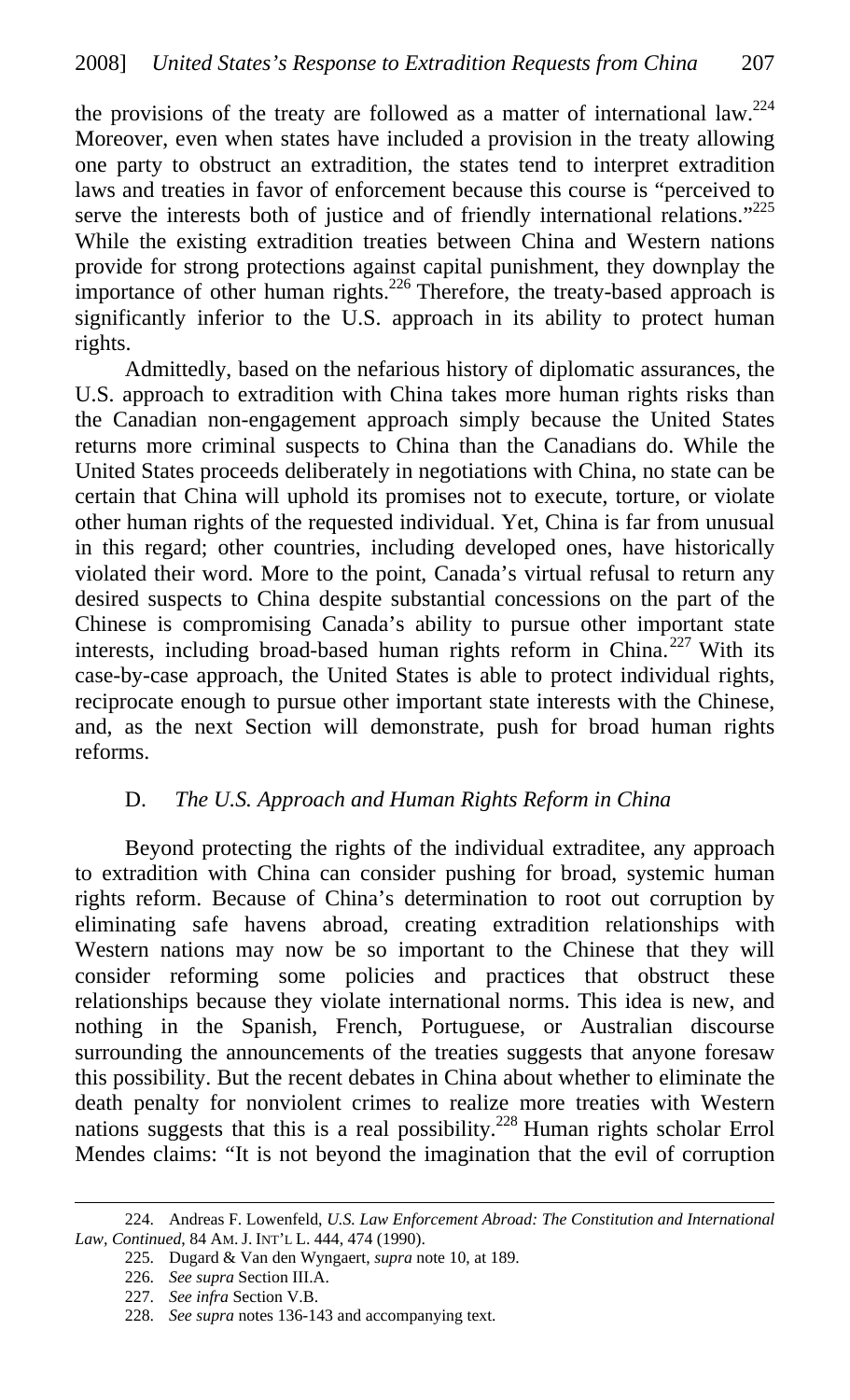and the global fight against it could be the ironic catalyst to completely bridge the global divide between China and the West on human rights." $229$ 

If extradition (along with other cooperative anticorruption initiatives) really is to play a role in the effort of Western nations to push for human rights reforms in China where other angles have failed,  $230$  countries like the United States must maximize their ability to pressure China, and a case-bycase approach seems well-designed to do so. The reason the case-by-case approach has potential to affect human rights reform is its flexibility. Spain, France, Portugal, and Australia deserve credit for accelerating the debate surrounding the death penalty. However, there is a need for a country that is currently pursuing a case-by-case approach with China—and with which China still desires a treaty—to add additional human rights issues to the debate, such as increased mechanisms for realizing fair trials or improvement of prison conditions. The United States is positioned to assume this role, and, because China is seeking the return of individuals currently in the United States, the United States has leverage to request these changes. Unlike the nations that have adopted the treaty-based approach, the United States is not locked into extraditing when the provisions in a treaty are met. Rather, it can request conditions and assurances in each particular case while also working on long-term reform in order to realize a bilateral treaty, thereby constantly putting pressure on China to change its practices. Given that other nations always have the ability to decline a request from Beijing to return a suspect based on human rights (and sometimes nations do obstruct an extradition for human rights reasons), the Chinese government might come to realize that only long-term, systemic changes to its systems and processes will eliminate these obstructions and clear the way for extradition treaties.

#### V. SUGGESTIONS FOR THE U.S. APPROACH TO EXTRADITION WITH CHINA

As the above analysis demonstrates, there are real benefits to maintaining the case-by-case approach. It provides flexibility so that the United States can obtain different diplomatic assurances depending on the human rights issues that an individual case implicates. To the contrary, bilateral treaty commitments under international law create relatively inflexible obligations. Further, the case-by-case approach enables the United States to constantly pressure China to reform its practices that violate human rights norms. The U.S. case-by-case approach also has proven to be sufficiently cooperative to garner Chinese support of U.S. international crime suppression efforts, including those invoked in the war on terror. The United Nations best practice recommendations for extradition are that, when a lack of trust about the "integrity" of another state's justice system inhibits the realization of an extradition treaty, states should give effect to extradition

<sup>229.</sup> Errol P. Mendes, *Introduction to* BRIDGING THE GLOBAL DIVIDE ON HUMAN RIGHTS: A CANADA-CHINA DIALOGUE 10 (Errol P. Mendes & Anik Lalonde-Roussy eds., 2003).

<sup>230.</sup> For example, in 1994 the United States abandoned linking China's overall human rights situation to its most-favored nation status. VLADIMIR N. PREGELJ, CONGRESSIONAL RESEARCH SERVICE REPORT FOR CONGRESS, MOST-FAVORED-NATION STATUS OF THE PEOPLE'S REPUBLIC OF CHINA 5 (2001), *available at* http://www.au.af.mil/au/awc/awcgate/crs/rl30225.pdf.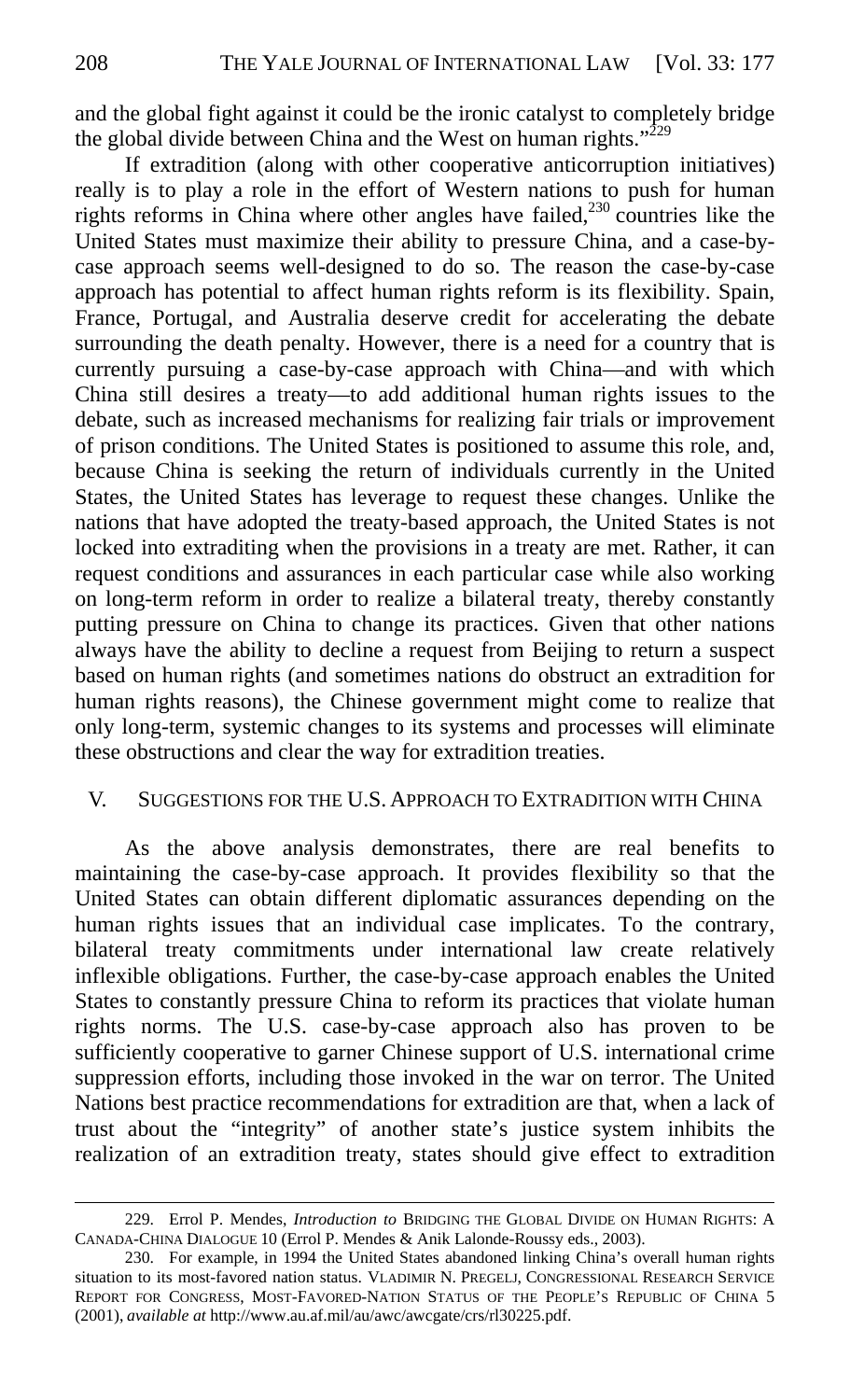requests on a discretionary, case-by-case basis. $^{231}$  The United States fits into this category in its approach toward extradition requests from China, and it should maintain its case-by-case approach. $^{232}$ 

However, there are three significant drawbacks to the U.S. approach as currently fashioned: 1) while the approach is generally well-designed to protect human rights, U.S. practices do not always match U.S. rhetoric in carrying out these protections; 2) the United States can better guide China and its public as to what reforms it needs to undertake to increase the number of its extradition requests that the United States honors; and 3) the United States can build trust better by cooperating with China on anticorruption measures outside the extradition-human rights dialogue. This Part presents suggestions for how the United States can improve its practices in response to extradition requests from China without compromising the benefits inherent in a case-bycase approach.

#### A. *Enhance Protections for Individuals Through Domestic Legislation*

The United States should increase protections for individuals in its extradition proceedings so that it will have credibility in calling for more human rights protections from the Chinese. Currently, there are few protections for the requested individual in U.S. domestic legislation permitting the formal extradition of foreign nationals who have committed crimes of violence against U.S. nationals outside the United States, and there are even fewer protections available to persons subject to "disguised extradition" to China through immigration laws, aspects of U.S. law that are especially striking when compared to Canada's extreme reluctance to return requested individuals to countries (like China) with poor human rights records. To comply with international and domestic individual rights norms, the U.S. Congress (in legislation), the Secretary of Homeland Security (in immigration regulations), and, to the extent possible, U.S. courts (in the course of individual proceedings) should address the lack of protections for individuals in formal extradition without a treaty and in "disguised extradition" through deportation.

The ad hoc, case-by-case approach is the correct approach for pursuing this goal. The case-by-case approach does not contain a detailed, binding agreement between the requesting and requested state on what pieces of evidence the requesting state must furnish to the requested state in order for the requested state's judiciary to approve the formal extradition. Extradition treaties typically include significant detail about what documents are

<sup>231.</sup> *See* U.N. OFFICE OF DRUGS AND CRIME, REPORT: INFORMAL EXPERT WORKING GROUP ON EFFECTIVE EXTRADITION CASEWORK PRACTICE 7, 8 (2004), *available at* http://www.unodc.org/ pdf/ewg\_report\_extraditions\_2004.pdf.

<sup>232.</sup> This proposal for the United States to maintain the case-by-case approach is consistent with a broader strategy of "constructive engagement" with China (as opposed to strategies that favor an isolationist avoidance of political dialogue or strategies that advocate for more confrontational policies). Mainstream U.S. policymakers have adopted such a strategy for engagement with China. *See, e.g.*, Press Release, U.S. Dep't of State, United States Urges China to Be Responsible World Citizen (Sept. 22, 2005), http://usinfo.state.gov/eap/Archive/2005/Sep/22-290478.html (containing former Deputy Secretary of State Robert Zoellick's conception of a "responsible stakeholder" strategy for dealing with China).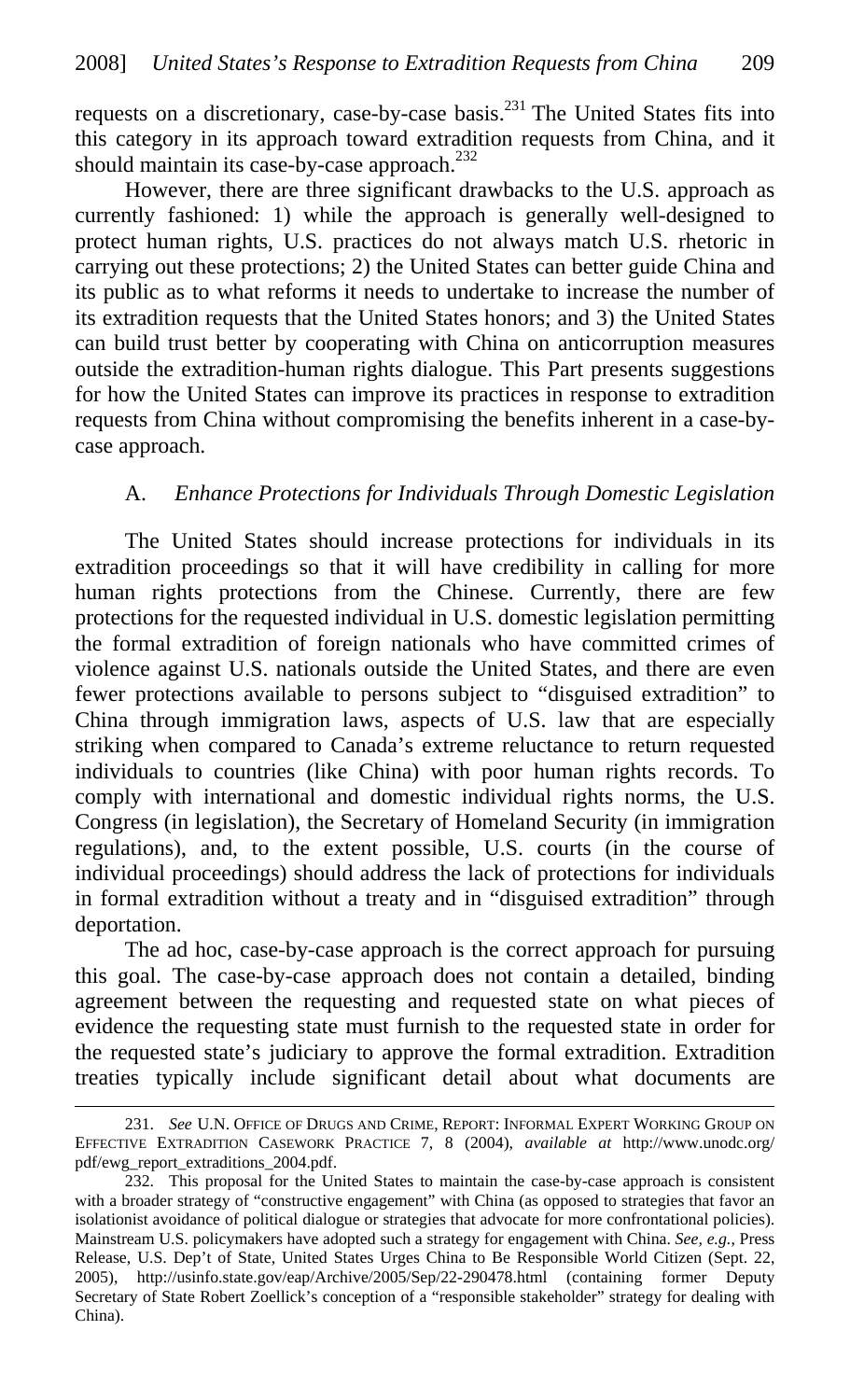necessary to approve an extradition.<sup>233</sup> Yet the U.S. domestic legislation that permits extradition of foreign nationals who have committed crimes of violence against U.S. nationals outside the United States on a case-by-case basis includes no evidentiary requirements to protect the requested individual.<sup>234</sup> When the U.S. Congress amended 18 U.S.C. § 3181 and § 3184 to allow for the narrow avenue for extradition without a treaty, it could have included language ensuring that the protections individuals are typically afforded when there is a treaty would be available to individuals extradited without a treaty, but it did not.

It is certainly possible to update legislation to enhance protection of individual rights without significantly compromising other important state interests. Some foreign jurisdictions have included significant protections in legislation creating non-treaty schemes for extradition.<sup>235</sup> Congress should include in domestic legislation parallel evidentiary requirements to those typically provided in bilateral extradition treaties, including requiring substantial evidence to prove the identity and location of the requested individual, the facts of the case, the governing law in the requesting country, the warrant for arrest, and all evidence necessary to justify committing the individual for trial if the offense had been committed in the requested state.<sup>236</sup>

The U.S. Congress also should amend domestic legislation to provide the accused with some avenue to challenge his or her extradition, including on humanitarian grounds. Even if Congress does not enact such legislation, courts should take it upon themselves to provide such an avenue. Currently, U.S. federal courts regard extradition as a prerogative of the executive, and absent specific treaty provisions, "the courts have traditionally declined to challenge the Executive by granting fugitives important procedural protections that could delay, complicate, or even thwart the extradition process. $1237$  Courts should not be permitted to allow extradition without providing the requested individual's legal team an opportunity to view crucial evidence or diplomatic assurances relied upon or even require an explanation from the government for why it deems specific assurances sufficiently reliable.

A statute or a case law enabling the requested individual to challenge evidence presented by the government, including diplomatic assurances, would respect traditional due process norms and represent a significant improvement in the protection of human rights. The law should require that

<sup>233.</sup> Treaties typically require requesting states to furnish documentation demonstrating the identity and precise physical appearance of the requested individual, including fingerprints and photographs if possible; probable location of the person sought; the facts of the offense and the procedural history of the case; the text of the laws describing the essential elements of, and the applicable punishment for, the offense; proof that neither prosecution nor the penalty are barred by lapse of time; a copy of the warrant or order of arrest issued by an authority; a copy of the charging document; all evidence that would be sufficient to justify the committal for trial of the person if the offense had been committed in the requested state, etc. *See, e.g.*, Extradition Treaty, U.S.-Arg., art. 8, June 10, 1997, S. TREATY DOC. NO. 105-18, 2159 U.N.T.S. 129.

<sup>234</sup>*.* 18 U.S.C. § 3190 (2006).

<sup>235.</sup> *See, e.g.*, The Commonwealth, The London Scheme for Extradition Within the Commonwealth (2002), http://www.thecommonwealth.org/Internal/38061/documents/ (under subheading "Schemes," click "London Scheme for Extradition Within the Commonwealth").

<sup>236.</sup> *See supra* note 233 and accompanying text.

<sup>237.</sup> Rose, *supra* note 15, at 208.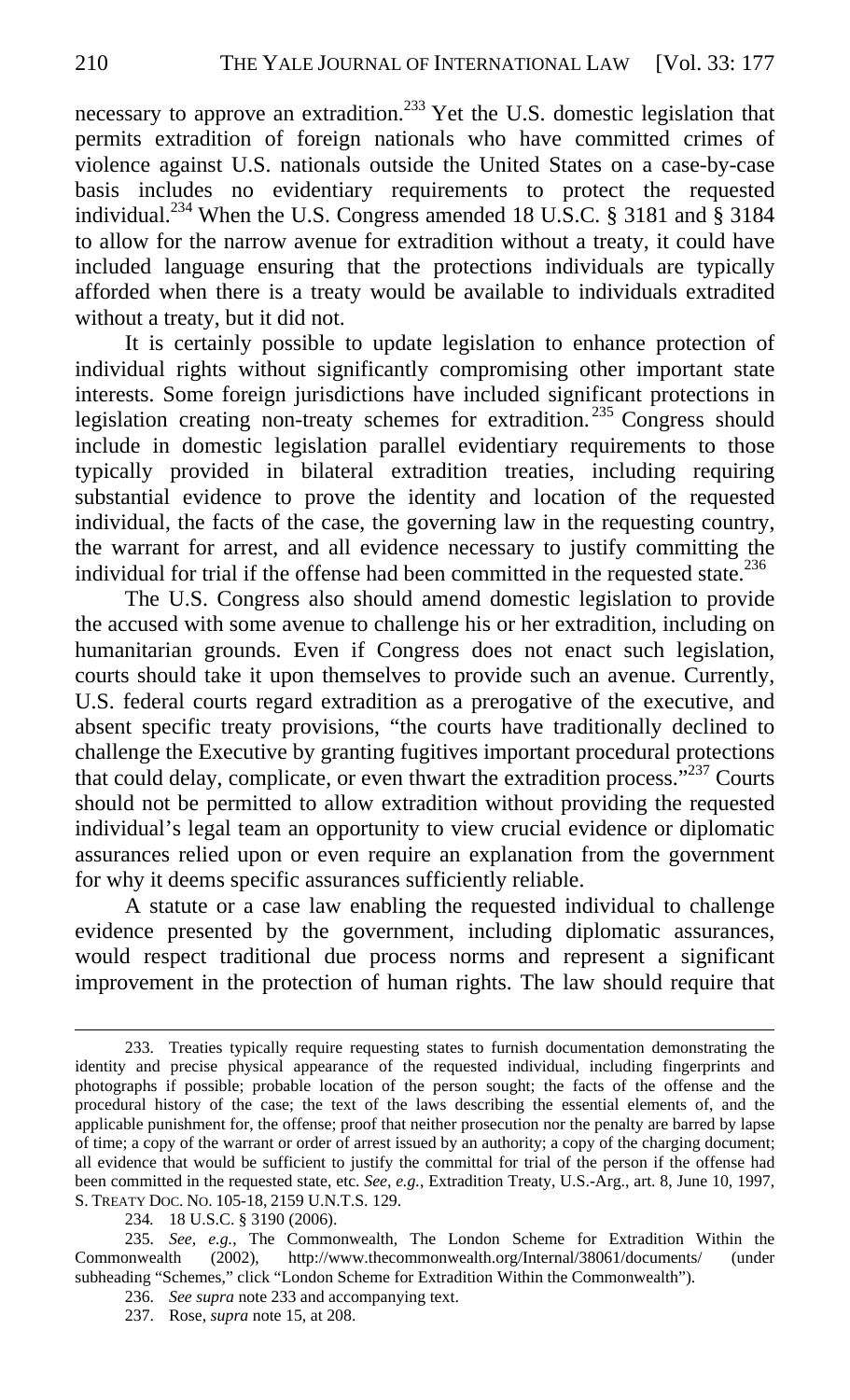during the course of discovery the government furnish the evidence and assurances that it relied on in deciding to grant the extradition request. Then the court would permit the defendant to present evidence, including testimony, to contradict the determination in order to respect due process. At least in the context of extradition to China, a nation that has violated diplomatic assurances in the past, an avenue for the requested individual to challenge the government's evidence merits serious consideration.

Undoubtedly, this proposal for U.S. extradition policy with China is controversial and will elicit critiques. Some will likely argue that enhancing defendants' ability to thwart their own extraditions will compromise the United States's ability to return requested criminal suspects and will thwart the goal of suppressing international crime. However, the burden on the individual to challenge diplomatic communications could be high. For example, U.S. Representative Edward Markey (D-Mass.) introduced the Torture Outsourcing Prevention Act to the U.S. House of Representatives in 2005 (a bill that died in the House Subcommittee on Africa, Global Human Rights and International Relations), which granted a requested individual access to a U.S. court in order to challenge the extradition on the basis that there are "substantial grounds" that the prisoner would face torture or mistreatment, and explicitly provided that "diplomatic assurances" are insufficient.<sup> $2\dot{3}8$ </sup> Creating a high burden would only halt extradition in cases where the evidence used by the government was quite unreliable. It would force Beijing to provide verifiable evidence and trustworthy assurances, thereby enhancing the U.S. ability to achieve its goals through the case-bycase method. With careful design, this proposal could restore a semblance of due process to extradition proceedings without seriously impinging on international crime control.

Another likely critique of this proposal is embodied by the political question doctrine in U.S. constitutional law, a judicially created rule by which courts decline jurisdiction, deferring to the political branches of government.239 Yet a recent federal case, *Khouzam v. Hogan*, 240 suggests that procedural due process claims of a requested individual are not nonjusticiable political questions. The United States relied upon diplomatic assurances against torture from the Egyptian government in support of their claim that deportation was appropriate for Sameh Sami S. Khouzam, an Egyptian national. Khouzam was never given an opportunity to see the assurances or to challenge them on their reliability or sufficiency before an independent body.<sup>241</sup> The government claimed that the decision of whether diplomatic assurances are reliable is a nonjusticiable political question.<sup>242</sup> However, in *Khouzam*, U.S. District Court Judge Thomas Vanaskie held, inter alia, that "[b]ecause the government has not provided Khouzam with an opportunity to challenge the reliability of the diplomatic assurances and has not presented

<sup>238.</sup> H.R. 952, 109th Cong. § 3(d) (2005).

<sup>239.</sup> *See* Baker v. Carr, 369 U.S. 186, 210-19 (1961).

<sup>240.</sup> Khouzam v. Hogan, 497 F. Supp. 2d 615 (M.D. Pa. 2007).

<sup>241.</sup> *Id.* at 624.

<sup>242.</sup> *Id.*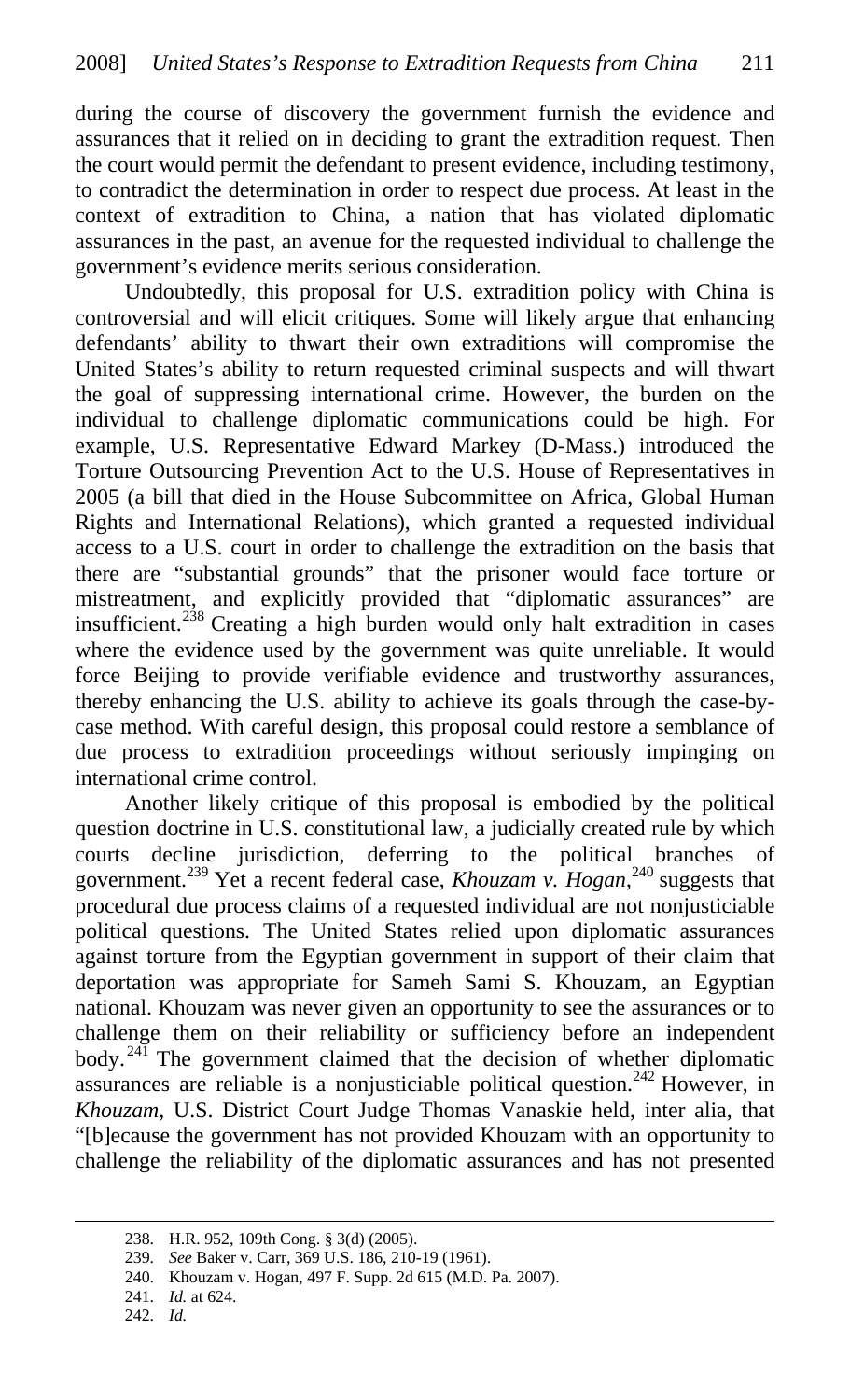any evidence to support its decision, the Court will not reject the due process claims as barred by the political question doctrine."<sup>243</sup>

While *Khouzam* took place in the immigration setting, its holding is transferable to ad hoc extraditions. The logic in this holding supports courts or Congress providing requested individuals the opportunity to challenge evidence and diplomatic assurances that the government uses to support extradition without violating the political question doctrine. Moreover, rights protections should not be limited to those individuals in formal extradition proceedings; the result for an individual deported through a "disguised extradition" process is largely identical to that of an extradited individual, and protecting the human rights of a deported individual in China is no less valuable an endeavor.

In addition to providing more procedural due process to individuals subject to extradition proceedings in U.S. federal court, the United States might attempt to engage in more robust monitoring of the treatment of returned individuals. As a condition to agreeing to an extradition request, the requested state may require that its representatives be allowed to monitor any diplomatic assurances that are given. To be effective, any monitoring arrangement would have to include private meetings with detainees without advance notice and medical examinations by independent doctors.<sup>244</sup> China should prefer a monitoring arrangement to a refusal to extradite. If it can be achieved with China, monitoring—coupled with increased due process protections for requested individuals—will go a long way toward ensuring that U.S. practices match U.S. rhetoric in protecting individual rights.

# B. *Increase Public Guidance To Realize Desired Human Rights Reforms*

The goal for the United States and China alike is to reach a level of trust so that diplomatic assurances and conditional extradition are no longer controversial. In light of the intertwining of international extradition law with international human rights law and the uncompromising U.S. concerns with human rights abuses in China, the United States will only be able to trust China when it enacts significant human rights reforms. While one cannot know what type of guidance the United States is giving to Chinese authorities in private, as the United States pressures China to curb human rights abuses, it should provide clearer public guidance through its rhetoric for what reforms it expects in order to facilitate the return of criminal suspects.

The government and individuals involved in high profile cases have the ability to make statements putting pressure on the Chinese to reform their practices. So far, the individual lawyers have made public statements about what reforms are necessary to facilitate extraditions, while the government is

<sup>243.</sup> *Id.* at 625-26. In his memorandum opinion, Judge Vanaskie cited the importance of the individual interests at stake and the fact that courts routinely "assess the adequacy of process provided and the Executive branch's adherence to normative standards" in support of his ruling. *Id.* at 625.

<sup>244.</sup> These safeguards are necessary because human rights organizations have shown that monitoring is not always effective to prevent torture. *See* AMNESTY INT'L, HUMAN RIGHTS WATCH & INT'L COMM'N OF JURISTS, REJECT RATHER THAN REGULATE 8-11 (2005), *available at*  http://hrw.org/backgrounder/eca/eu1205/eu1205.pdf.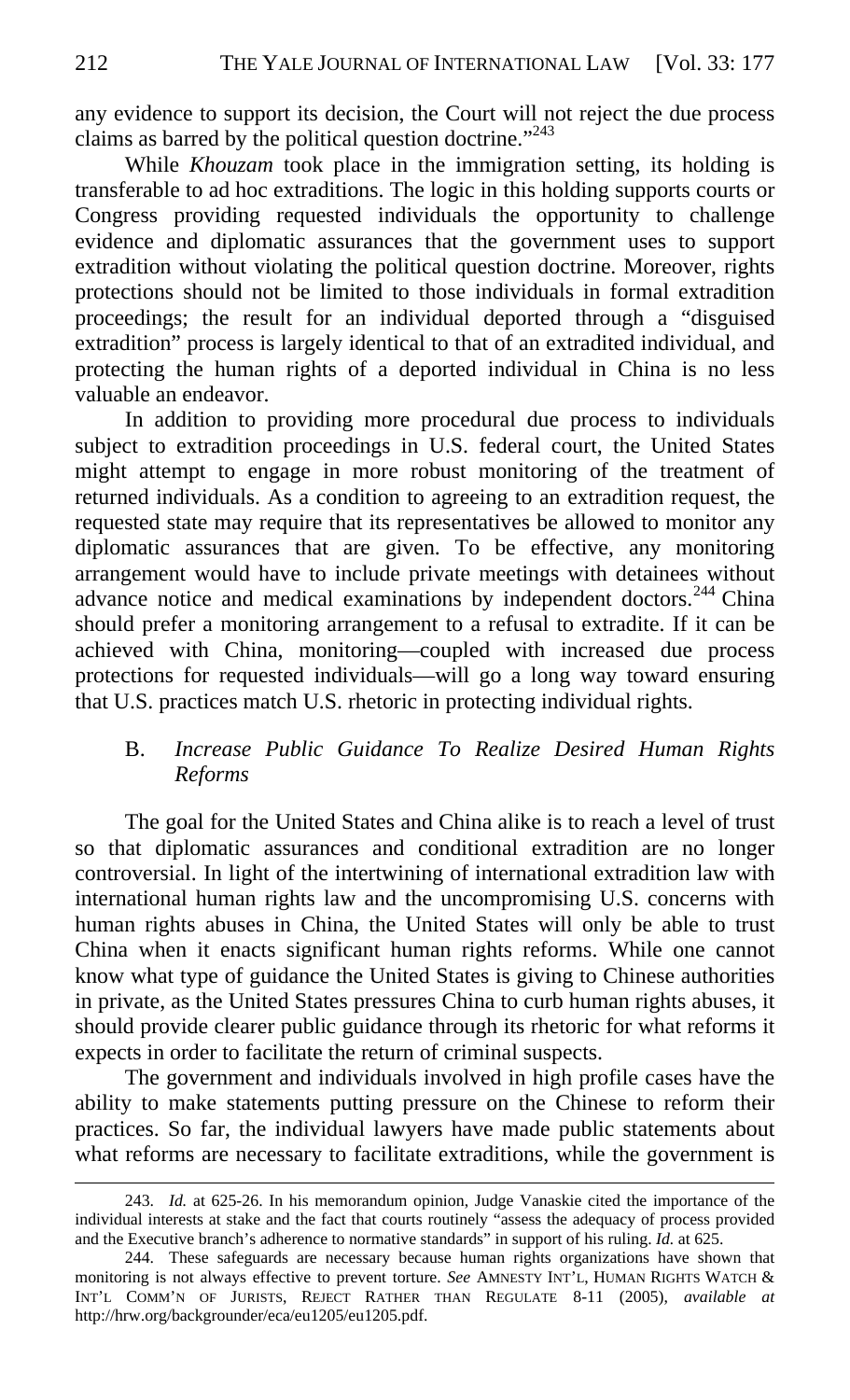being silent. For example, Lai Changxing's Canadian lawyer, David Matas, said that Lai's case "will be read around the world and followed. If China wants its fugitives back that are at risk of torture . . . it has to stop torturing its dissidents."<sup>245</sup>

Public guidance should be an important part of any strategy to pressure the Chinese government because this guidance can reach the Chinese public, which recently has exhibited both the willingness and the ability to protest government policies and push for reform.  $246$  Corruption, as well as being embarrassing to the government and damaging to state coffers, affects the public. Indeed, the Chinese public has been outspoken in its disdain for corrupt officials, blaming everything from soaring housing prices to low pensions on corruption. Members of the public have gone so far as to state that corruption "might jeopardize the Party or even the country."<sup>247</sup> In light of its strong views about corruption, the Chinese people undoubtedly will be interested in receiving information related to increasing the number of fugitives returned to China and may very well pressure their government to comply with reasonable requests. For its part, the Chinese government is more likely to respond to large-scale pressure from within China than it is to be affected by external pressure from abroad.<sup>248</sup> In order to maximize public pressure on the Chinese government to curb human rights abuses, the public needs to have a clearer picture of which human rights issues precisely are obstructing extradition. Therefore, the U.S. approach to extradition with China should include pressure-placing rhetoric that is public, clearly includes what reforms the Chinese must undertake to facilitate extraditions, and signals what the results will be if they undertake these reforms.

# C. *Increase Cooperation Outside of the Extradition-Human Rights Dialogue*

Because the ultimate goal of the United States is to reach a point in its relations with China where it can trust the Chinese enough that it can respond favorably and unconditionally to its extradition requests, the United States should nurture and enhance its relationship with the Chinese by cooperating with them on what they really care about: eliminating corruption. After President Clinton visited China in 1997, the United States and China concluded a memorandum of understanding to establish a law enforcement liaison group to combat narcotics trafficking, alien smuggling, counterfeiting, and organized crime.<sup>249</sup> In 2006, the United States cosponsored with China a

<sup>245.</sup> *China's Most-Wanted Man Granted Another Reprieve in Canada*, INT'L HERALD TRIB., Apr. 5, 2007, http://www.iht.com/articles/ap/2007/04/05/america/NA-GEN-Canada-Chinese-Fugitive.php.

<sup>246.</sup> *See, e.g.*, *The Cauldron Boils; Protests in China*, ECONOMIST, Oct. 1, 2005, at 38.

<sup>247.</sup> Minxin Pei, *supra* note 103; Press Release, Consulate-General of the P.R.C. in N.Y., Anti-Corruption Storm Rages Through China, *available at* http://www.nyconsulate.prchina.org/ eng/xw/t274156.htm (last visited Nov. 7, 2007) ("The new corruption fight has won the support of the Chinese public . . . .").

<sup>248.</sup> *See* Dingding Chen, *Explaining China's Changing Discourse on Human Rights, 1978- 2004*, 29 ASIAN PERSP. 155 (2005).

<sup>249.</sup> Press Release, The White House, Fact Sheet: Achievements of U.S.-China Summit (June 27, 1998), *available at* http://www.fas.org/news/china/1998/prcfact1.htm.